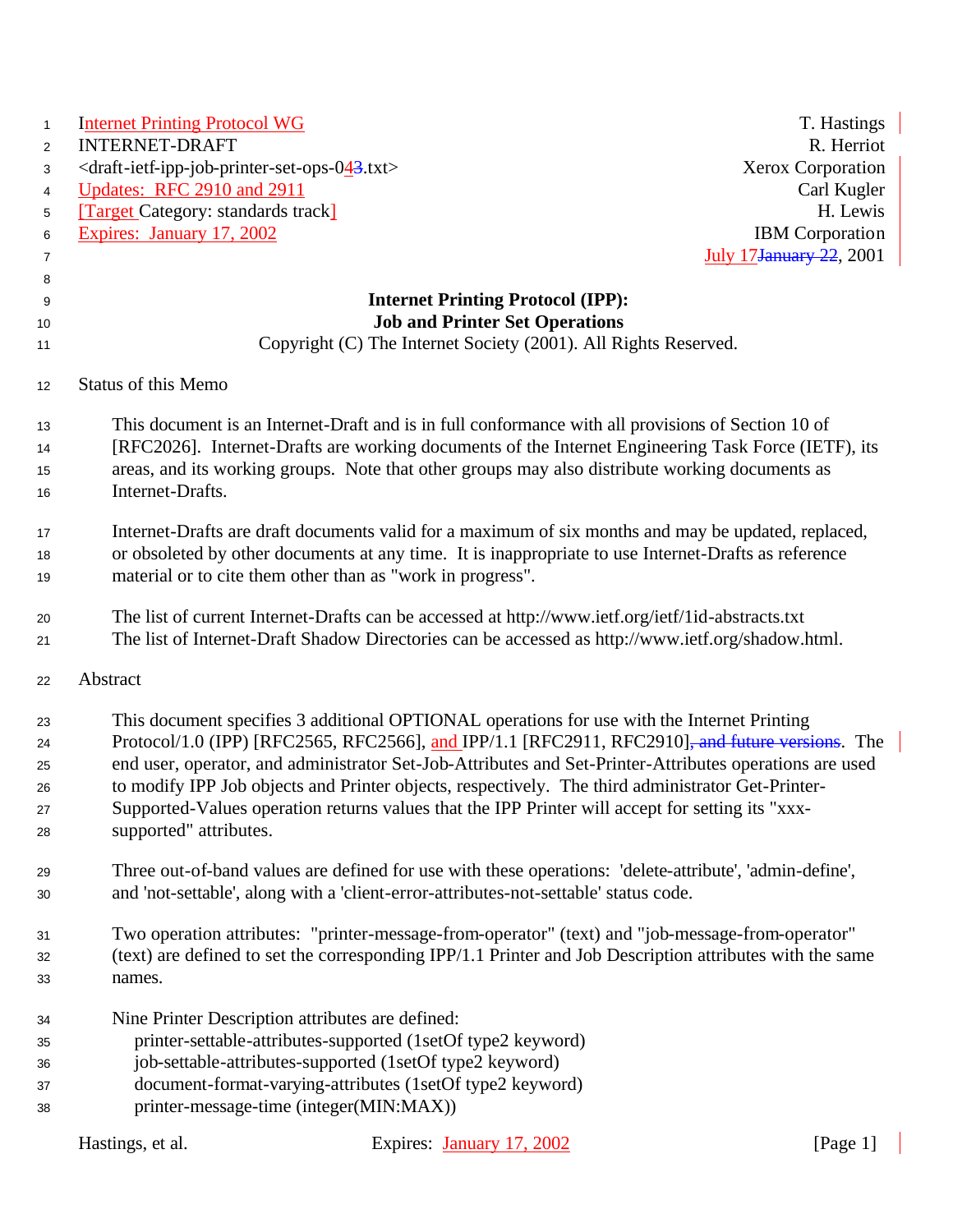- printer-message-date-time (dateTime)
- printer-xri-supported (1setOf collection)
- xri-uri-scheme-supported (1setOf uriScheme)
- xri-authentication-supported (1setOf type2 keyword)
- xri-security-supported (1setOf type2 keyword)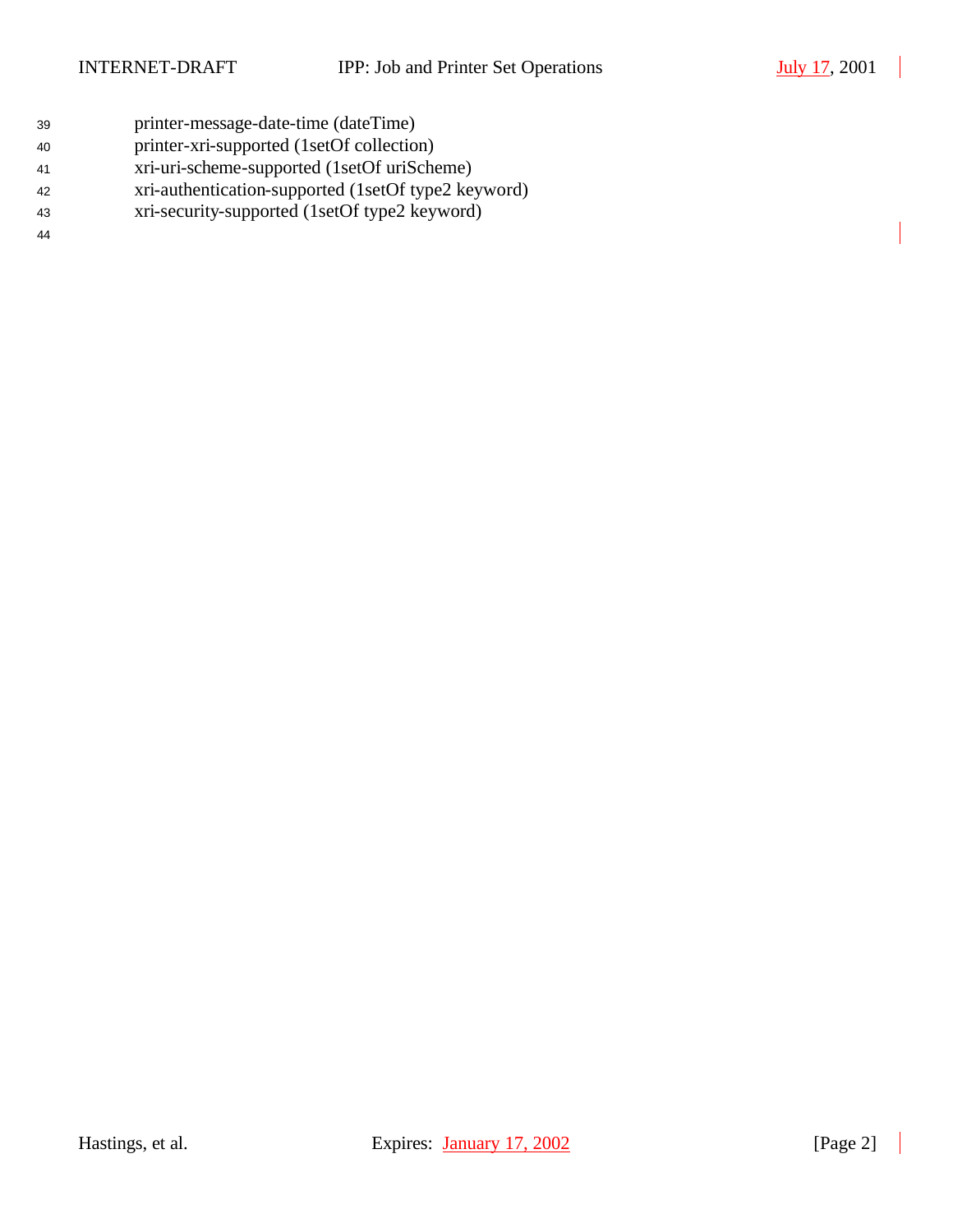| 44 | The full set of IPP documents includes:                                                                      |
|----|--------------------------------------------------------------------------------------------------------------|
| 45 | <b>Design Goals for an Internet Printing Protocol [RFC2567]</b>                                              |
| 46 | Rationale for the Structure and Model and Protocol for the Internet Printing Protocol [RFC2568]              |
| 47 | Internet Printing Protocol/1.1: Model and Semantics [RFC2911]                                                |
| 48 | <b>Internet Printing Protocol/1.1: Encoding and Transport [RFC2910]</b>                                      |
| 49 | Internet Printing Protocol/1.1: Implementer's Guide [IPP-IIG]                                                |
| 50 | Mapping between LPD and IPP Protocols [RFC2569]                                                              |
| 51 |                                                                                                              |
| 52 | The "Design Goals for an Internet Printing Protocol" document takes a broad look at distributed              |
| 53 | printing functionality, and it enumerates real-life scenarios that help to clarify the features that need to |
| 54 | be included in a printing protocol for the Internet. It identifies requirements for three types of users:    |
| 55 | end users, operators, and administrators. It calls out a subset of end user requirements that are satisfied  |
| 56 | in $IPP/1.0$ . A few OPTIONAL operator operations have been added to $IPP/1.1$ .                             |
| 57 | The "Rationale for the Structure and Model and Protocol for the Internet Printing Protocol" document         |
| 58 | describes IPP from a high level view, defines a roadmap for the various documents that form the suite of     |
| 59 | IPP specification documents, and gives background and rationale for the IETF working group's major           |
| 60 | decisions.                                                                                                   |
| 61 | The "Internet Printing Protocol/1.1: Encoding and Transport" document is a formal mapping of the             |
| 62 | abstract operations and attributes defined in the model document onto HTTP/1.1 [RFC2616]. It defines         |
| 63 | the encoding rules for a new Internet MIME media type called "application/ipp". This document also           |
| 64 | defines the rules for transporting over HTTP a message body whose Content-Type is "application/ipp".         |
| 65 | This document defines a new scheme named 'ipp' for identifying IPP printers and jobs.                        |
| 66 | The "Internet Printing Protocol/1.1: Implementer's Guide" document gives insight and advice to               |
| 67 | implementers of IPP clients and IPP objects. It is intended to help them understand IPP/1.1 and some         |
| 68 | of the considerations that may assist them in the design of their client and/or IPP object                   |
| 69 | implementations. For example, a typical order of processing requests is given, including error checking.     |
| 70 | Motivation for some of the specification decisions is also included.                                         |
| 71 | The "Mapping between LPD and IPP Protocols" document gives some advice to implementers of                    |
| 72 | gateways between IPP and LPD (Line Printer Daemon) implementations.                                          |
| 73 |                                                                                                              |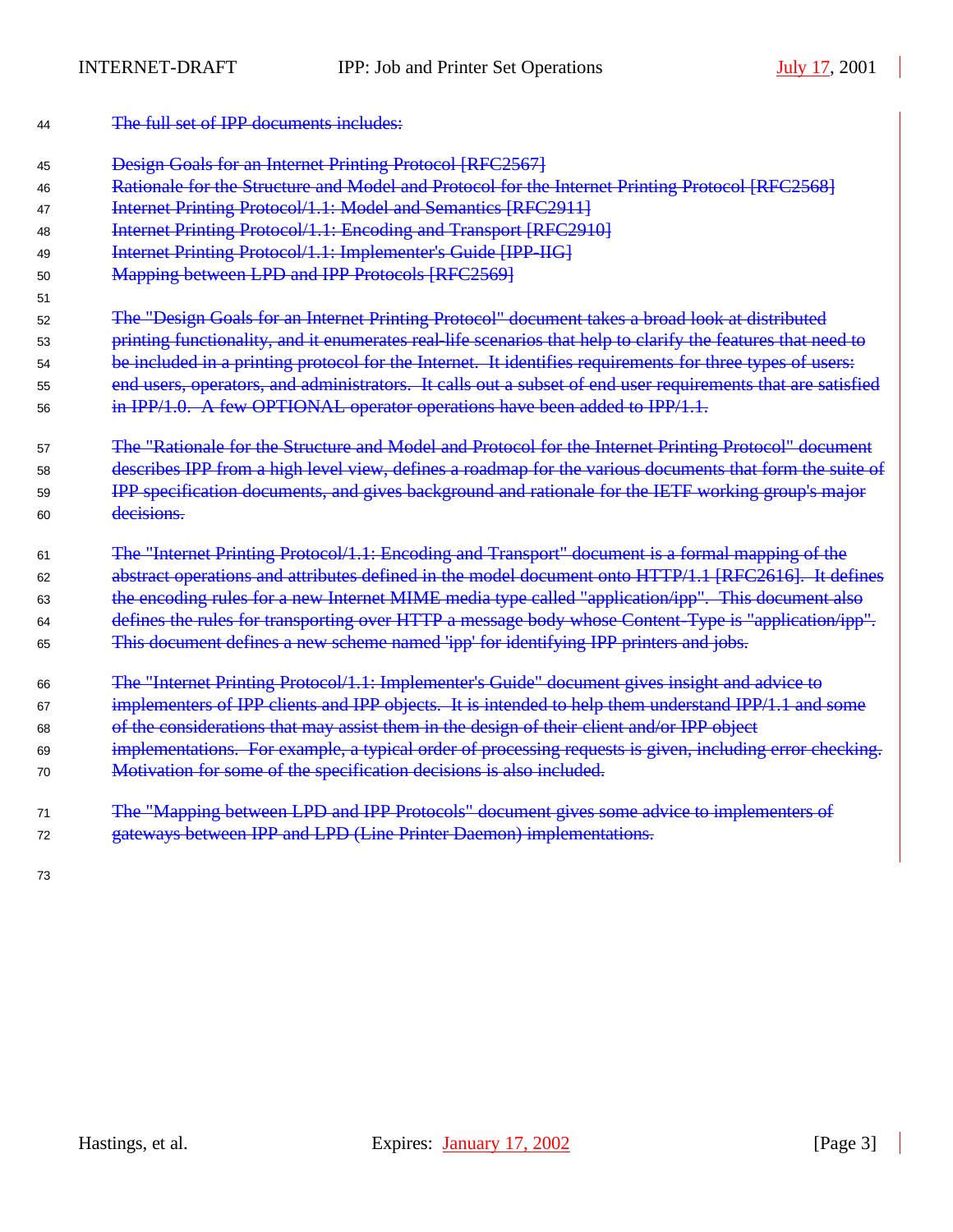# **Table of Contents**

| 74  |  |
|-----|--|
| 75  |  |
| 76  |  |
| 77  |  |
| 78  |  |
| 79  |  |
| 80  |  |
| 81  |  |
| 82  |  |
| 83  |  |
| 84  |  |
| 85  |  |
| 86  |  |
| 87  |  |
| 88  |  |
| 89  |  |
| 90  |  |
| 91  |  |
| 92  |  |
| 93  |  |
| 94  |  |
| 95  |  |
| 96  |  |
| 97  |  |
| 98  |  |
| 99  |  |
| 100 |  |
| 101 |  |
| 102 |  |
| 103 |  |
| 104 |  |
| 105 |  |
| 106 |  |
| 107 |  |
| 108 |  |
| 109 |  |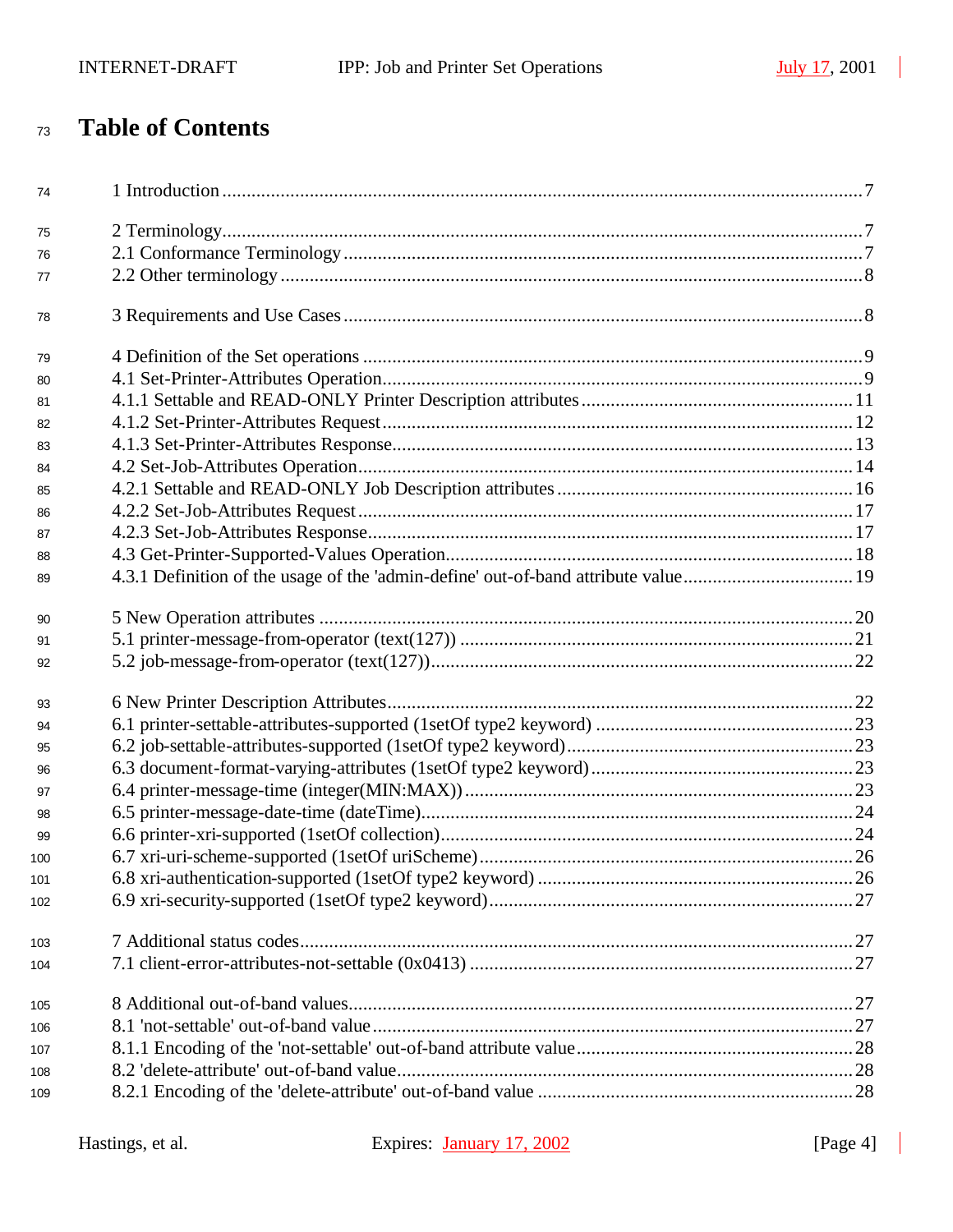| 110 |                                                                                                         |  |
|-----|---------------------------------------------------------------------------------------------------------|--|
| 111 |                                                                                                         |  |
| 112 |                                                                                                         |  |
| 113 |                                                                                                         |  |
| 114 |                                                                                                         |  |
| 115 |                                                                                                         |  |
| 116 |                                                                                                         |  |
| 117 | 11.2 Additional Enum Attribute Value Registrations for the "operations-supported" Printer Attribute32   |  |
| 118 |                                                                                                         |  |
| 119 |                                                                                                         |  |
| 120 |                                                                                                         |  |
| 121 |                                                                                                         |  |
| 122 |                                                                                                         |  |
| 123 |                                                                                                         |  |
| 124 |                                                                                                         |  |
| 125 | 16 Appendix A: Allowed Values for Set-Printer-Attributes and Set-Job-Attributes requests 37             |  |
| 126 |                                                                                                         |  |
| 127 |                                                                                                         |  |
| 128 |                                                                                                         |  |
| 129 | <b>Table of Tables</b>                                                                                  |  |
| 130 |                                                                                                         |  |
| 131 |                                                                                                         |  |
| 132 |                                                                                                         |  |
| 133 |                                                                                                         |  |
| 134 |                                                                                                         |  |
| 135 |                                                                                                         |  |
| 136 |                                                                                                         |  |
| 137 | Table 7 - Values allowed for Job Template Attributes in the Set-Job-Attributes Operation39              |  |
| 138 | Table 8 - Values allowed for Job Description Attributes in the Set-Job-Attributes Operation  40         |  |
| 139 | Table 9 - Values allowed for Printer Job Template Attributes in the Set-Printer-Attributes Operation41  |  |
| 140 | Table 10 - Values allowed for Printer Description Attributes in the Set-Printer-Attributes Operation 42 |  |
| 141 | Table 11 - Printer Job Template Attributes returned from Get-Printer-Supported-Values 44                |  |
| 142 | Table 12 - Printer Job Template Attributes returned from Get-Printer-Supported-Values 44                |  |
| 143 | Table 13 - Printer Description Attributes returned from Get-Printer-Supported-Values44                  |  |
| 144 | Table 14 - Printer Job Template Attributes returned from Get-Printer-Supported-Values 44                |  |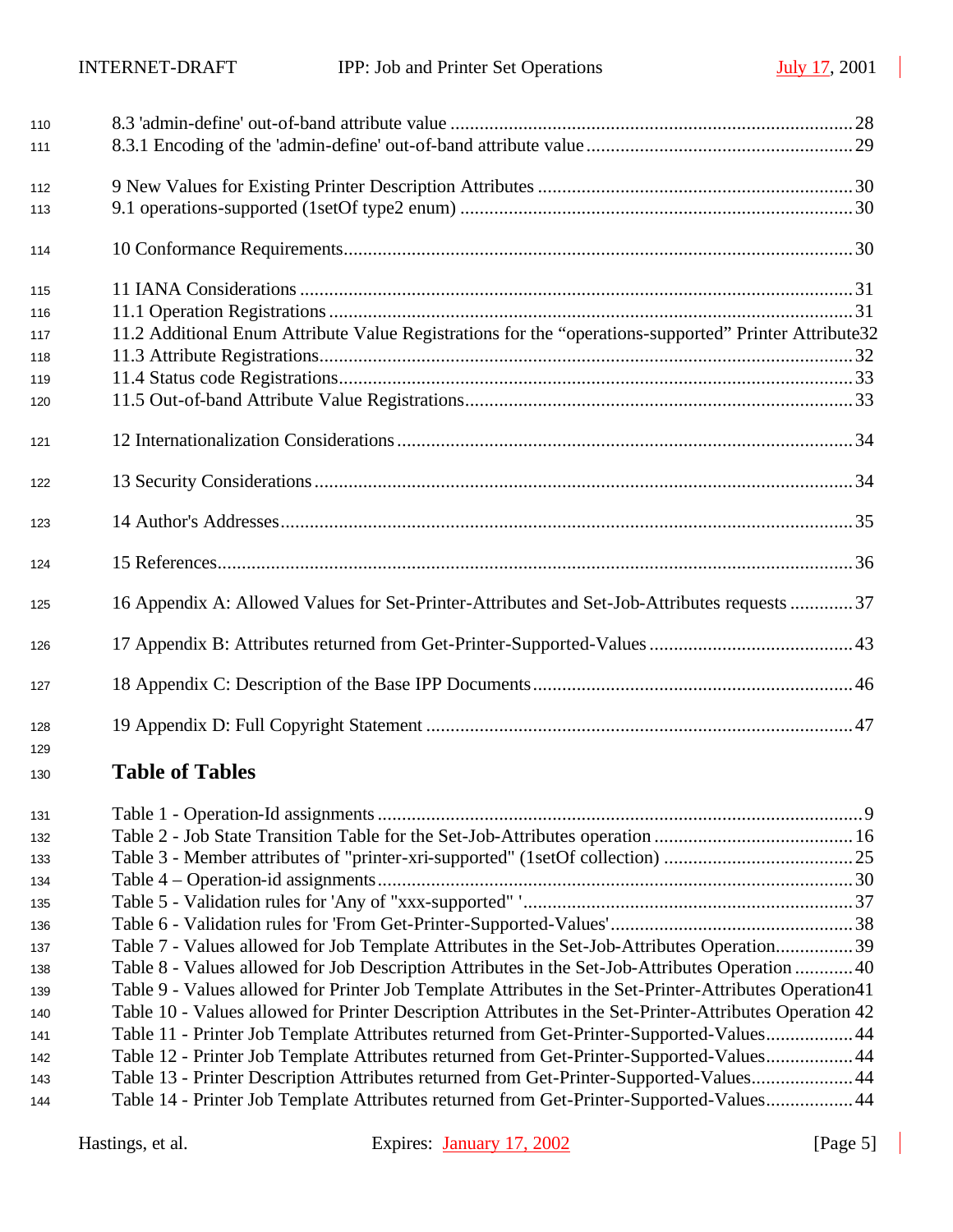| 145 | Table 15 - Printer Job Template Attributes returned from Get-Printer-Supported-Values45 |
|-----|-----------------------------------------------------------------------------------------|
| 146 | Table 16 - Printer Description Attributes returned from Get-Printer-Supported-Values46  |
| 147 |                                                                                         |

148

149

 $\blacksquare$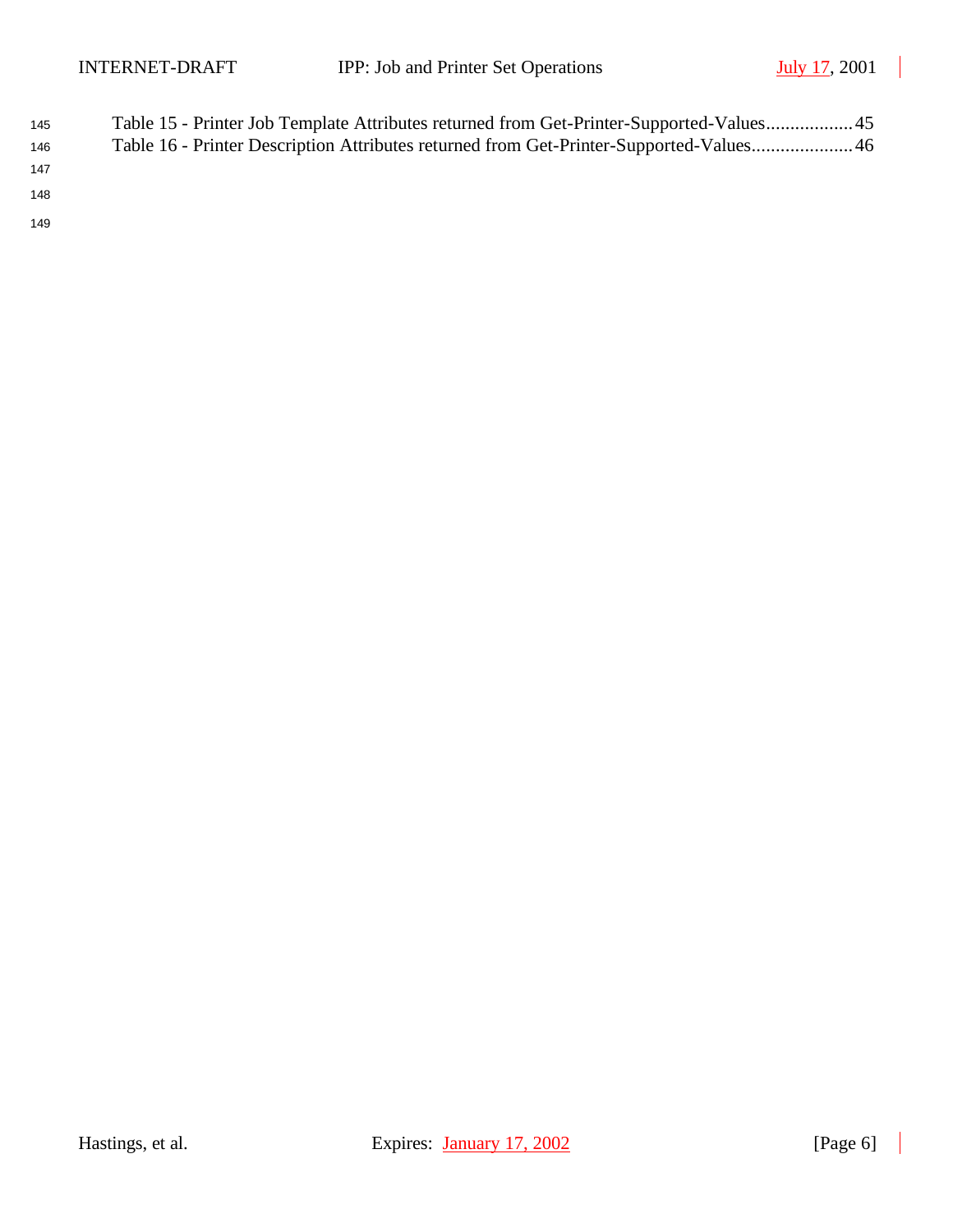# **1 Introduction**

 This document is an OPTIONAL extension to IPP/1.0 [RFC2565, RFC2566] and IPP/1.1 [RFC2911, 151 RFC2910]<del>, and future versions</del>. For a description of the base IPP documents see section 18.

 The Internet Printing Protocol (IPP) is an application level protocol that can be used for distributed printing using Internet tools and technologies. IPP version 1.1 [RFC2911, RFC2910] focuses on end user functionality with a few administrative operations included. This document defines additional OPTIONAL end user, operator, and administrator Set-Job-Attributes and Set-Printer-Attributes operations used to modify IPP Job objects and Printer objects, respectively. It also defines a third 157 a<del>dministrator G</del>et-Printer-Supported-Values administrator operation that returns values that the IPP Printer will accept for setting its "xxx-supported" attributes. The Get-Printer-Supported-Values operation MUST be supported, if the implementation supports setting any "xxx-supported" Printer attributes using the Set-Printer-Attributes operation.

- Three out-of-band values are defined for use with these three operations: 'delete-attribute' for deleting Job attributes with the Set-Job-Attributes request, 'not-settable' for use in either the Set-Job-Attributes or Set-Printer-Attributes responses, and 'admin-define' for use in the Get-Printer-Supported-Values response.
- Two operation attributes: "printer-message-from-operator" (text) and "job-message-from-operator" (text) are defined to set the corresponding IPP/1.1 Printer and Job Description attributes with the same names. These operation attributes may be used with any operation that affect the Printer or Job object for which an operation might want to indicate a message. For the Set-Job-Attributes and Set-Printer-Attributes operations, the client MUST explicitly set them, rather than using these operation attributes.
- A Printer implementation can make the value of some attributes dependent on the document-format, e.g. "resolution-supported".

# **2 Terminology**

This section defines terminology used throughout this document.

#### **2.1 Conformance Terminology**

- Capitalized terms, such as MUST, MUST NOT, REQUIRED, SHOULD, SHOULD NOT, MAY,
- 176 NEED NOT, and OPTIONAL, have special meaning relating to conformance. These terms are defined
- **in [RFC2911] section 12.1 on conformance terminology, most of which is taken from** as defined in
- 178 RFC 2119 [RFC2119] and [RFC2911] section 12.1. If an implementation supports the extension
- 179 defined in this document, then these terms apply; otherwise, they do not. These terms define
- conformance to *this document only*; they do not affect conformance to other documents, unless
- 181 explicitly stated otherwise.
- The following specialization of these terms apply to this document: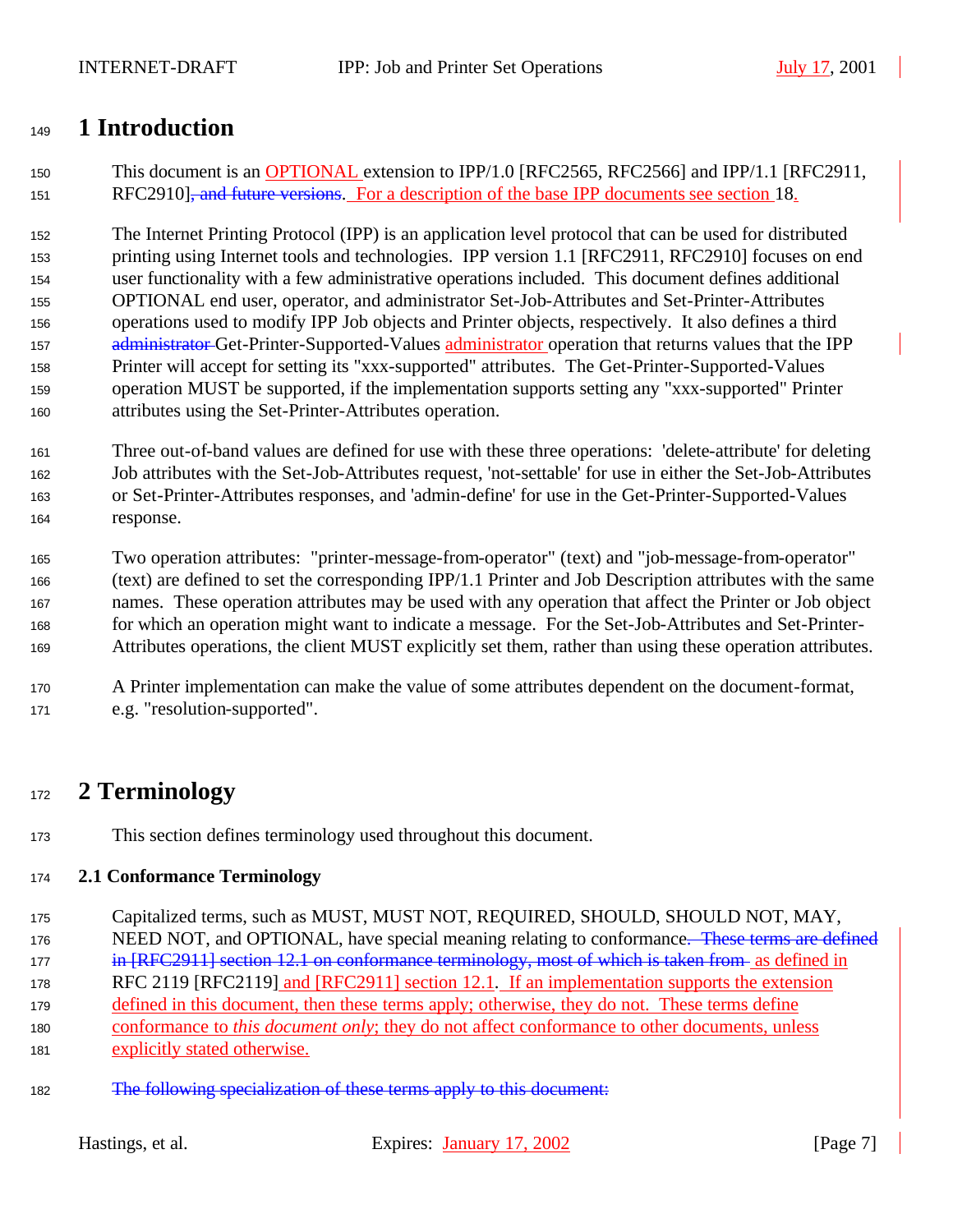- REQUIRED: if an implementation supports the extensions described in this document, it MUST **Support a REQUIRED feature.**
- OPTIONAL: if an implementation supports the extensions described in this document, it MAY support **an OPTIONAL feature.**

#### **2.2 Other terminology**

 This document uses terms such as Job object (or Job), IPP Printer object (or Printer), "operation", "request", response", "attributes", "keywords", and "support". These terms have special meaning and are defined in the model terminology [RFC2911] section 12.2. The following additional terms are introduced in this document:

- READ-ONLY: used in an attribute definition document to indicate that the attribute MUST NOT be settable using an IPP protocol Set operation. In other words, the attribute is not settable by definition.
- not-settable: an implementation does not support setting an attribute (whether or not the attribute's definition is READ-ONLY).

# **3 Requirements and Use Cases**

The following requirements and usage are intended to be met by the specification in this document.

- 1. The end-user and the operator need a way to modify a Job that is in the 'pending' or 'pending-held' state.
- Usage: The end-user discovers that he/she forgot to include a print instruction, such as "finishings" = 'staple' after submitting a job. Rather than canceling the job and resubmitting it to the same IPP Printer, the end-user is able to modify the job on the IPP Printer.
- The operator needs to modify a job because it is requesting a particular kind of media for which there is no more, but the policy is to print the job on a comparable medium.
- 2. The system administrator needs a way to re-configure or change the policy of the IPP Printer remotely.
- Usage: The system administrator is adding additional named media to the supported media list (setting 'name' values to the "media-supported" Printer attribute).
- The system administrator is reducing the capability of the IPP Printer by removing one of the operations from the supported operations list, such as Cancel-Job, because the policy is to run the IPP Printer like a public facsimile machine. After having removed Cancel-Job from the list of supported operations, an administrative client needs to be able to display to an administrator that the implementation is capable of being reconfigured to support Cancel-Job once again.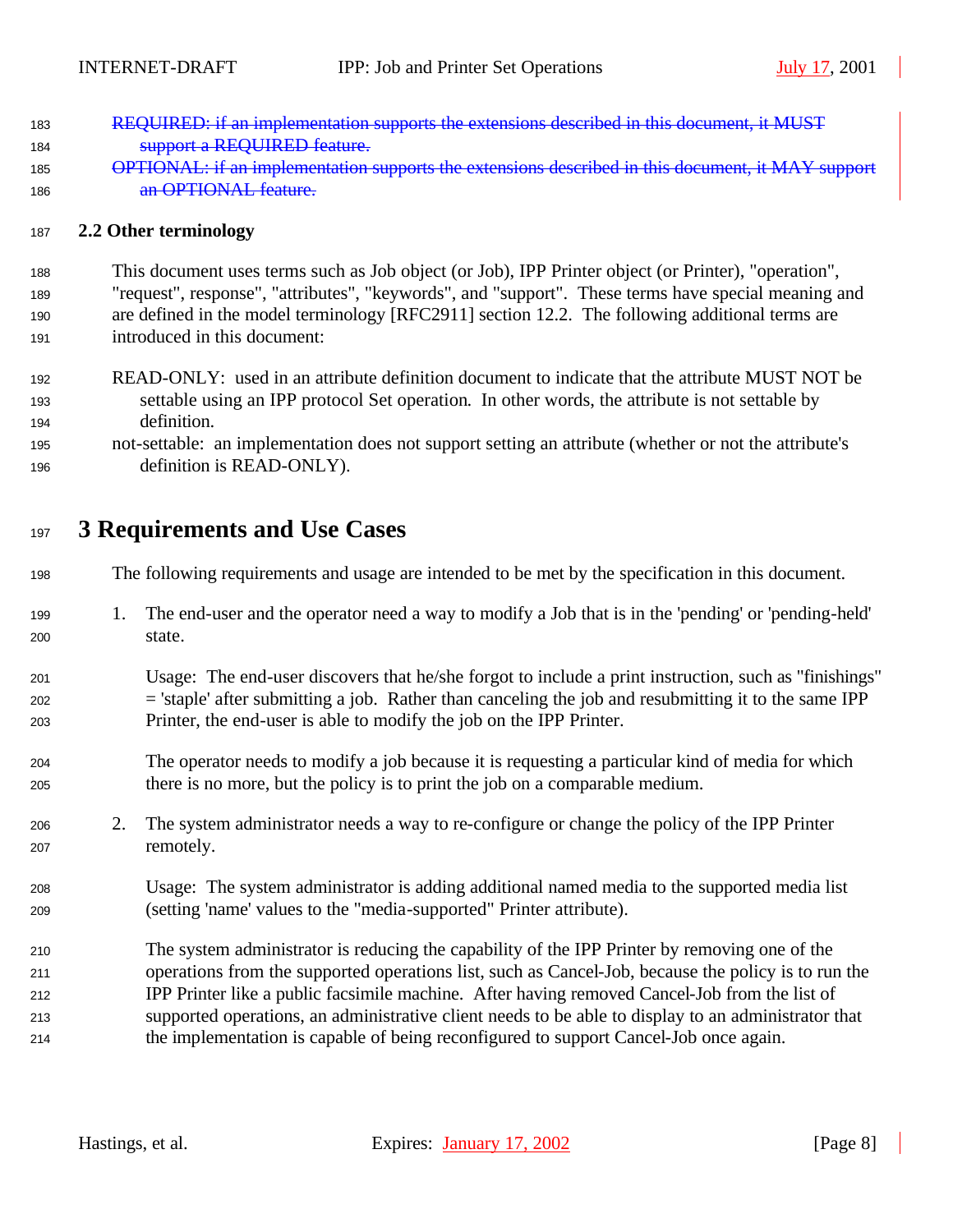- The system administrator is remotely configuring the IPP Printer after installing it, and so is replacing the Printer Description attributes that have the out-of-band 'no-value' value (see
- [RFC2911] section 4.1) with the proper values.
- The operator is changing the media loaded in the input tray and so is replacing the "media-ready" Job Template Printer attribute value with the proper values

# **4 Definition of the Set operations**

 The Set-Printer-Attributes operation (as are all Printer operations) are directed at Printer objects. A client MUST always supply the "printer-uri" operation attribute in order to identify the correct target of the operation. These descriptions assume all of the common semantics of IPP/1.1 Model and Semantics document [RFC2911] section 3.1.

 The Set-Job-Attributes operation (as are all Job operations) are directed at Job objects. A client MUST always supply some means of identifying the Job object in order to identify the correct target of the operation. That job identification MAY either be a single Job URI or a combination of a Printer URI with a Job ID as defined in [RFC2911]. The IPP object implementation MUST support both forms of identification for every job. If possible, a client SHOULD use the Printer URI with a Job ID rather than a Job URI, since the 32-bit "job-id" is more readily translated to and from other print protocols that MAY be serving as gateways into or out of the IPP implementation.

The Set Printer operations are summarized in Table 1:

#### **Table 1 - Operation-Id assignments**

| <b>Operation Name</b>  |        | Operation-Id   Brief description                       |
|------------------------|--------|--------------------------------------------------------|
|                        |        |                                                        |
| Set-Printer-Attributes | 0x0013 | Sets attribute values of the target Printer object     |
| Set-Job-Attributes     | 0x0014 | Sets attribute values of the target Job object         |
| Get-Printer-Supported- | 0x0015 | Gets values that are valid for setting "xxx-supported" |
| Values                 |        | attributes using the Set-Printer-Attributes operation  |

#### **4.1 Set-Printer-Attributes Operation**

 This OPTIONAL operation allows a client to set the values of the attributes of a Printer object. In the request, the client supplies the set of Printer keyword attribute names and values that are to be set. In the response, the Printer object returns success or rejects the entire request with indications of which attribute or attributes could not be set.

 The Printer object validates the client-supplied attributes in the Set-Printer-Attributes request. For an attribute to validate it MUST meet all of the following rules: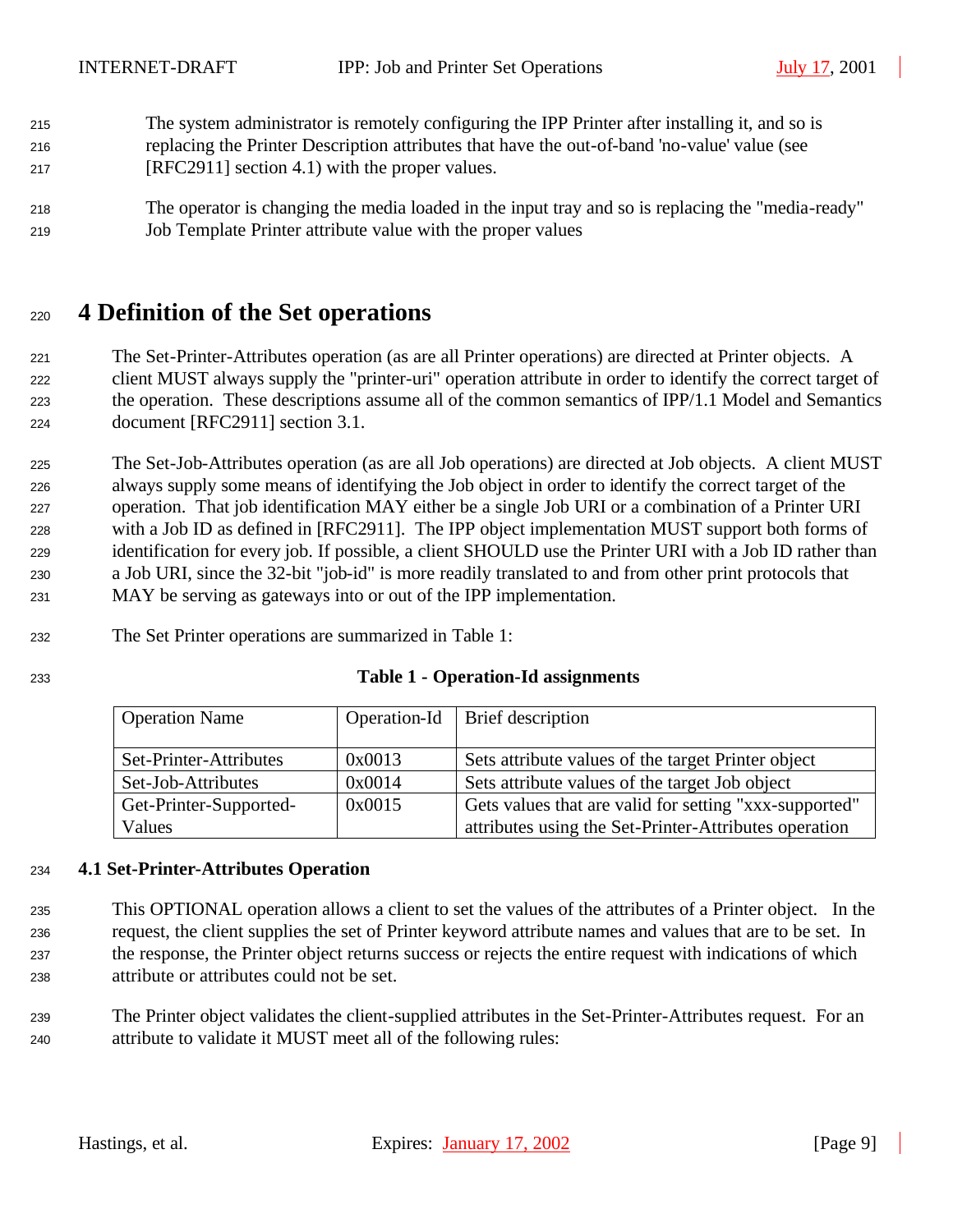1. The number of attributes supplied by the client MUST NOT exceed the maximum number that the

 Printer supports in a Set-Printer-Attributes request. A Printer MUST accept at least one attribute, but SHOULD accept a reasonable number in a single Set-Printer-Attributes request. Note: There is no way for the client to determine the maximum number of attributes that the Printer supports in a Set-Printer-Attributes request, except to try a reasonable number. 2. The Printer MUST support the attribute. 3. The attribute MUST NOT be READ-ONLY, i.e., the definition of the attribute MUST NOT indicate that the attribute is READ-ONLY (see Appendix A for an indication of which IPP/1.1 attributes are READ-ONLY). 4. The attribute MUST be settable in this implementation. 5. The Printer MUST support the value according to the rules defined in Appendix A, i.e., each value of each supplied "xxx" attribute MUST be validated against a value of a corresponding "xxx- supported" Printer attribute. One of those rules permits an administrator to set arbitrary 'name' values to those "xxx-supported" Printer attributes that include the 'name' attribute syntax if the implementation supports the 'admin-define' out-of-band value for that "xxx-supported" attribute (see section 16 and 8.3). 6. The attribute's values MUST NOT conflict with the values of other Printer attributes, including ones being set in this same operation. If any of the supplied attributes does not validate, the Printer object MUST reject the entire operation; the Printer object MUST NOT partially set some of the supplied attributes. In other words, after the operation, all the supplied attributes MUST be set or none of them MUST be set, thus making the Set- Printer-Attributes an atomic operation. The Printer MUST accept this operation when its READ-ONLY "printer-state" attribute (see RFC2911] section 4.4.11) is 'idle' or 'stopped', and SHOULD accept it when the value is 'processing'. The Printer MUST accept this operation for any of the values of the Printer object's READ-ONLY "printer-state-reasons" and "printer-is-accepting-jobs" attributes, unless explicitly defined otherwise in the definition of these attributes' values. This operation MUST NOT change the value of attributes not specified in the operation unless the definition of the attribute explicitly specifies such side-effects. For example, this document explicitly specifies that when this operation sets "printer-message-from-operator", the Printer also MUST set the READ-ONLY "printer-message-time" and READ-ONLY "printer-message-date-time" attributes to the time of the operation as a side effect . In particular, if this operation changes an "xxx-default" attribute, the new value MUST be in the "xxx-supported" attribute or the request MUST contain a new value for "xxx-supported" which contains the new value for the "xxx-default". Otherwise, the Printer MUST reject the operation. In general, Printer attribute definitions that are settable will not define side-effects on other attributes that are settable, only side effects on READ-ONLY attributes, if any.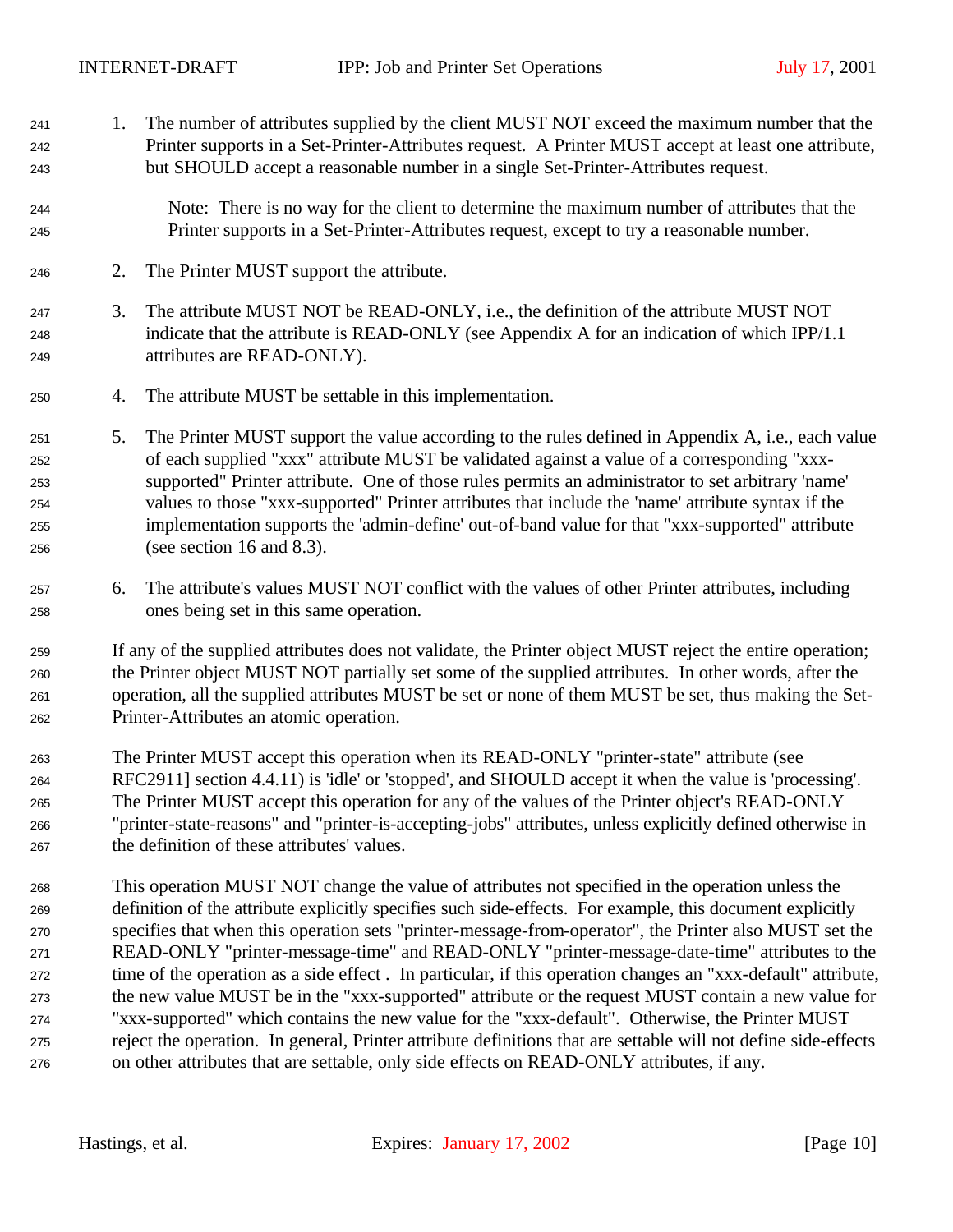#### **4.1.1 Settable and READ-ONLY Printer Description attributes**

- If the Printer supports the Set-Printer-Attributes operation, then it SHOULD support setting of:
- all Job Template Default ("xxx-default") attributes
- all Job Template Supported ("xxx-supported") attributes
- all Job Template Ready ("xxx-ready") attributes
- that the implementation supports (see [RFC2911] section 4.2 and extensions).

 Some Printer Description attributes (see [RFC2911] section 4.4) MUST NOT be settable, i.e., they are defined to be READ-ONLY. An attribute marked as "READ-ONLY" in the Printer Description attribute table in Appendix A is such an attribute. The Printer attributes that are not marked as "READ-ONLY" MAY be settable using the Set-Printer-Attributes operation, depending on implementation.

- Note: From now on, all extensions that define new object attributes will indicate whether or not the attributes are READ-ONLY, by including the "READ-ONLY" adjective in their descriptions and/or explicitly stating whether they MAY be settable.
- The current values of each "xxx-supported" Printer attribute MUST reflect the current policy for support of the corresponding "xxx" attribute. If an "xxx-supported" Printer attribute is settable in an implementation, then its value(s) MUST affect the behavior of the implementation. If an "xxx- supported" Printer attribute is defined to be READ-ONLY or is not-settable in an implementation, then its values MUST NOT be settable using the Set-Printer-Attributes operation. Consider the following example:
- For example, if the "operations-supported" Printer Description attribute (see [RFC2911] section 4.4.15) is settable in a particular implementation, then changing its value with a Set-Printer- Attributes operation MUST affect the operations that the implementation accepts or rejects. Such an implementation will need to be able to reject values for operations that it contains no code support for (see section 4.3). If the "operations-supported" Printer Description attribute is not settable in a particular implementation, then that implementation MUST reject an attempt to set it with a Set- Printer-Attributes operation, return the 'client-error-attributes-not-settable' status code (see section 7.1), and return the "operations-supported" attribute with the out-of-band 'not-settable' value in the Unsupported Attributes Group.
- As another example, consider an implementation in which the "media-default" and "media- supported" are settable. If a client supplies a Set-Printer-Attributes request that contains the "media- default" attribute with a value that is not a member of the Printer's "media-supported" attribute, the Printer MUST reject the request and return the "client-error-conflicting-attributes" status code with the "media-default" and "media-supported" attributes and their values (see [RFC2911] section 3.1.7).
- As a third example, if a client supplies a Set-Printer-Attributes request that contains both the "media- default" and the "media-supported" attributes, but includes a value in the "media-default" that is not a member of the supplied "media-supported" attribute, the Printer MUST reject the request and return the "client-error-conflicting-attributes" status code with the "media-default" and "media-supported" attributes and their values (see [RFC2911] section 3.1.7).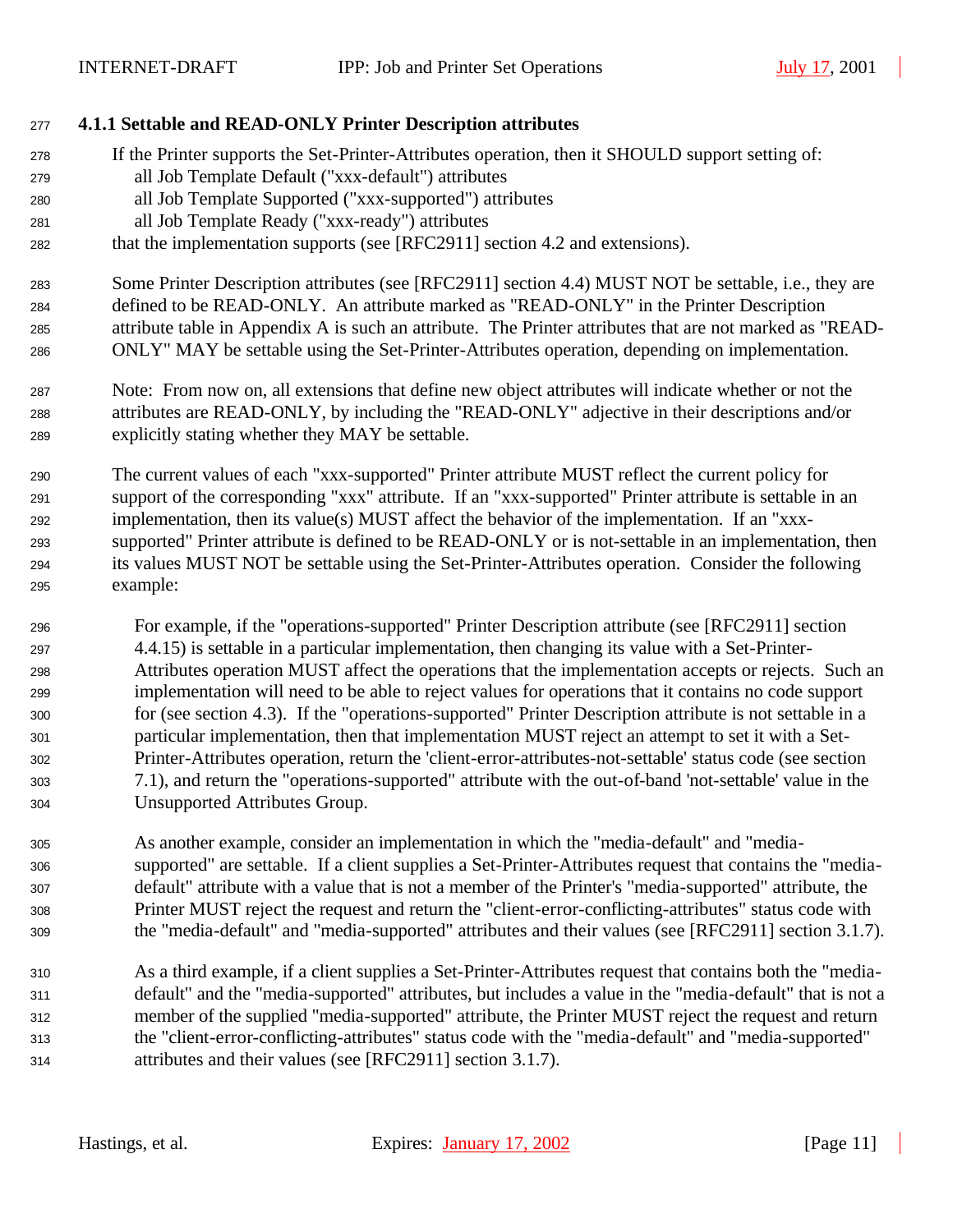| 315<br>316<br>317<br>318<br>319 | <i>Access Rights:</i> The authenticated user (see [RFC2911] section 8.3) performing this operation must be<br>an operator or administrator of the Printer object (see [RFC2911] Sections 1 and 8.5). Most Printer<br>attributes will require administrator access rights to set, such as "xxx-supported", while some will<br>require operator access rights only, such as "media-ready" and "printer-message-from-operator". Which<br>attributes require which access rights depends on implementation and MAY depend on site policy. |
|---------------------------------|---------------------------------------------------------------------------------------------------------------------------------------------------------------------------------------------------------------------------------------------------------------------------------------------------------------------------------------------------------------------------------------------------------------------------------------------------------------------------------------------------------------------------------------|
| 320                             | 4.1.2 Set-Printer-Attributes Request                                                                                                                                                                                                                                                                                                                                                                                                                                                                                                  |
| 321                             | The following sets of attributes are part of the Set-Printer-Attributes Request:                                                                                                                                                                                                                                                                                                                                                                                                                                                      |
| 322                             | Group 1: Operation Attributes                                                                                                                                                                                                                                                                                                                                                                                                                                                                                                         |
| 323                             | Natural Language and Character Set:                                                                                                                                                                                                                                                                                                                                                                                                                                                                                                   |
| 324                             | The "attributes-charset" and "attributes-natural-language" attributes as described in [RFC2911]                                                                                                                                                                                                                                                                                                                                                                                                                                       |
| 325                             | section 3.1.4.1.                                                                                                                                                                                                                                                                                                                                                                                                                                                                                                                      |
| 326                             |                                                                                                                                                                                                                                                                                                                                                                                                                                                                                                                                       |
| 327                             | Target:                                                                                                                                                                                                                                                                                                                                                                                                                                                                                                                               |
| 328                             | The "printer-uri" (uri) operation attribute which is the target for this operation as described in                                                                                                                                                                                                                                                                                                                                                                                                                                    |
| 329                             | [RFC2911] section 3.1.5.                                                                                                                                                                                                                                                                                                                                                                                                                                                                                                              |
| 330                             |                                                                                                                                                                                                                                                                                                                                                                                                                                                                                                                                       |
| 331                             | <b>Requesting User Name:</b>                                                                                                                                                                                                                                                                                                                                                                                                                                                                                                          |
| 332                             | The "requesting-user-name" (name(MAX)) attribute SHOULD be supplied by the client as                                                                                                                                                                                                                                                                                                                                                                                                                                                  |
| 333                             | described in [RFC2911] section 8.3.                                                                                                                                                                                                                                                                                                                                                                                                                                                                                                   |
| 334                             |                                                                                                                                                                                                                                                                                                                                                                                                                                                                                                                                       |
| 335                             | "document-format" (mimeMediaType):                                                                                                                                                                                                                                                                                                                                                                                                                                                                                                    |
| 336                             | The client OPTIONALLY supplies this attribute. The Printer object MUST support this                                                                                                                                                                                                                                                                                                                                                                                                                                                   |
| 337                             | attribute. This attribute is useful for a client to select the document-format to which the                                                                                                                                                                                                                                                                                                                                                                                                                                           |
| 338                             | attribute modification should be applied. A Printer implementation MAY allow some                                                                                                                                                                                                                                                                                                                                                                                                                                                     |
| 339                             | attributes to have different values for each document format that it supports. See [RFC2911]                                                                                                                                                                                                                                                                                                                                                                                                                                          |
| 340                             | section 3.2.5.1 "Get-Printer-Attributes Request".                                                                                                                                                                                                                                                                                                                                                                                                                                                                                     |
| 341                             |                                                                                                                                                                                                                                                                                                                                                                                                                                                                                                                                       |
| 342                             | If the client includes this attribute, the Printer MUST change the supplied attributes for the                                                                                                                                                                                                                                                                                                                                                                                                                                        |
| 343                             | document format specified by this attribute. If a supplied attribute is a member of the                                                                                                                                                                                                                                                                                                                                                                                                                                               |
| 344                             | "document-format-varying-attributes" (i.e., the attribute varies by document format, see                                                                                                                                                                                                                                                                                                                                                                                                                                              |
| 345                             | section 6.3), the Printer MUST change the supplied attribute for the document format specified                                                                                                                                                                                                                                                                                                                                                                                                                                        |
| 346                             | by this attribute, but not for other document formats. If a supplied attribute isn't a member of                                                                                                                                                                                                                                                                                                                                                                                                                                      |
| 347                             | the "document-format-varying-attributes" (i.e. it doesn't vary by document format), the Printer                                                                                                                                                                                                                                                                                                                                                                                                                                       |
| 348                             | MUST change the supplied attribute for all document formats.                                                                                                                                                                                                                                                                                                                                                                                                                                                                          |
| 349                             |                                                                                                                                                                                                                                                                                                                                                                                                                                                                                                                                       |
| 350                             | If the client omits this attribute, the Printer MUST change the supplied attributes for all                                                                                                                                                                                                                                                                                                                                                                                                                                           |
| 351                             | document formats whether or not they vary by document-format.                                                                                                                                                                                                                                                                                                                                                                                                                                                                         |
| 352                             |                                                                                                                                                                                                                                                                                                                                                                                                                                                                                                                                       |
| 353                             | If the client supplies a value for the "document-format" Operation attribute that is either                                                                                                                                                                                                                                                                                                                                                                                                                                           |
| 354                             | 'application/octet-stream' or not supported by the Printer, i.e., is not among the values of the                                                                                                                                                                                                                                                                                                                                                                                                                                      |
| 355                             | Printer object's "document-format-supported" attribute, the Printer object MUST reject the                                                                                                                                                                                                                                                                                                                                                                                                                                            |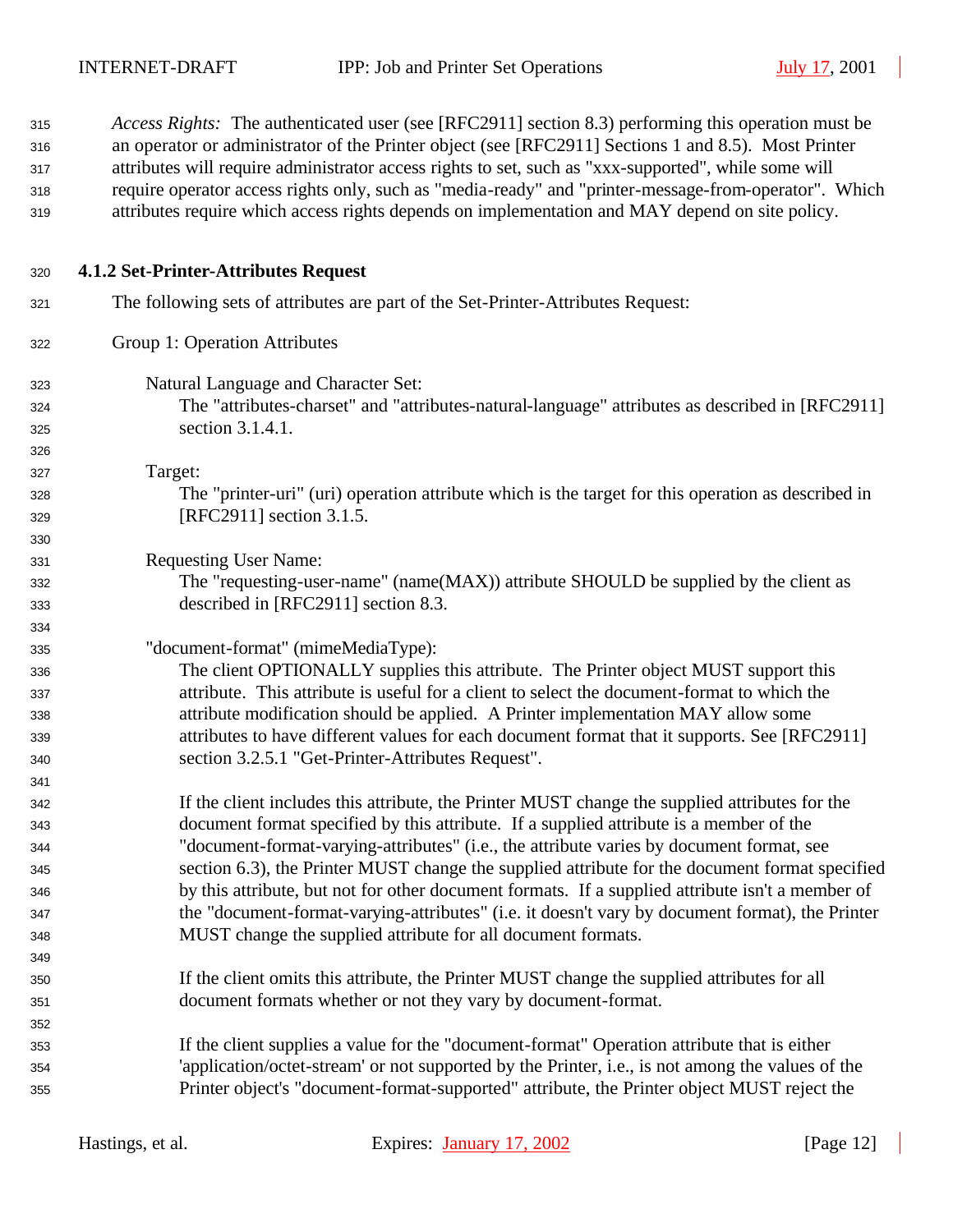operation and return the 'client-error-document-format-not-supported' status code. Note: the document-format 'application/octet-stream' is the union of several document-formats (see [RFC2911] section 3.2.5.1, Get-Printer-Attributes) and is not a true document-format.

#### Group 2: Printer Attributes

 The client MUST supply a set of Printer attributes with one or more values (including explicitly allowed out-of-band values) as defined in [RFC2911] section 4.2 Job Template Attributes ("xxx-default", "xxx-supported", and "xxx-ready" attributes), section 4.4 Printer Description Attributes, and any attribute extensions supported by the Printer. The value(s) of each Printer attribute supplied in Group 2 replaces the value(s) of the corresponding Printer attribute on the target Printer object. For attributes that can have multiple values (1setOf), all values supplied by the client replace all values of the corresponding Printer object attribute. If a Printer object attribute had not been configured yet and so had the 'no-value' out-of-band value (see [RFC2911] section 4.1), the supplied value(s) replace the 'no-value' value.

#### **4.1.3 Set-Printer-Attributes Response**

- The Printer object returns the following sets of attributes as part of the Get-Printer-Attributes Response:
- Group 1: Operation Attributes
- Status Message: In addition to the REQUIRED status code returned in every response, the response OPTIONALLY includes a "status-message" (text(255)) and/or a "detailed-status-message" (text(MAX)) operation attribute as described in [RFC2911] sections 13 and 3.1.6. Natural Language and Character Set: The "attributes-charset" and "attributes-natural-language" attributes as described in [RFC2911] section 3.1.4.2. Group 2: Unsupported Attributes See [RFC2911] section 3.1.7 for details on returning Unsupported Attributes.
- If some of the attributes in the operation fail to validate, the Printer MUST reject the operation, MUST NOT change any Printer attributes, and MUST return the indicated status code below. In this group, the Printer MUST also return all attributes that fail to validate. The following are the reasons that an attribute fails to validate and the value returned for the attribute, along with the indicated status code and order of detection:
- 1. The number of attributes supplied by the client exceeds the maximum number that the Printer supports in a Set-Printer-Attributes request: return the 'client-error-request-entity-too-large' (see [RFC2911] section 13.1.4.9).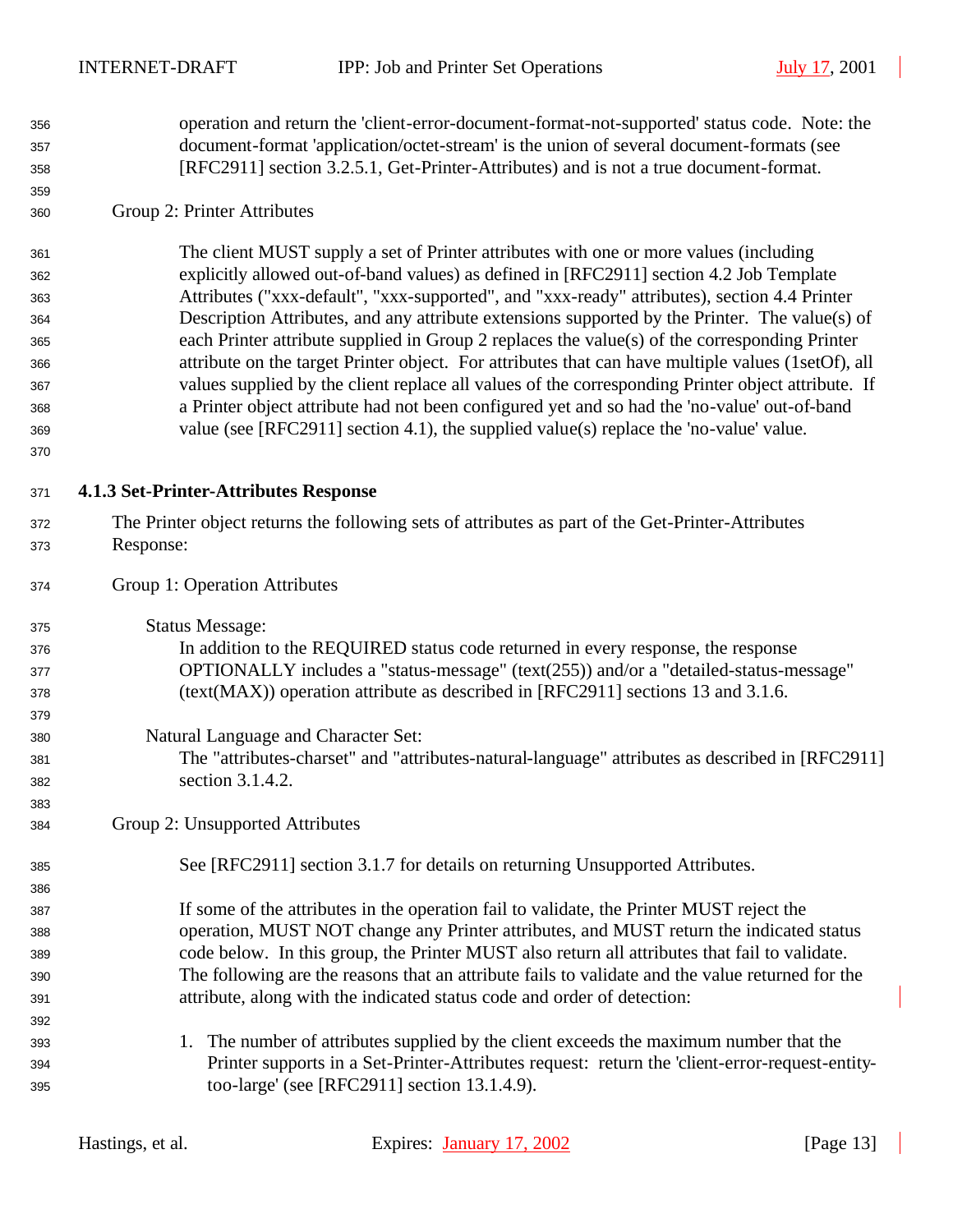| 396 | 2. The Printer doesn't support the attribute: return the attribute with the "out-of-band" value  |
|-----|--------------------------------------------------------------------------------------------------|
| 397 | 'unsupported' (see [RFC2911] section 3.1.7 and [RFC2910]) and the 'client-error-                 |
| 398 | attributes-or-values-not-supported (see [RFC2911] section 13.1.4.12).                            |
| 399 | 3. The attribute is either READ-ONLY (in its definition) or is not-settable in this              |
| 400 | implementation: return the attribute with the "out-of-band" value 'not-settable' (see section    |
| 401 | 8.1) and the 'client-error-attributes-not-settable' status code (see section 7.1).               |
| 402 | 4. The Printer doesn't support the value: if the attribute in the operation has a single value   |
| 403 | return it. If the attribute in the operation is multi-valued, return only those values in a      |
| 404 | 1set Of that are not supported. Return the 'client-error-attributes-or-values-not-supported'     |
| 405 | status code (see [RFC2911] section 13.1.4.12).                                                   |
| 406 | 5. The values of some of the supplied attributes conflict with one another and/or other Printer  |
| 407 | attribute values not being set: if the conflicting attribute in the operation has a single value |
| 408 | return the attribute and the value. If the attribute in the operation is multi-valued, return    |
| 409 | only the attribute and those values in a 1set Of that are conflicting with other attributes.     |
| 410 | Return the 'client-error-conflicting-attributes' status code (see [RFC2911] section              |
| 411 | $13.1.4.15$ ).                                                                                   |

#### **4.2 Set-Job-Attributes Operation**

 This OPTIONAL operation allows a client to set the values of the attributes of a Job object. In the request, the client supplies the set of Job keyword attribute names and values that are to be set. In the response, the IPP object returns success or rejects the entire request with indications of which attribute or attributes could not be set.

 This operation is almost identical to the Set-Printer-Attributes operation and follows the same rules for validation (see section 4.1). The only differences are that the Set-Job-Attributes operation is directed at a Job object rather than a Printer object, there is no "document-format" operation attribute used when setting a Job object, the operation can add an attribute to the (Job) object, the 'delete-attributes' out-of- band value is permitted to remove an attribute, and the validation is the same as the Job Creation operations (Print-Job, Print-URI, and Create-Job), i.e., depends on the "xxx-supported" Printer Description attributes (see [RFC2911] section 3.1). Using the Set-Printer-Attributes operation, the administrator can set arbitrary 'name' values to those "xxx-supported" Printer attributes that include the 'name' attribute syntax if the implementation supports the 'admin-define' out-of-band value for that "xxx- supported" attribute (see section 16 and 8.3). However, the Set-Job-Attributes cannot be used to add unsupported names to the Job object.

 If a client supplies a job attribute in a Set-Job-Attributes request that the Printer supports, and the job was originally submitted without supplying that attribute, the Printer adds the attribute to the Job object.

 If the client supplies a job attribute with the "out-of-band" value 'delete-attribute' (see section 8.2), then the Printer MUST remove the attribute and all of its values from the Job object, if present. The semantic effect of the client supplying the 'delete-attribute' value in a Set-Job-Attributes operation MUST be the same as if the attribute had not been supplied with the Job object in the Job Creation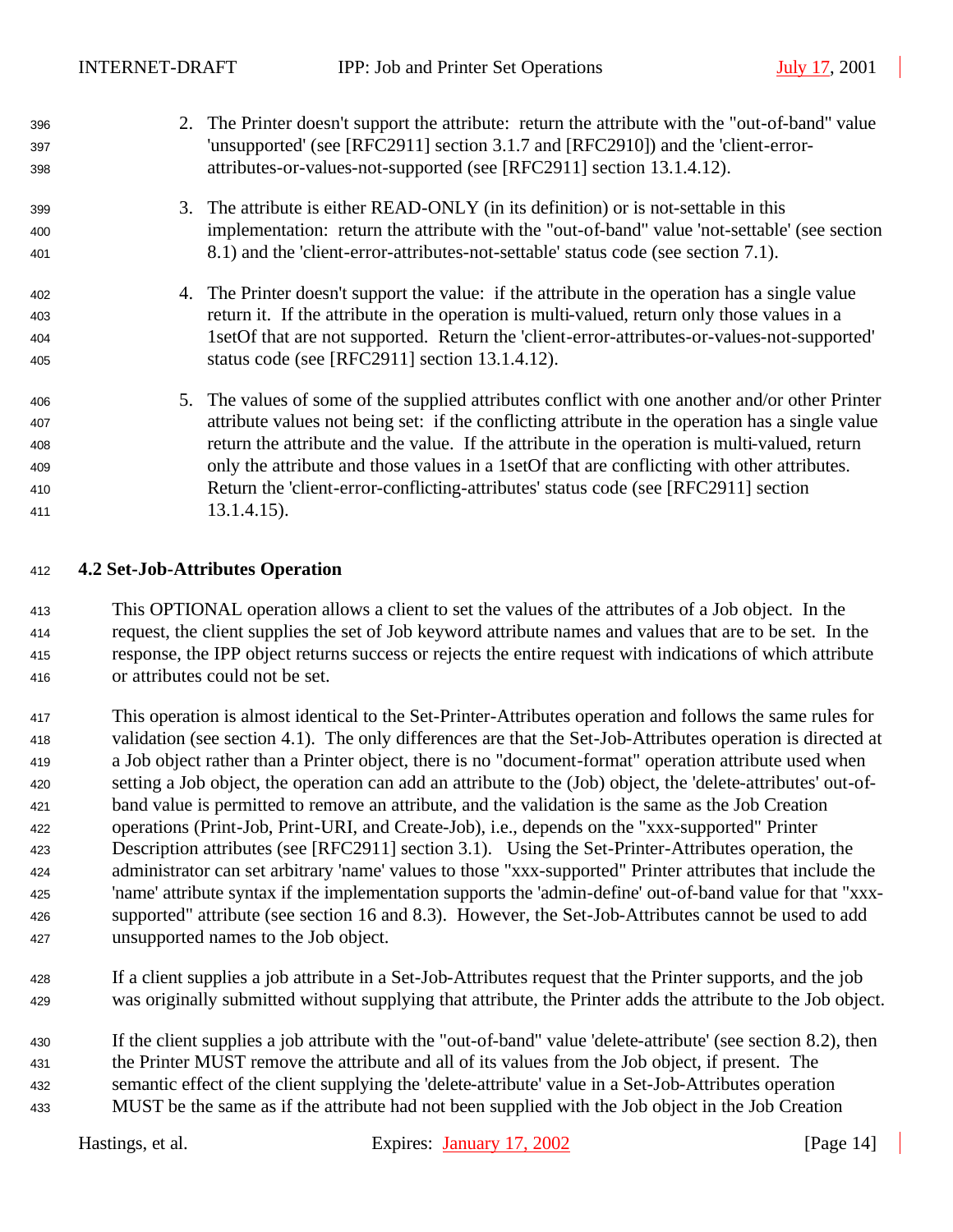- operation, i.e., the Printer applies its default attribute or behavior with lower precedence that the PDL (see the beginning of [RFC2911] section 4.2 and [RFC2911] 3.2.1.1). Any subsequent query of the Job object using Get-Job-Attributes or Get-Jobs MUST NOT return any attribute that has been deleted using the 'delete-attribute' out-of-band value. However, a client can re-establish such a deleted Job attribute with any supported value(s) using a subsequent Set-Job-Attributes operation.
- If the client supplies an attribute in a Set-Job-Attributes request with the 'delete-attribute' value and that attribute is not present on the Job object, the Printer ignores that supplied attribute in the request, does not return the attribute in the Unsupported Attributes group, and returns the 'successful-ok' status code, if there are no other problems with the request.
- The validation of the Set-Job-Attributes request is performed by the Printer as if the job had been submitted originally with the new attribute values (and the deleted attributes removed) and with "ipp- attribute-fidelity" set to 'true', i.e., all modified attributes Job attributes and values MUST be supported in combination with the Job attributes not modified. If such a Job Creation operation would have been accepted, then the Set-Job-Attributes MUST be accepted. If such a Job Creation operation would have been rejected, then the Set-Job-Attributes MUST be rejected and the Job MUST be unchanged. In addition, if any of the supplied attributes are not supported, are not settable, or the values are not supported, the Printer object MUST reject the entire operation; the Printer object MUST NOT partially set some of the supplied attributes. In other words, after the operation, all the supplied attributes MUST be set or none of them MUST be set, thus making the Set-Job-Attributes an atomic operation.
- The IPP object MUST accept or reject this operations when the Job's READ-ONLY "job-state" attribute has the values shown in Table 2. The job's current state MUST affect whether the IPP object accepts or rejects the request. For example, in the case where the operation creates a request for unavailable resources, the Job transitions to a new state. Table 2 shows the allowed behaviors in each job state and the transitions.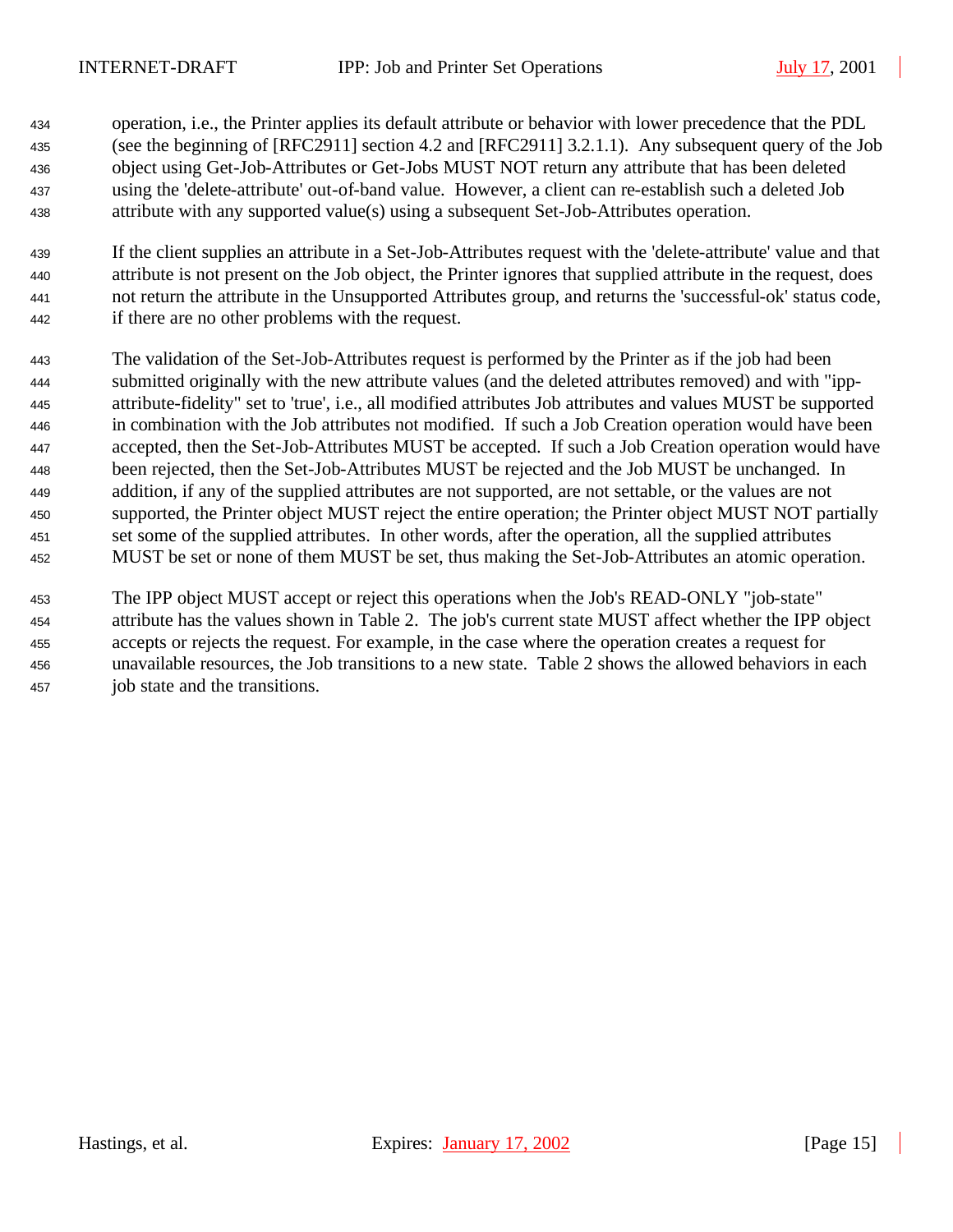| Current              | <b>New</b>           | IPP object's response status code<br>and "action": |
|----------------------|----------------------|----------------------------------------------------|
| "job-state"          | "job-state"          |                                                    |
| 'pending'            | 'pending'            | 'successful-ok'                                    |
| 'pending'            | 'pending-held'       | 'successful-ok' - needed resources are not ready   |
| 'pending-held'       | 'pending-held'       | 'successful-ok'                                    |
| 'pending-held'       | 'pending'            | 'successful-ok' - needed resources are ready       |
| 'processing'         | 'processing'         | 'successful-ok' or 'client-error-not-possible'     |
|                      |                      | depending on implementation, including the         |
|                      |                      | attributes being set, whether the job has started  |
|                      |                      | marking media, etc.                                |
| 'processing-stopped' | 'processing-stopped' | 'successful-ok' or 'client-error-not-possible'     |
|                      |                      | depending on implementation, including the         |
|                      |                      | attributes being set, whether the job has started  |
|                      |                      | marking media, etc.                                |
| 'completed'          | 'completed'          | 'client-error-not-possible'                        |
| 'canceled'           | 'canceled'           | 'client-error-not-possible'                        |
| 'aborted'            | 'aborted'            | 'client-error-not-possible'                        |

| 458 |  | Table 2 - Job State Transition Table for the Set-Job-Attributes operation |  |
|-----|--|---------------------------------------------------------------------------|--|
|     |  |                                                                           |  |

459

 This operation MUST NOT change the value of attributes not specified in the operation unless the definition of the attribute explicitly specifies such side-effects. In general, Job attribute definitions that are settable will not define side-effects on other attributes that are settable, only side effects on READ-ONLY attributes, if any.

#### <sup>464</sup> **4.2.1 Settable and READ-ONLY Job Description attributes**

- <sup>465</sup> If the Printer supports the "job-message-from-operator" Job Description attribute (see [RFC2911] <sup>466</sup> section 4.3.16) and the client explicitly supplies a new value for the "job-message-from-operator" in the <sup>467</sup> Set-Job-Attributes request, then the Printer MUST set the "job-message-from-operator" Job attribute to <sup>468</sup> this new value.
- <sup>469</sup> If the Printer supports the Set-Job-Attributes operation, then it SHOULD support setting of:
- <sup>470</sup> all Job Template job ("xxx") attributes
- 471 that the implementation supports (see [RFC2911] section 4.2 and extensions).
- <sup>472</sup> Some Job Description attributes (see [RFC2911] section 4.3) MUST NOT be settable, i.e., they are <sup>473</sup> defined to be READ-ONLY. An attribute marked as "READ-ONLY" in the Job Description attribute <sup>474</sup> table in Appendix A is such an attribute. The Job attributes not marked as "READ-ONLY" MAY be <sup>475</sup> settable using the Set-Job-Attributes operation, depending on implementation.
- <sup>476</sup> Note: From now on, all extensions that define new object attributes will indicate whether or not the <sup>477</sup> attributes are READ-ONLY, by including the "READ-ONLY" adjective in their descriptions and/or <sup>478</sup> explicitly stating whether they MAY be settable.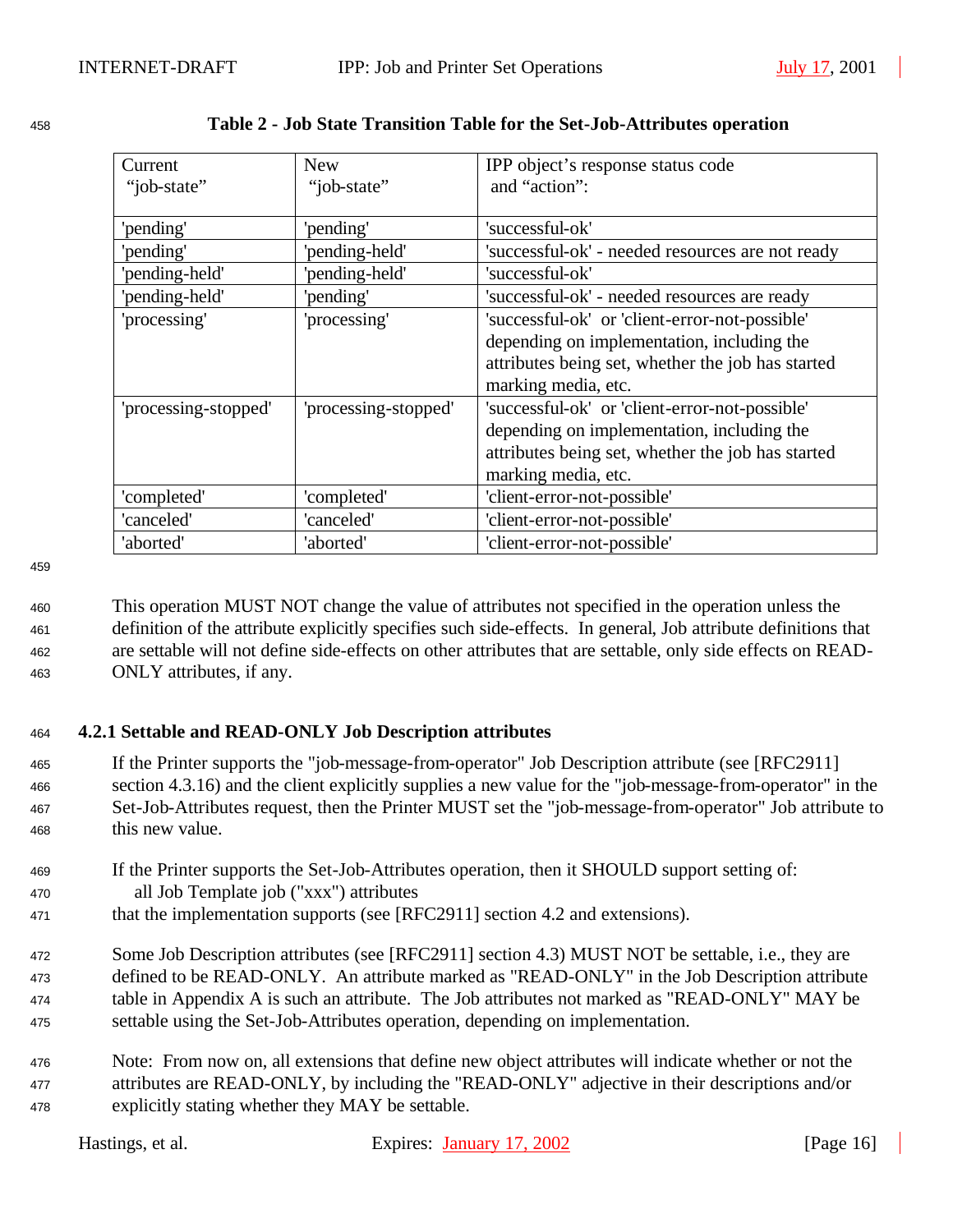| 479<br>480 |                                   | Access Rights: The authenticated user (see [RFC2911] section 8.3) performing this operation must<br>either be the job owner (as determined in the Job Creation operation) or an operator or administrator of |              |
|------------|-----------------------------------|--------------------------------------------------------------------------------------------------------------------------------------------------------------------------------------------------------------|--------------|
| 481        |                                   | the Printer object (see [RFC2911] Sections 1 and 8.5).                                                                                                                                                       |              |
| 482        | 4.2.2 Set-Job-Attributes Request  |                                                                                                                                                                                                              |              |
| 483        |                                   | The following sets of attributes are part of the Set-Job-Attributes Request:                                                                                                                                 |              |
| 484        | Group 1: Operation Attributes     |                                                                                                                                                                                                              |              |
| 485        |                                   | Natural Language and Character Set:                                                                                                                                                                          |              |
| 486        |                                   | The "attributes-charset" and "attributes-natural-language" attributes as described in [RFC2911]                                                                                                              |              |
| 487        | section 3.1.4.1.                  |                                                                                                                                                                                                              |              |
| 488        |                                   |                                                                                                                                                                                                              |              |
| 489        | Target:                           |                                                                                                                                                                                                              |              |
| 490        |                                   | Either (1) the "printer-uri" (uri) plus "job-id" (integer(1:MAX)) or (2) the "job-uri" (uri)                                                                                                                 |              |
| 491        |                                   | operation attribute(s) which define the target for this operation as described in [RFC2911]                                                                                                                  |              |
| 492        | section 3.1.5.                    |                                                                                                                                                                                                              |              |
| 493        |                                   |                                                                                                                                                                                                              |              |
| 494        | <b>Requesting User Name:</b>      |                                                                                                                                                                                                              |              |
| 495        |                                   | The "requesting-user-name" (name(MAX)) attribute SHOULD be supplied by the client as                                                                                                                         |              |
| 496        |                                   | described in [RFC2911] section 8.3.                                                                                                                                                                          |              |
| 497        |                                   |                                                                                                                                                                                                              |              |
| 498        | Group 2: Job Attributes           |                                                                                                                                                                                                              |              |
| 499        |                                   | The client MUST supply a set of Job attributes with one or more values (including explicitly                                                                                                                 |              |
| 500        |                                   | allowed out-of-band values) as defined in [RFC2911] section 4.2 Job Template Attributes                                                                                                                      |              |
| 501        |                                   | ("xxx" attributes), section 4.3 Job Description Attributes, and any attribute extensions                                                                                                                     |              |
| 502        |                                   | supported by the Printer. The value(s) of each Job attribute supplied in Group 2 replaces the                                                                                                                |              |
| 503        |                                   | value(s) of the corresponding Job attribute on the target Job object. For attributes that can                                                                                                                |              |
| 504        |                                   | have multiple values (1setOf), all values supplied by the client replace all values of the                                                                                                                   |              |
| 505        |                                   | corresponding Job object attribute.                                                                                                                                                                          |              |
| 506        |                                   |                                                                                                                                                                                                              |              |
| 507        |                                   | If the client supplies an "xxx" attribute with the 'delete-attribute' out-of-band value (see section                                                                                                         |              |
| 508        |                                   | 8.2), the Printer MUST remove the "xxx" attribute from the Job object, if present.                                                                                                                           |              |
| 509        |                                   |                                                                                                                                                                                                              |              |
| 510        | 4.2.3 Set-Job-Attributes Response |                                                                                                                                                                                                              |              |
| 511        |                                   | The IPP object returns the following sets of attributes as part of the Set-Job-Attributes Response:                                                                                                          |              |
| 512        | Group 1: Operation Attributes     |                                                                                                                                                                                                              |              |
| 513        | <b>Status Message:</b>            |                                                                                                                                                                                                              |              |
| 514        |                                   | In addition to the REQUIRED status code returned in every response, the response                                                                                                                             |              |
| 515        |                                   | OPTIONALLY includes a "status-message" (text(255)) and/or a "detailed-status-message"                                                                                                                        |              |
| 516        |                                   | (text(MAX)) operation attribute as described in [RFC2911] sections 13 and 3.1.6.                                                                                                                             |              |
|            | Hastings, et al.                  | Expires: January 17, 2002                                                                                                                                                                                    | [Page $17$ ] |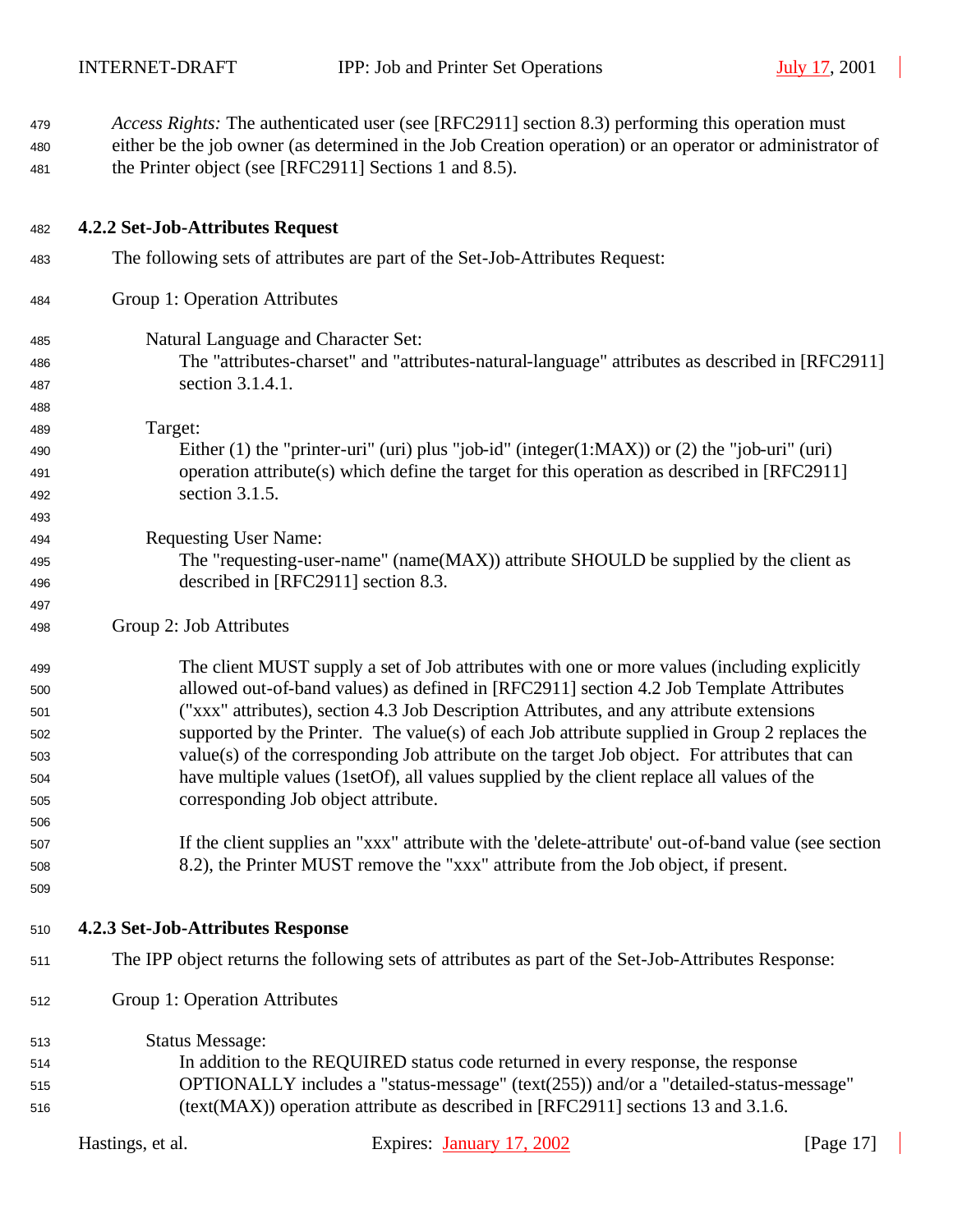| 517 |                                                                                                   |
|-----|---------------------------------------------------------------------------------------------------|
| 518 | Natural Language and Character Set:                                                               |
| 519 | The "attributes-charset" and "attributes-natural-language" attributes as described in [RFC2911]   |
| 520 | section 3.1.4.2.                                                                                  |
| 521 |                                                                                                   |
| 522 | Group 2: Unsupported Attributes                                                                   |
| 523 | See [RFC2911] section 3.1.7 for details on returning Unsupported Attributes.                      |
| 524 |                                                                                                   |
| 525 | If some of the attributes in the operation fail to validate, the Printer MUST reject the          |
| 526 | operation, MUST NOT change any Job attributes, and MUST return the indicated status code          |
| 527 | below. In this group, the Printer MUST also return all attributes that fail to validate. The      |
| 528 | following are the reasons that an attribute fails to validate and the value returned for the      |
| 529 | attribute, along with the indicated status code and order of detection:                           |
| 530 |                                                                                                   |
| 531 | 1. The number of attributes supplied by the client exceeds the maximum number that the            |
| 532 | Printer supports in a Set-Printer-Attributes request: return the 'client-error-request-entity-    |
| 533 | too-large' (see [RFC2911] section 13.1.4.9).                                                      |
| 534 | 2. The Printer doesn't support the attribute: return the attribute with the 'unsupported' out-of- |
| 535 | band attribute value (see [RFC2911] section 3.1.7 and [RFC2910]) and the 'client-error-           |
| 536 | attributes-or-values-not-supported (see [RFC2911] section 13.1.4.12).                             |
| 537 | 3. The attribute is READ-ONLY (in its definition) or is not-settable in this implementation:      |
| 538 | return the attribute with the 'not-settable' out-of-band attribute value (see section 8.1) and    |
| 539 | the 'client-error-attributes-not-settable' status code (see section 7.1).                         |
| 540 | 4. The Printer doesn't support the value: if the attribute in the operation has a single value    |
| 541 | return it. If the attribute in the operation is multi-valued, return only those values in a       |
| 542 | 1setOf that are not supported. Return the 'client-error-attributes-or-values-not-supported'       |
| 543 | status code (see [RFC2911] section 13.1.4.12).                                                    |
| 544 | The values of some of the supplied attributes conflict with one another and/or other Job          |
| 545 | attribute values not being set: if the conflicting attribute in the operation has a single value  |
| 546 | return the attribute and the value. If the attribute in the operation is multi-valued, return     |
| 547 | only the attribute and those values in a 1setOf that are conflicting with other attributes.       |
| 548 | Return the 'client-error-conflicting-attributes' status code (see [RFC2911] section               |
| 549 | $13.1.4.15$ ).                                                                                    |
|     |                                                                                                   |

#### **4.3 Get-Printer-Supported-Values Operation**

 This OPTIONAL operation allows a client to request the values that the Printer allows in the Set- Printer-Attributes operation for "xxx-supported" attributes. If the Printer supports the Set-Printer-Attributes operation AND some of its "xxx-supported" Printer attributes are settable, then the Printer

MUST also support this operation.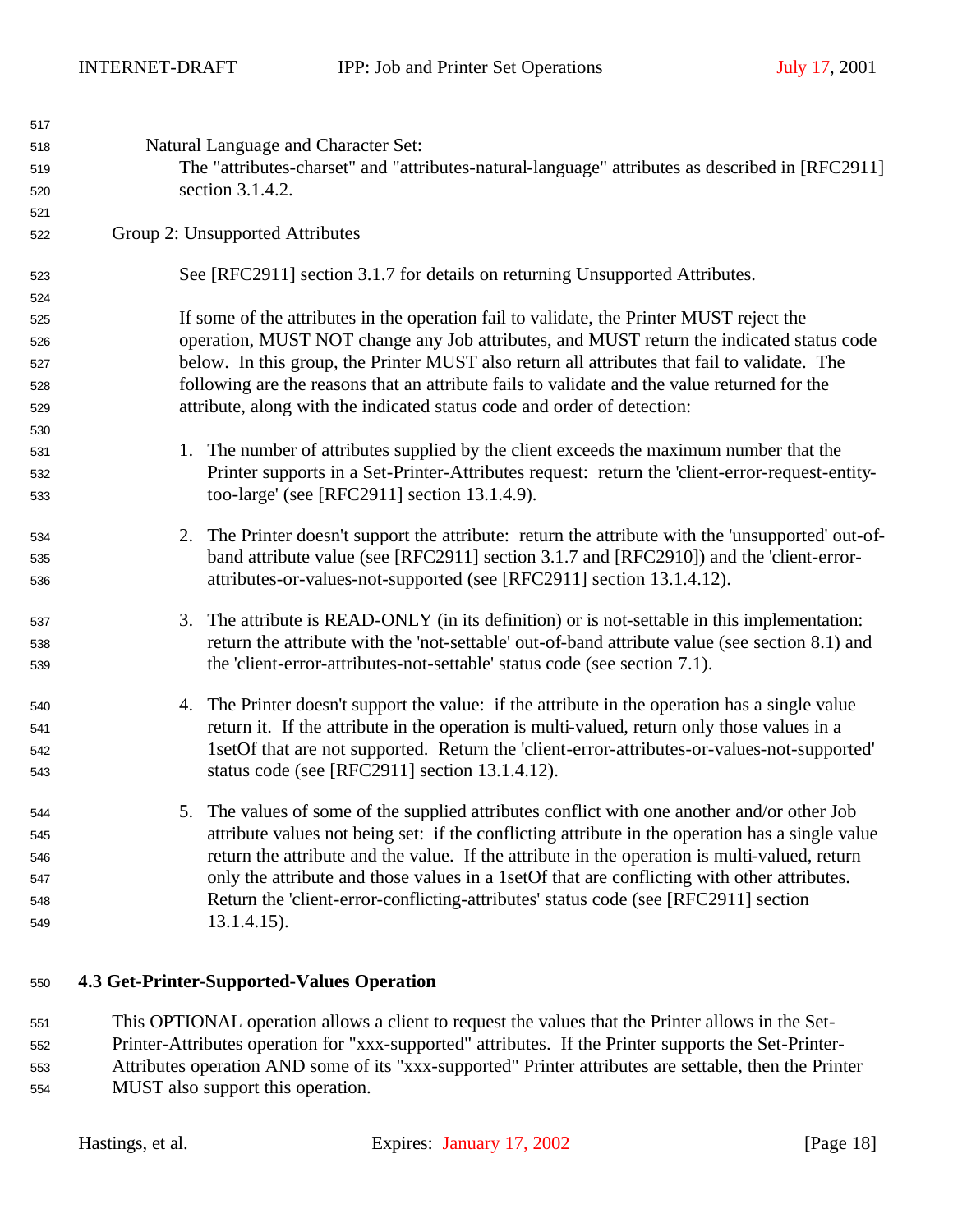The Printer MUST return in the Get-Printer-Supported-Values response those, and only those, "xxx- supported" Printer attributes that it supports setting with the Set-Printer-Attributes operation. Furthermore, if a client requests the value of an attribute that is not settable or is not supported (as in the Get-Printer-Attributes response), the Unsupported Attributes Group of the response NEED NOT contain the "requested-attributes" operation attribute with any such requested (attribute keyword) values.

 This operation has identical request/response attributes to the Get-Printer-Attributes operation in IPP/1.1 [RFC2911]. The operation also behaves identically to the Get-Printer-Attributes operation in IPP/1.1 [RFC2911] with the following exceptions:

- 1. The Get-Printer-Supported-Values operation supports only "xxx-supported" attributes.
- 2. The Get-Printer-Attributes operation returns the few "xxx-supported" attributes that are defined to be single valued, such as "page-ranges-supported" (boolean) or "pdl-override-supported" (type2 keyword), as single values, while Get-Printer-Supported-Values returns the possible values that can be set as a 1setOf of the same attribute syntax type (See Appendix B: Attributes returned from Get-Printer-Supported-Values).
- 3. The Get-Printer-Attributes operation returns the current values of requested attributes while the Get-Printer-Supported-Values operation returns the values that are inherently supported by the implementation code, i.e., the values that an administrative client can set in a Set-Printer-Attributes request.
- 4. The Get-Printer-Attributes operation returns the current values of requested "xxx-supported" attributes that the Printer is configured to accept in Job Creation operations, including additional values defined by the administrator, while the Get-Printer-Supported-Values operation returns only the values of "xxx-supported" attributes that are inherently supported by the implementation and does not return any additional values defined by the administrator where the implementation supports the 'admin-define' out-of-band value.
- 5. The Get-Printer-Attributes never returns the 'admin-define' out-of-band attribute value, while the Get-Printer-Supported-Attributes operation does, if the implementation allows the administrator to define name values by setting that "xxx-supported" attribute with any 'name' value(s).
- 6. The Get-Printer-Attributes operation only requires end-user access rights, while the Get-Printer-Supported-Values requires administrator access rights.
- *Access Rights:*The authenticated user (see [RFC2911] section 8.3) performing this operation must be an administrator of the Printer object (see [RFC2911] Sections 1 and 8.5).
- **4.3.1 Definition of the usage of the 'admin-define' out-of-band attribute value**
- If the Set-Printer-Attributes operation allows the System Administrator to define arbitrary 'name' values for an "xxx-supported" attribute, then the Get-Printer-Supported-Values operation MUST return the 'admin-define' out-of-band attribute value (see section 8.3) as one of the values of the "xxx-supported"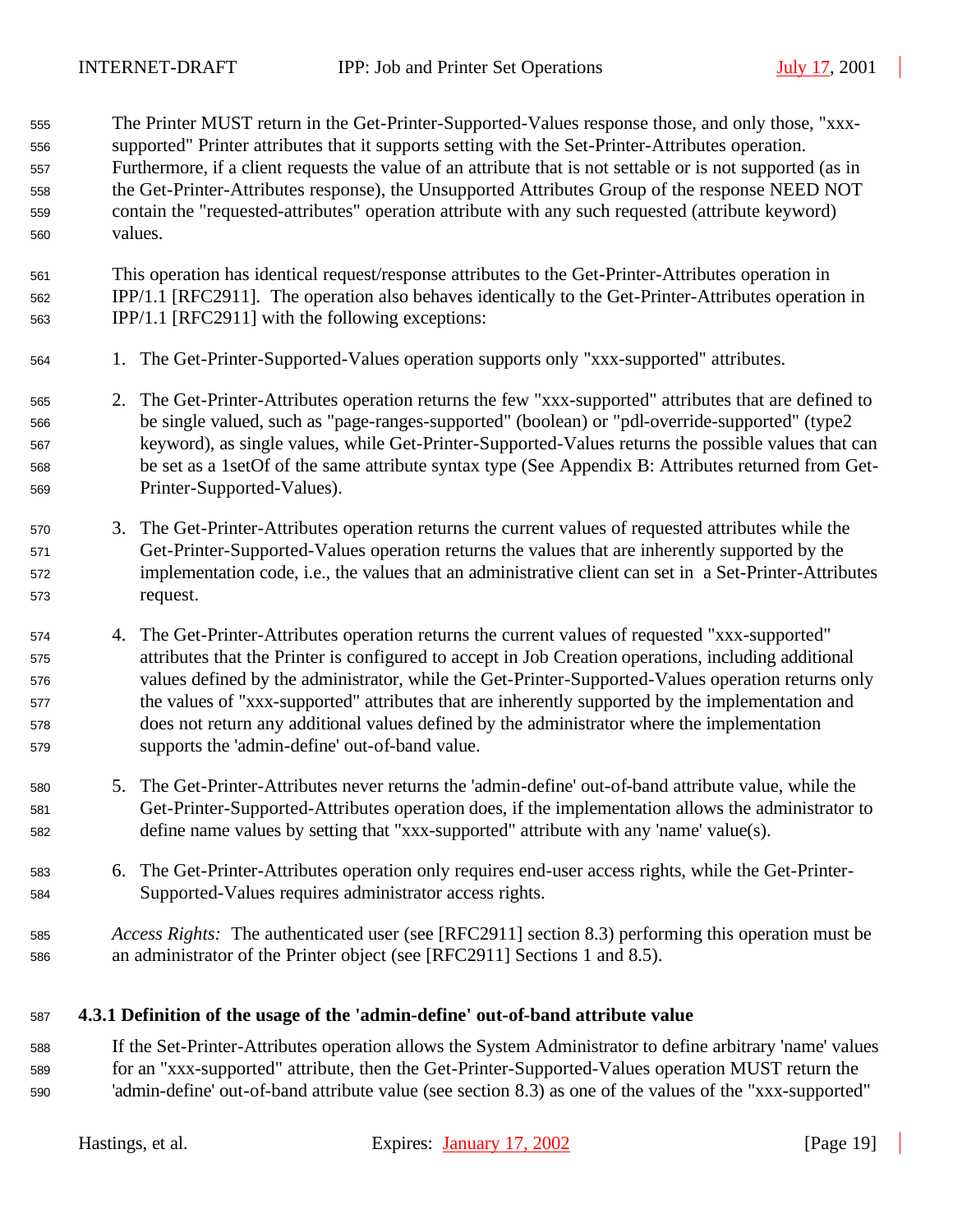attribute. In other words, the 'admin-define' out-of-band attribute value indicates that the Printer implementation supports clients setting arbitrary 'name' attribute syntax values for that "xxx-supported" attribute using the Set-Printer-Attributes operation as long as the attribute is defined with the 'name' attribute syntax.

 For example, if the Get-Printer-Supported-Values operation returns several keywords as the value of the "media-supported" attribute, then the Set-Printer-Attributes operation MUST accept any of these keywords as values for the "media-supported" attribute. If the Get-Printer-Supported-Values operation returns an 'admin-define' out-of-band attribute value as one of the values of the "media-supported" attribute, then the Set-Printer-Attributes operation MUST accept any value whose attribute syntax is 'name' as a value for the "media-supported" attribute (provided that the user is properly authenticated to use the Set-Printer-Attributes operation, e.g., has administrative access rights).

 The Get-Printer-Supported-Values MAY return the 'admin-define' out-of-band attribute value for any IPP/1.1 or extension Job Template attribute if the implementation supports allowing the System Administrator to add values to the "xxx-supported" attribute using the Set-Printer-Attributes operation. In this case, the Printer MUST accept any 'name' value of the correct attribute syntax in a Set-Printer- Attributes operation that is setting that attribute. For "xxx-supported" attributes that are defined with a choice of attribute syntaxes, such as 'keyword | name', it is the 'name' attribute syntax that the System Administrator can use to add new values, not the 'keyword' attribute syntax. For IPP/1.1 this requirement includes the following Job Template attributes:

 media-supported job-hold-until-supported job-sheets-supported

 Implementations that support additional Job Template attributes that include the 'name' attribute syntax, MAY use the 'admin-define' out-of-band value with them.

 If the 'admin-define' out-of-band attribute value is not one of the values of an "xxx-supported" attribute returned in a Get-Printer-Supported-Values response, then the Printer MUST NOT allow the Set- Printer-Attributes operation for that attribute to contain a value that is not one of the explicit 'keyword' or 'name' values returned in a Get-Printer-Supported-Values response.

 See Appendix B: Attributes returned from Get-Printer-Supported-Values for a full list of values returned by this operation.

# **5 New Operation attributes**

 This section defines new operation attributes for use with the IPP/1.1 operations indicated. As new operations are defined they will also indicate explicitly whether these operation attributes are defined for use with them.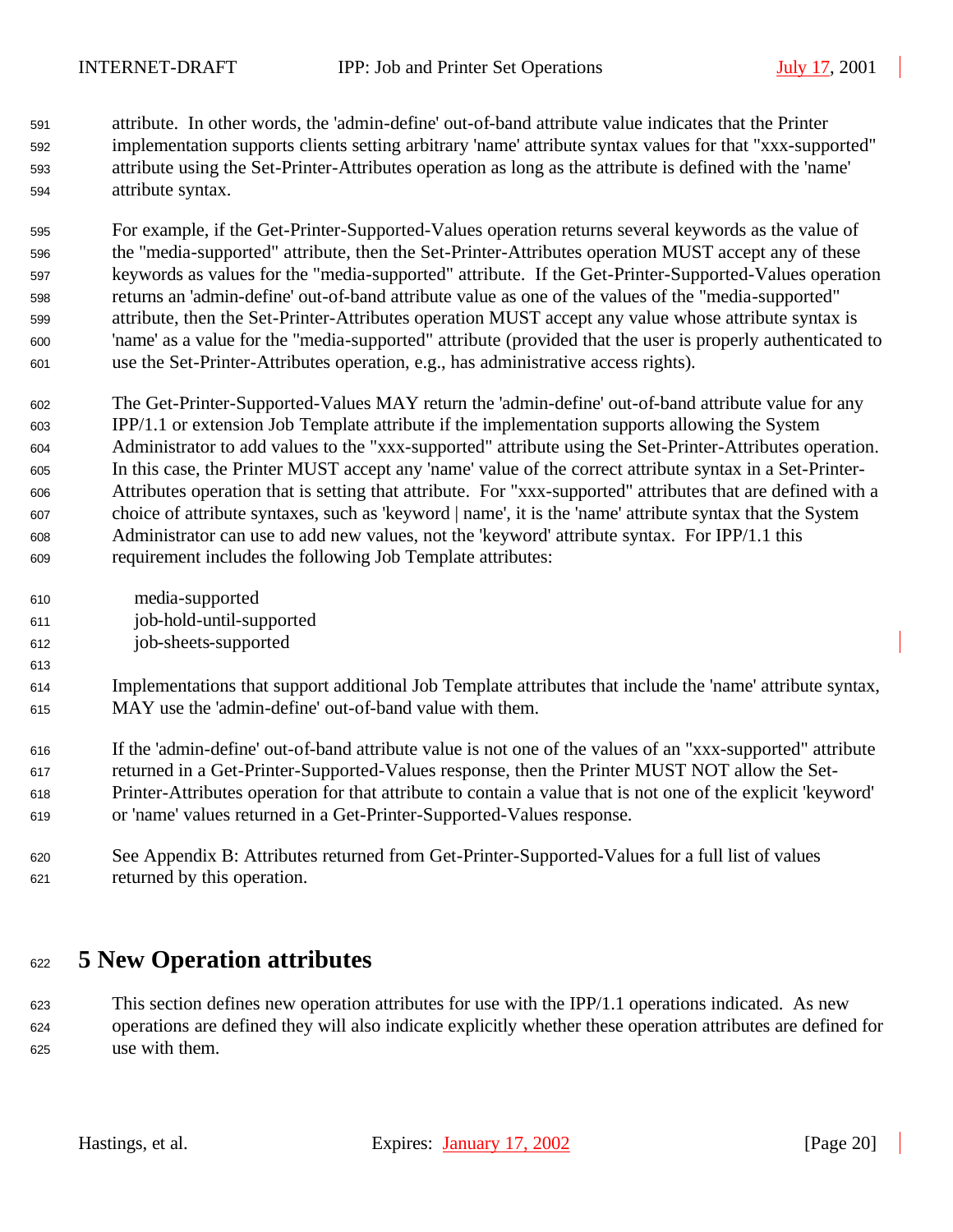#### **5.1 printer-message-from-operator (text(127))**

 The Printer SHOULD support this Operation attribute in following operations if it supports the corresponding "printer-message-from-operator" Printer Description attribute.

| 629 | Pause-Printer  |
|-----|----------------|
| 630 | Resume-Printer |
| 631 | Purge-Jobs     |

 The client OPTIONALLY supplies this attribute in the above operations. The value of this attribute is a message from the operator about the Printer object on which the operator is performing the operation. If this operation attribute is supported, the Printer copies the value to its "printer-message-from- operator" Printer Description attribute (see [RFC2911] section 4.4.25) even if this Operation attribute is a zero-length text value or consists solely of white space.

 If the Printer supports this operation attribute, it MUST support both a zero-length text value and the 'no-value' out-of-band value (see [RFC2911] section 4.1) to indicate that the operator has sent no message. In this case, the Printer sets the value of the "printer-message-from-operator" to the zero- length value or 'no-value' out-of-band value, respectively. If the client queries the "printer-message- from-operator" Printer attribute, the Printer returns the attribute with the zero-length value or the 'no-value' value, respectively.

- In addition, the Printer automatically copies:
- 1. the value of its "printer-up-time" attribute (see [RFC2911] section 4.4.29) to its "printer-message-time" attribute,
- 2. the value of its printer-current-time" (dateTime) attribute (see [RFC2911] section 4.4.30) to its "printer-message-date-time" attribute, if supported.
- If the client omits this operation attribute, the Printer does not change the value of its "printer-message-from-operator", "printer-message-time" and "printer-message-date-time" Printer Description attributes.

 The "printer-message-from-operator" operation attribute MUST NOT be supported as an operation attribute for the Set-Printer-Attributes operation. If the operator wants to set the Printer's "printer- message-from-operator" Printer Description attribute when issuing the Set-Printer-Attributes operation, the client supplies the "printer-message-from-operator" explicitly with its new value as one of the Printer Description attributes in Group 2 in the request. The Printer also updates its "printer-message- time" and "printer-message-date-time" Printer Description attributes. If the client does not explicitly supply the "printer-message-from-operator" with its new value in the Set-Printer-Attributes request, the Printer leaves the value of the Printer's "printer-message-from-operator" Printer Description attribute unchanged.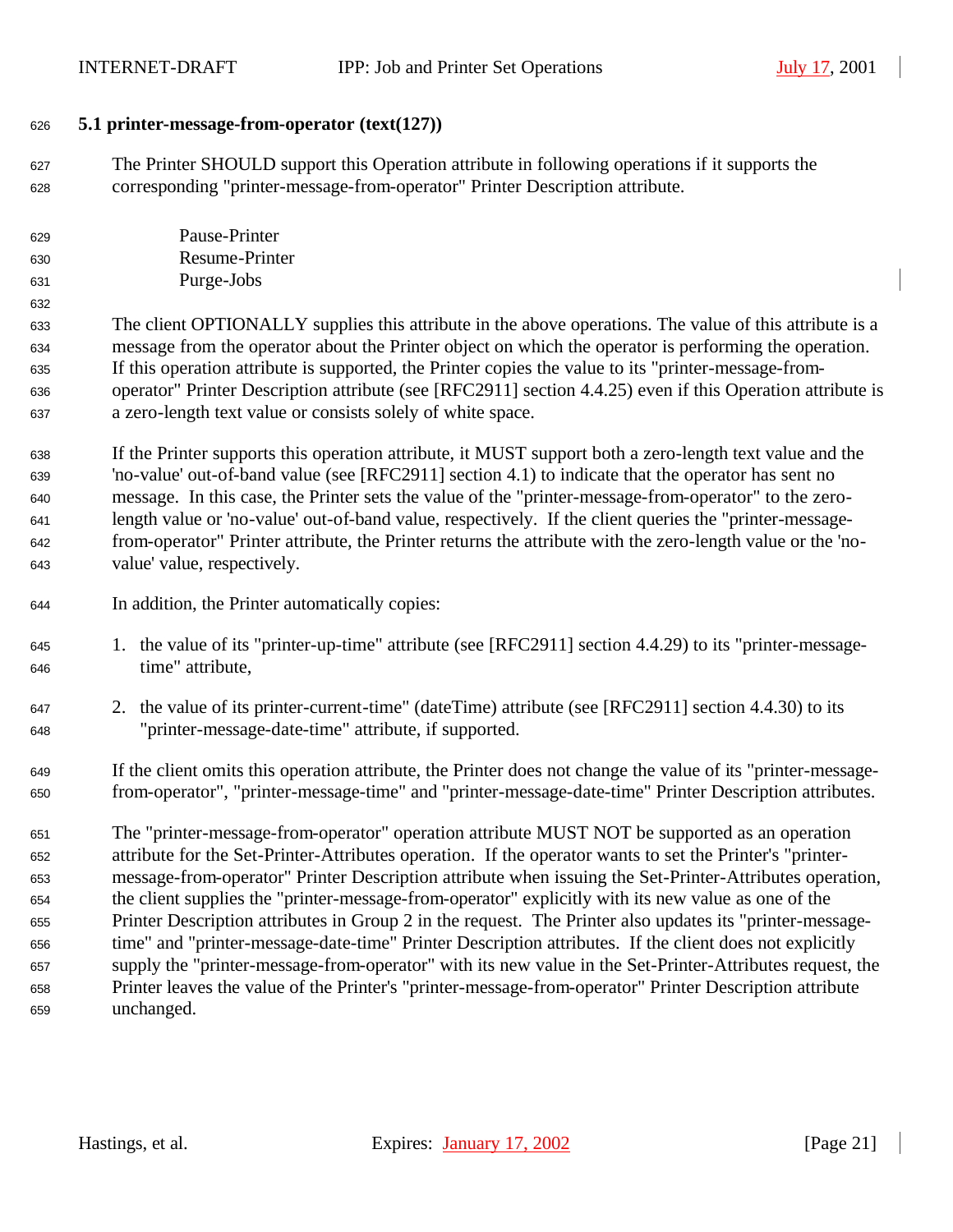#### **5.2 job-message-from-operator (text(127))**

 The Printer SHOULD support this Operation attribute in following operations if it supports the corresponding "job-message-from-operator" Job Description attribute.

| 663 | Cancel-Job  |
|-----|-------------|
| 664 | Hold-Job    |
| 665 | Release-Job |
| 666 | Restart-Job |

 The client OPTIONALLY supplies this attribute in the above operations. The value of this attribute is a message from the operator about the Job object on which the operator has just performed an operation. If supported, the Printer copies the value to the Job's "job-message-from-operator" Job Description attribute (see [RFC2911] section 4.3.16) (even if this Operation attribute is a zero-length text value or consists solely of white space).

 If the Printer supports this operation attribute, it MUST support both a zero-length text value and the 'no-value' out-of-band value (see [RFC2911] section 4.1) to indicate that the operator has sent no message. In this case, the Printer sets the value of the "job-message-from-operator" to the zero-length value or 'no-value' out-of-band value, respectively. If the client queries the "job-message-from- operator" Job attribute, the IPP object returns the attribute with the zero-length value or the 'no-value' value, respectively.

 If the client omits this attribute, the Printer does not change the value of its "job-message-from-operator" Job Description attribute.

 Note: There are no corresponding 'job-message-time" and "job-message-date-time" Job Description attributes, since the usual lifetime of a job is limited.

 The "job-message-from-operator" operation attribute MUST NOT be supported as an operation attribute for the Set-Job-Attributes operation. If the operator wants to set the Job's "job-message-from- operator" Job Description attribute when issuing the Set-Job-Attributes operation, the client MUST supply the "job-message-from-operator" with its new value as one of the Job Description attributes in Group 2 in the request. Otherwise, the Printer leaves the value of the Job's "job-message-from- operator" Job Description attribute unchanged by not explicitly setting the attribute. If the client does not explicitly supply the "job-message-from-operator" with its new value in the Set-Job-Attributes request, the Printer leaves the value of the Job's "job-message-from-operator" Job Description attribute unchanged.

# **6 New Printer Description Attributes**

 The following new Printer Description attributes are needed to support the new operations defined in this document.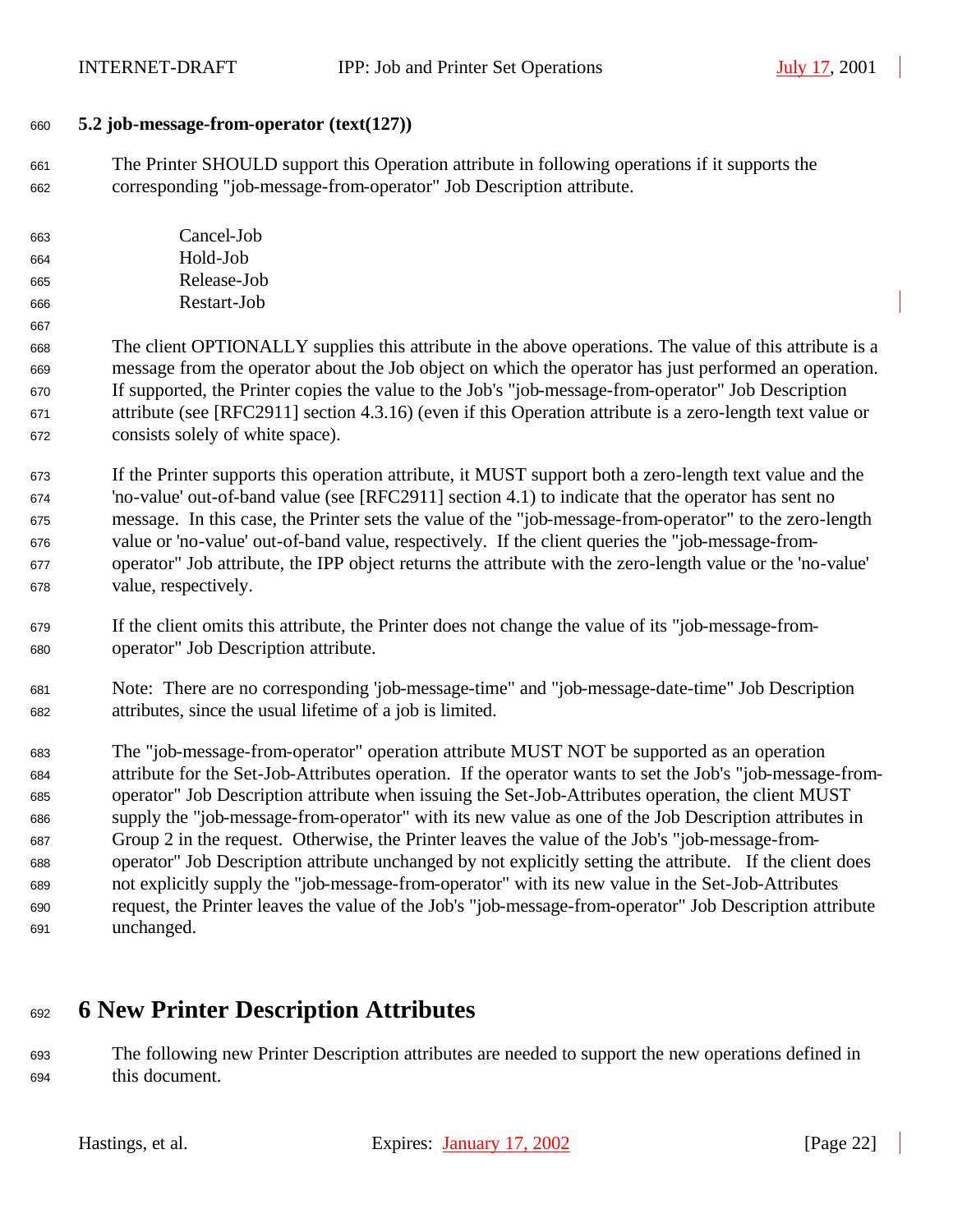#### **6.1 printer-settable-attributes-supported (1setOf type2 keyword)**

 This REQUIRED READ-ONLY Printer attribute identifies the Printer object attributes that are settable in this implementation, i.e., that are settable using the Set-Printer-Attributes operations (see section 4.1). This attribute MUST be supported if the Set-Printer-Attributes operations is supported. The Printer MUST reject attempts to set any Printer attributes that are not one of the values of this attribute, returning the 'client-error-attributes-not-settable' status code (see section 7.1). The value of this attribute MAY depend on the value of the "document-format" operation attribute supplied in the Get-Printer-Attributes operation (see [RFC2911] section 3.2.5.1).

- Standard keyword values are:
- 'none': There are no settable Printer attributes.
- 'xxx': Where 'xxx' is any of the keyword attribute names allowed by section 4.1.1

#### **6.2 job-settable-attributes-supported (1setOf type2 keyword)**

 This REQUIRED READ-ONLY Printer attribute identifies the Job object attributes that are settable in this implementation, i.e., that are settable using the Set-Job-Attributes operation (see section 4.2). This attribute MUST be supported if the Set-Job-Attributes operations is supported. The Printer MUST reject attempts to set any Job attributes that are not one of the values of this attribute, returning the 'client-error-attributes-not-settable' status code (see section 7.1).

- Standard keyword values are:
- 'none': There are no settable Job attributes.
- 'xxx': Where 'xxx' is any of the keyword attribute names allowed by section 4.2.1.

#### **6.3 document-format-varying-attributes (1setOf type2 keyword)**

 This OPTIONAL READ-ONLY Printer Description attribute contains a set of attribute name keywords. This attribute SHOULD be supported by a Printer object, if the Printer object has Printer attributes whose value vary depending on document format (see [RFC2911] Get-Printer-Attributes operation). This attribute specifies which attribute values can vary by document-format. If an attribute's name "xxx" is a member of this attribute and the value of attribute "xxx" is changed with the Set-Printer-Attributes operation that included the "document-format" operation attribute, then the Printer MUST change the value for the specified document format and no other document formats (see section 4.1.2). If an attribute's name "xxx" is not a member of this attribute and the value of attribute "xxx" is changed with the Set-Printer-Attributes operation, then the attribute is changed for all document formats (whether or not the client supplied the "document-format" operation attribute).

#### **6.4 printer-message-time (integer(MIN:MAX))**

 This OPTIONAL READ-ONLY Printer Description attribute contains the time that the Printer's "printer-message-from-operator" was changed by the operator using any operation where the client supplied the "printer-message-from-operator" operation attribute (see section 5.1) or was explicitly set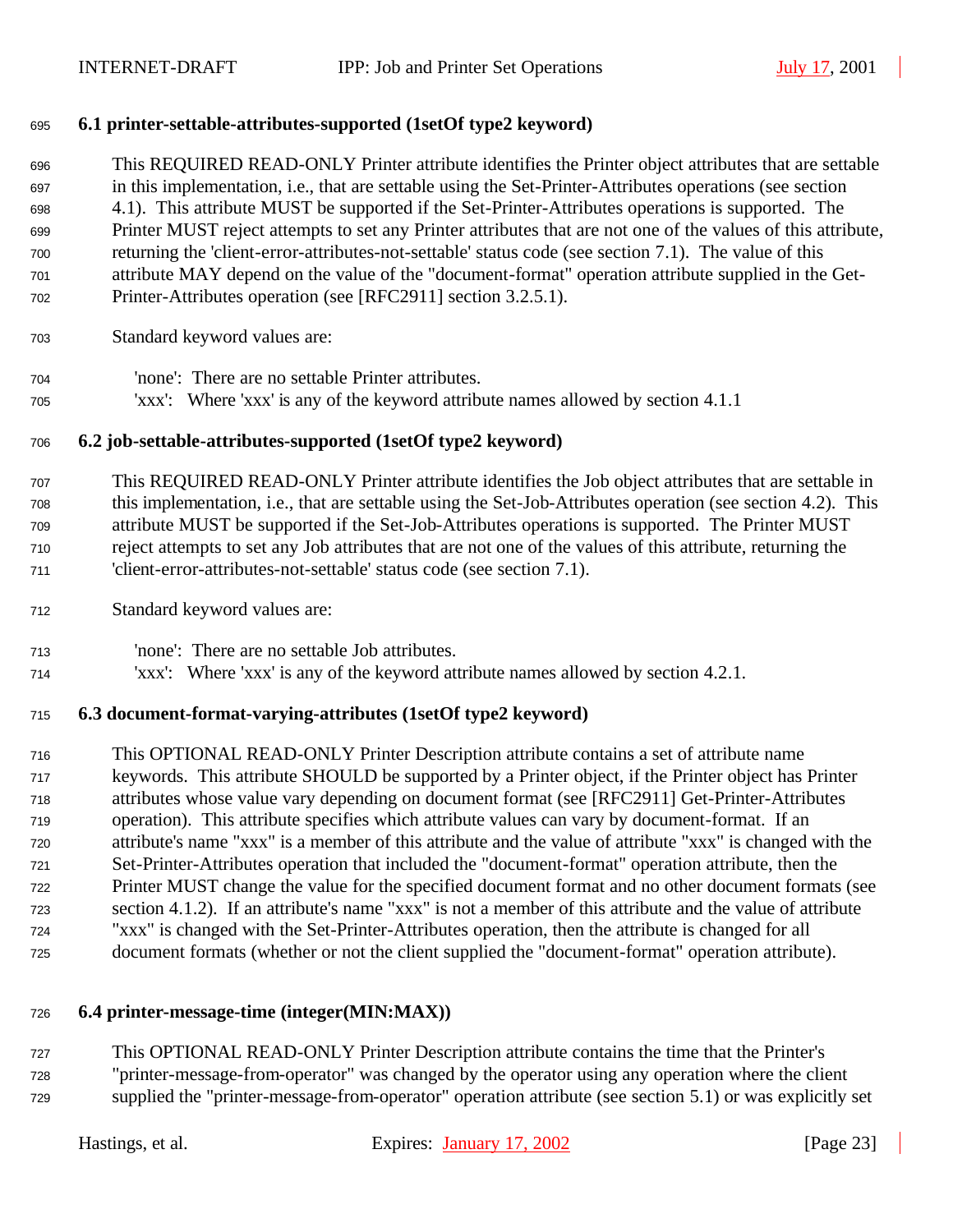- using the Set-Printer-Attributes operation (see section 4.1). This attribute allows the users to know when the "printer-message-from-operator" attribute was last set.
- The Printer sets the value of this attribute by copying the value of the Printer's "printer-up-time" attribute (see [RFC2911] section 4.3.14). If the Printer resets its "printer-up-time" attribute to 1 on power-up, then it MUST change the value of the "printer-message-time" to 0 or a negative number as specified in [RFC2911] section 4.3.14.
- Note: This attribute helps users better understand the context for the "printer-message-from-operator" message.

#### **6.5 printer-message-date-time (dateTime)**

- This OPTIONAL READ-ONLY Printer Description attribute contains the date and time that the Printer's "printer-message-from-operator" was changed by the operator using any operation where the client supplied the "printer-message-from-operator" operation attribute (see section 5.1) or was explicitly set using the Set-Printer-Attributes operation (see section 4.1). This attribute allows the users to know when the "printer-message-from-operator" attribute was last set.
- This attribute MUST be supported if the Printer supports both the "printer-message-time" and the
- "printer-current-time" (dateTime) attributes (see [RFC2911] section 4.4.30).
- Note: This attribute helps users better understand the context for the "printer-message-from-operator" message.

#### **6.6 printer-xri-supported (1setOf collection)**

- This OPTIONAL Printer Description attribute is a multi-valued attribute where each value has the 'collection' attribute syntax (see [ipp-coll]) containing member attributes with the same semantics as the following IPP/1.1 READ-ONLY Printer Description attributes, except for cardinality:
- printer-uri-supported (1setOf uri) see [RFC2911] section 4.4.1 uri-authentication-supported (1setOf type2 keyword) - see [RFC2911] section 4.4.2 uri-security-supported (1setOf type2 keyword) - see [RFC2911] section 4.4.3
- When setting the "printer-xri-supported" attribute with a Set-Printer-Attributes request, the Printer MUST also set these three IPP/1.1 READ-ONLY Printer Description attributes as a defined side effect. Thus, this collection attribute provides the means to set these three IPP/1.1 READ-ONLY attributes atomically so that they are never left in a partially inconsistent state.
- An IPP Printer MUST NOT provide any other way using IPP to set these three IPP/1.1 READ-ONLY Printer Description attributes, since they are READ-ONLY and MUST have consistent values at all times. Note: The "xri-printer-supported" (1setOf collection) attribute can be put into a directory schema that requires a single text string value, such as SLP or LDPA, by using suitable delimiting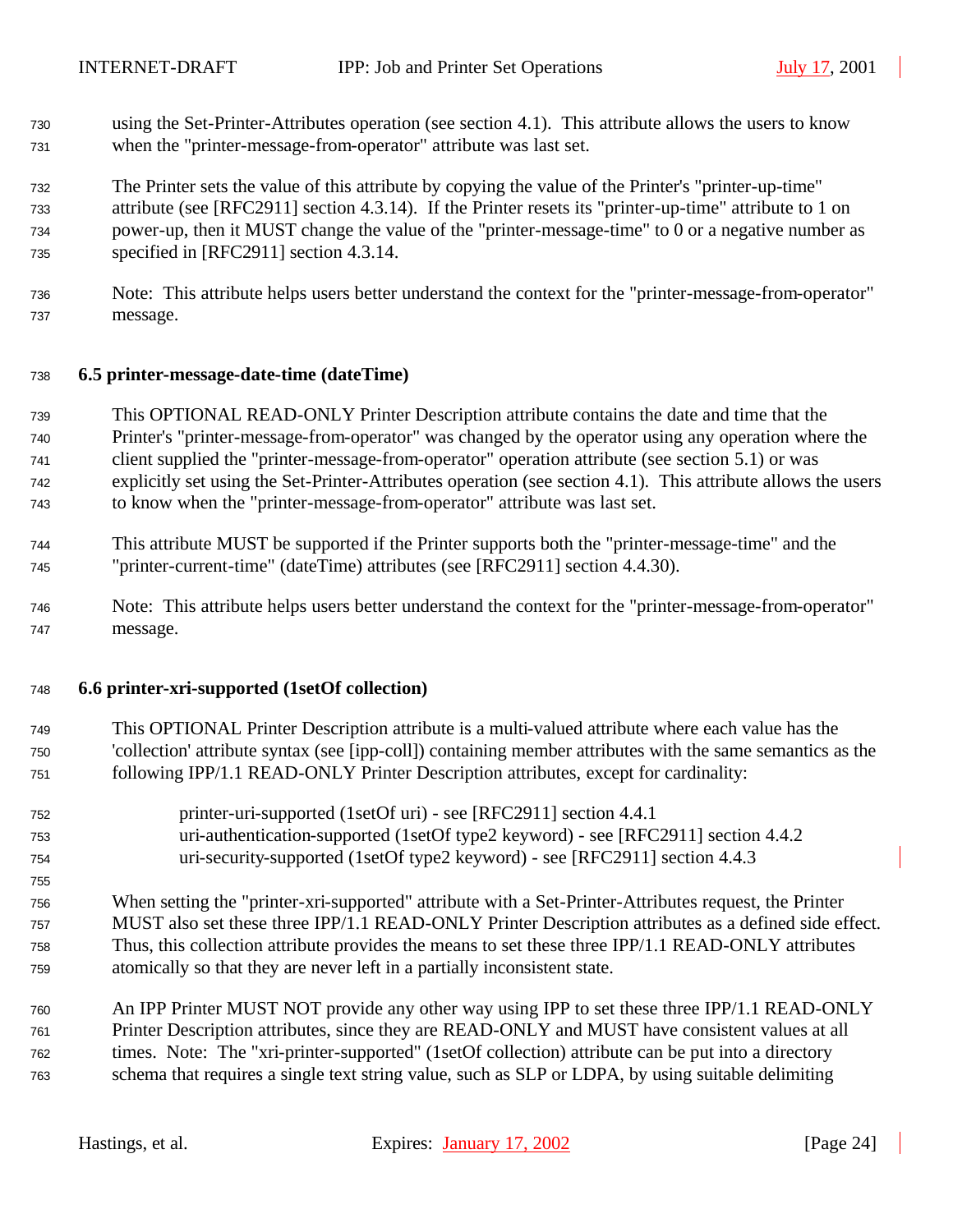- characters to separate member attributes of the collection and/or terminating collection values. See [svrloc-printer] and [ldap-printer].
- The member attributes of the "printer-xri-supported" (1setOf collection) are given in Table 3.
- **Table 3 Member attributes of "printer-xri-supported" (1setOf collection)**

| Member attribute                          | client MUST<br>supply | Printer MUST<br>support |
|-------------------------------------------|-----------------------|-------------------------|
| xri-uri (uri)                             | ves                   | ves                     |
| xri-authentication (1setOf type2 keyword) | ves                   | ves                     |
| xri-security (1setOf type2 keyword)       | yes                   | ves                     |

 Each collection value MUST contain a single unique value for the "xri-uri" member attribute. However, the other two member attributes are multi-valued, so that a single URI can support more than one authentication scheme and/or more than one security scheme. Other than the uniqueness and the cardinality requirements, the semantics of these three member attributes is given in [RFC2911] sections 4.4.1, 4.4.2, and 4.4.3, respectively.

- A client can query the current values using the Get-Printer-Attributes operation by supplying either:
- 1. the three IPP/1.1 attribute names: "printer-uri-supported", "uri-authentication-supported", "uri-security-supported" and getting back the parallel values OR
- 2. the single attribute name: "printer-xri-supported" and getting back the 1setOf collection which contains the same information semantically, but in a different form.
- A client can query what member attribute values can be set by supplying the three attribute names: "xri- uri-scheme-supported", "xri-authentication-supported", and "xri-security-supported" in a Get-Printer- Supported-Values request and getting back the uriScheme and type2 keyword values that can be set. Since the "printer-xri-supported", "uri-authentication-supported", and "uri-security-supported" attributes are READ-ONLY, they are not queriable with the Get-Printer-Supported-Values operation (see section 4.3). See Table 16.
- When performing a Set-Printer-Attributes operation, if there are multiple values for the "xri- authentication" and/or "xri-security" member attributes, the Printer MUST set the corresponding three READ-ONLY attributes with all possible combinations of values. For example, setting the "printer-xri- supported" with the following two collection values where the first URI has both 'basic' and 'digest' authentication: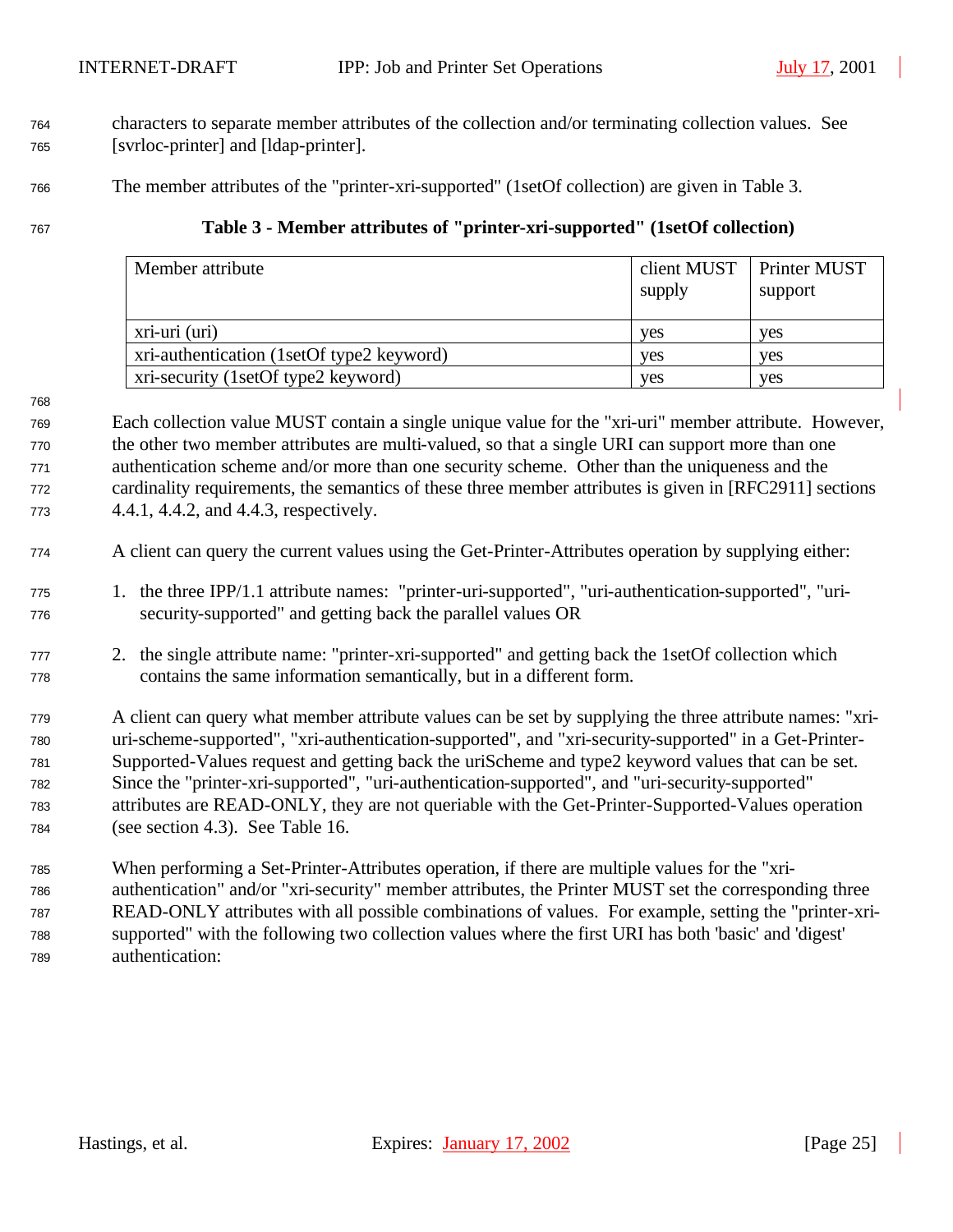INTERNET-DRAFT IPP: Job and Printer Set Operations July 17, 2001

| 790 | "printer-xri-supported =             |
|-----|--------------------------------------|
| 791 | "xri-uri" = $ipp://abc.com/p1$       |
| 792 | "xri-authentication" = basic, digest |
| 793 | "xri-security" = tls                 |
| 794 |                                      |
| 795 | "xri-uri" = http://abc.com/pq        |
| 796 | "xri-authentication" = none          |
| 797 | "xri-security" = none                |
| 798 |                                      |
|     |                                      |

 would cause the Printer to set the three corresponding IPP/1.1 READ-ONLY attributes, each with three parallel values as follows:

```
802 "printer-uri-supported" = { ipp://abc.com/p1, ipp://abc.com/p1,
803 http://abc.com/pq }
804 "uri-authentication-supported" = { basic, digest, none }
805 "uri-security-supported" = { tls, tls, none }
```
 Because there were two authentication values for the ipp://abc.com/p1 URL, that URL value is repeated. Had the ipp URL had 2 authentication values and 3 security values, then there would have 809 been  $7(2^*3 + 1)$  parallel values for each of the three attributes, 6 with the same ipp URI and 1 with the http URI.

#### **6.7 xri-uri-scheme-supported (1setOf uriScheme)**

 This OPTIONAL READ-ONLY Printer Description attribute identifies the URI schemes that the implementation supports for use in the "printer-uri-supported" (1setOf uri) Printer Description attribute (see [RFC2911] section 4.4.1) and the "xri-uri" member attribute of the "xri-printer-supported" (1setOf collection) Printer Description attribute (see section 6.6).

 A Printer MUST support this attribute if it supports setting the "printer-xri-supported" (1setOf collection) with the Set-Printer-Attributes operation.

#### **6.8 xri-authentication-supported (1setOf type2 keyword)**

 This OPTIONAL READ-ONLY Printer Description attribute identifies the Client Authentication mechanisms that the implementation supports for use in the "uri-authentication-supported" (1setOf type2 keyword) Printer Description attribute (see [RFC2911] section 4.4.2) and the "xri-authentication" member attribute of the "xri-printer-supported" (1setOf collection) Printer Description attribute (see section 6.6).

 A Printer MUST support this attribute if it supports setting the "printer-xri-supported" (1setOf collection) with the Set-Printer-Attributes operation.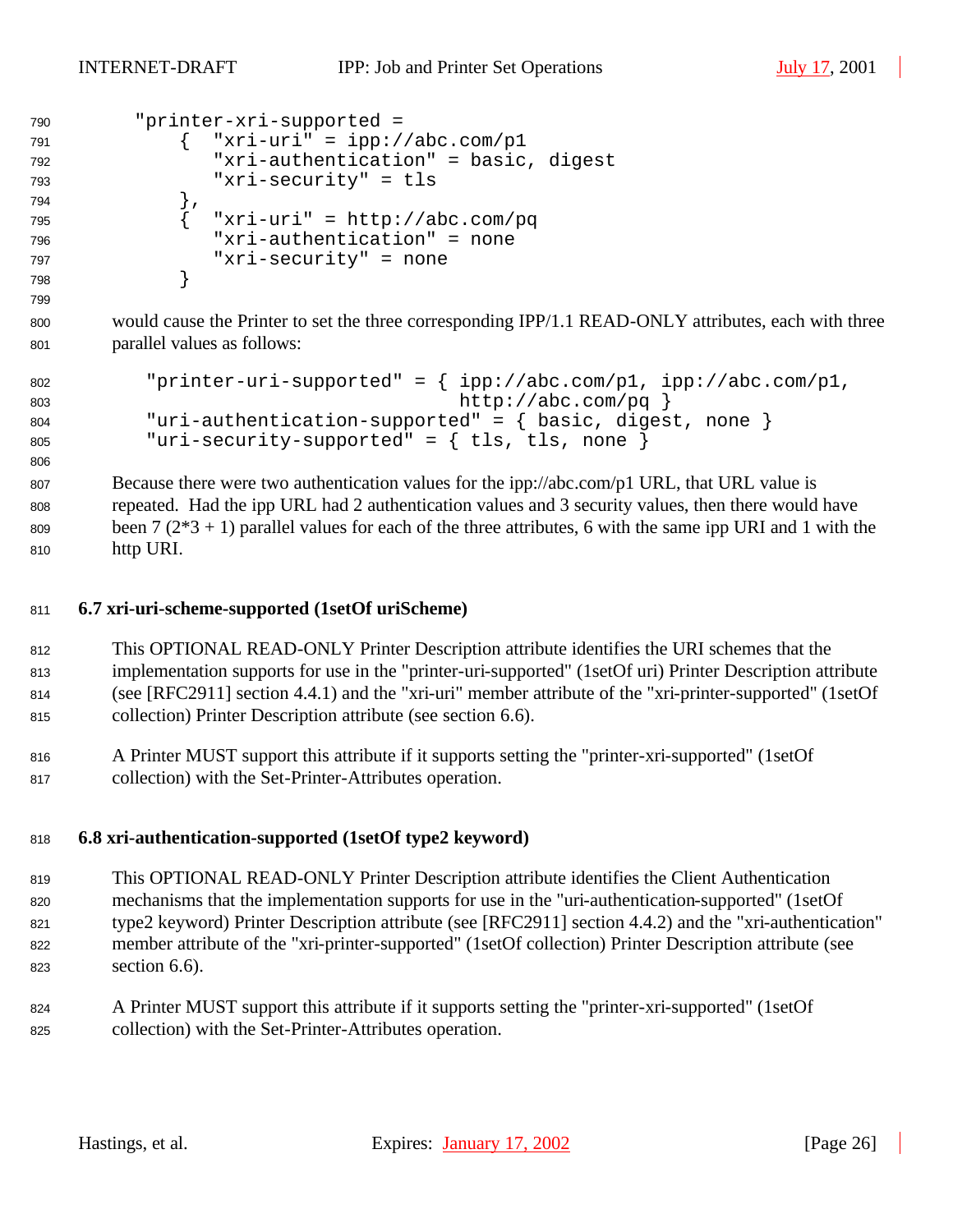#### **6.9 xri-security-supported (1setOf type2 keyword)**

 This OPTIONAL READ-ONLY Printer Description attribute identifies the URI schemes that the implementation supports for use in the "uri-security-supported" (1setOf type2 keyword) Printer Description attribute (see [RFC2911] section 4.4.3) and the "xri-security" member attribute of the "xri-printer-supported" (1setOf collection) Printer Description attribute (see section 6.6).

 A Printer MUST support this attribute if it supports setting the "printer-xri-supported" (1setOf collection) with the Set-Printer-Attributes operation.

## **7 Additional status codes**

This section defines new status codes used by the operations defined in this document.

#### **7.1 client-error-attributes-not-settable (0x0413)**

 The Set-Printer-Attributes or Set-Job-Attributes operation failed because one or more of the specified attributes cannot be set either because the attribute is defined to be READ-ONLY or the attribute is not settable in this implementation (see sections 4.1.3 and 4.2.3), the Printer MUST return this error code and the attribute keyword name(s) and the 'not-settable' out-of-band value (see section 8.1) in the Unsupported Attributes Group(see [RFC2911] section 3.1.7) for all of the attributes that could not be set. When the Printer returns this status, it MUST NOT change any of the attributes supplied in the operation.

## **8 Additional out-of-band values**

 This section defines additional out-of-band values. As with all out-of-band values, a client or a Printer MUST NOT use an out-of-band value unless the definition of the attribute in an operation request and/or response explicitly allows such usage. See the beginning of [RFC2911] section 4.1.

#### **8.1 'not-settable' out-of-band value**

- The 'not-settable' out-of-band attribute value is returned by the IPP Printer in the Unsupported Attributes group of a response to indicate that the attribute supplied by the client in the request is READ-ONLY by definition or is not settable in this implementation.
- The 'not-settable' out-of-band attribute value is defined for use with the Set-Job-Attributes and Set- Printer-Attributes response only. If a future additional "set" operation allows the 'not-settable' out-of-band value, its definition document MUST indicate such use explicitly, including with which attributes.
- An IPP object MUST support the 'not-settable' out-of-band value in a Set-Job-Attributes or Set-Printer-Attributes request if it supports those operations. A client MUST NOT supply the 'not-settable' out-of-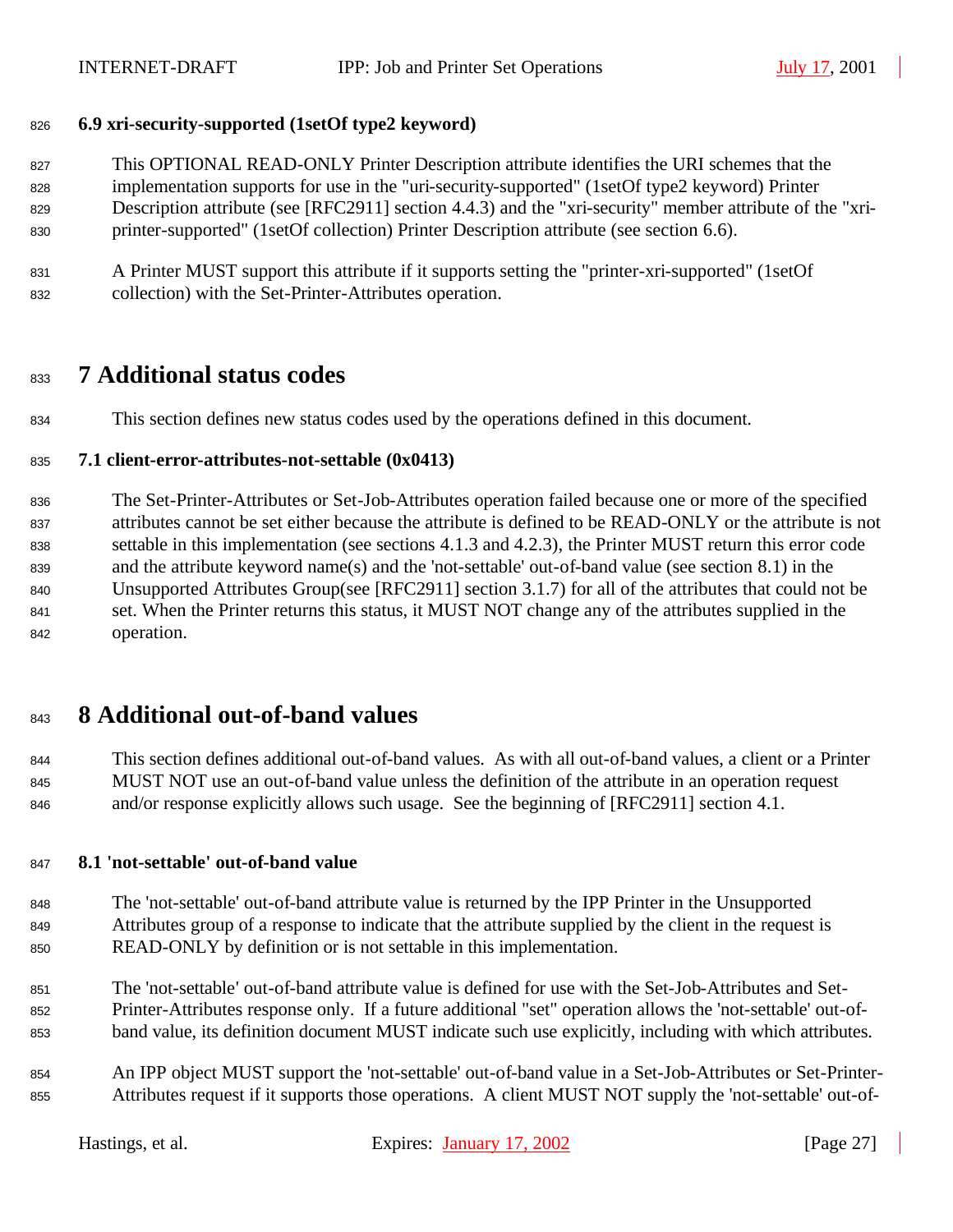band value in any request. An IPP object MUST NOT support the 'not-settable' out-of-band value in other operations, unless the operations' definition document explicitly defines such usage. If a Printer receives this out-of-band value in any operation request, the Printer MUST either (1) reject the entire request and return the 'client-error-bad-request' status code or (2) ignore the attribute and return it with the 'unsupported' out-of-band value.

 See sections 4.1.3 and 4.2.3 in this document for an example definition of the usage of the 'not-settable' out-of-band value in the Set-Printer-Attributes and Set-Job-Attributes responses.

#### **8.1.1 Encoding of the 'not-settable' out-of-band attribute value**

 The encoding of the 'not-settable' out-of-band value is 0x15 (see [RFC2910]). The value-length MUST be 0 and the value empty.

#### **8.2 'delete-attribute' out-of-band value**

- The 'delete-attribute' out-of-band attribute value is supplied by the client in a request to indicate that the Printer is to remove the supplied attribute and all of its values from the target object, if present.
- The 'delete-attribute' out-of-band attribute value is defined for use with the Set-Job-Attributes request only. If a future additional "set" operation allows the 'delete-attribute' out-of-band value, its definition document MUST indicate such use explicitly, including with which attributes.
- An IPP Printer MUST support the 'delete-attribute' out-of-band value if it supports the Set-Job- Attributes operation. A client MUST NOT supply and an IPP object MUST NOT support the 'delete- attribute' out-of-band value in other operations, unless the operations' definition document explicitly defines such usage. For example, the 'delete-attribute' out-of-band value MUST NOT be used in the Set-Printer-Attributes operation, where the absence of an attribute from an IPP object indicates that the attribute is not supported. If a Printer receives this out-of-band value in other operation requests, the Printer MUST either (1) reject the entire request and return the 'client-error-bad-request' status code or (2) ignore the attribute and return it with the 'unsupported' out-of-band value.
- See section 4.2 in this document for the definition of the usage of the 'delete-attribute' out-of-band value in the Set-Job-Attributes request.

#### **8.2.1 Encoding of the 'delete-attribute' out-of-band value**

 The encoding of the 'delete-attribute' out-of-band value is 0x16 (see [RFC2910]). The value-length MUST be 0 and the value empty.

#### **8.3 'admin-define' out-of-band attribute value**

 Section 4.3 defines the Get-Printer-Supported-Values response to contain the values of an "xxx- supported" attribute that are supported by the implementation before any additional value are defined by the administrator. The 'admin-define' out-of-band attribute value is returned as an additional value of an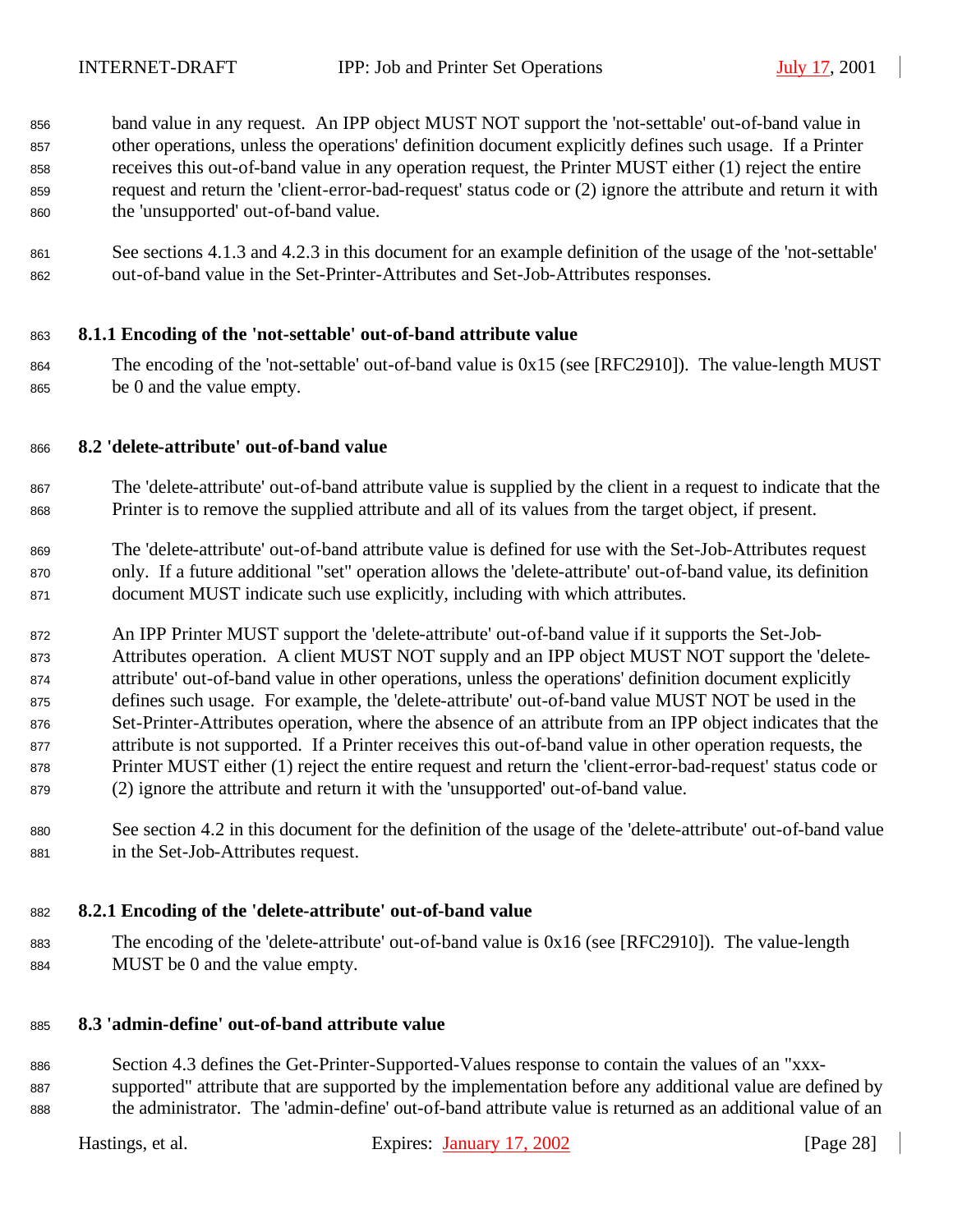"xxx-supported" attribute in a Get-Printer-Supported-Values response to indicate that the implementation supports allowing an administrator to define additional arbitrary 'name' values for that "xxx-supported" attribute.

 For example, if the "media-supported" (1setOf (type3 keyword | name)) attribute contains this value, then the Printer MUST permit an administrator to add new media names to the Printer's "media- supported" attribute. In order for an administrator to add new values to a Printer's "xxx-supported" attribute, the client supplies the existing and new values in a Set-Printer-Attributes request for that attribute. The client MUST supply any such administratively defined values in the Set-Printer-Attributes request using the 'name' attribute syntax.

- The 'admin-define' out-of-band attribute value is defined for use with the Get-Printer-Supported-Values response only. A Printer MUST NOT return the 'admin-define' out-of-band value in a Get-Printer- Attributes response, since such a response indicates what an end-user client can supply in a Job Creation operation. If a future additional "get" operation allows the 'admin-define' out-of-band value, its definition document MUST indicate such use explicitly, including with which attributes.
- An IPP Printer MUST support the 'admin-define' out-of-band value, if it supports a client setting arbitrary 'name' values of an "xxx-supported" Printer attribute using the Set-Printer-Attributes operation. A client MUST NOT supply the 'admin-define' out-of-band value in any request. An IPP object MUST NOT support the 'admin-define' out-of-band value in other operations, unless the operations' definition document explicitly defines such usage. If a Printer receives this out-of-band value in any operation request, the Printer MUST either (1) reject the entire request and return the 'client-error-bad-request' status code or (2) ignore the attribute and return it with the 'unsupported' out-of-band value.
- This document defines that the 'admin-define' out-of-band value MUST be used only with "xxx- supported" attributes that are defined to include the 'name' attribute syntax. This out-of-band value is not intended to be used with "xxx-supported" attributes of other attribute syntaxes, such as 'uri', even though the administrator defines arbitrary values for such attributes. If other documents extend the use of the 'admin-define' out-of-band value to other attribute syntaxes, such a document MUST define such use explicitly, including with which attributes.
- See section 4.3 in this document for an example definition of the usage of the 'admin-define' out-of-band attribute value in any "xxx-supported" attribute returned in a Get-Printer-Supported-Values response that is defined to include the 'name' attribute syntax.

#### **8.3.1 Encoding of the 'admin-define' out-of-band attribute value**

 The encoding of the 'admin-define' out-of-band attribute value is 0x17 (see [RFC2910]). The value-length MUST be 0 and the value empty.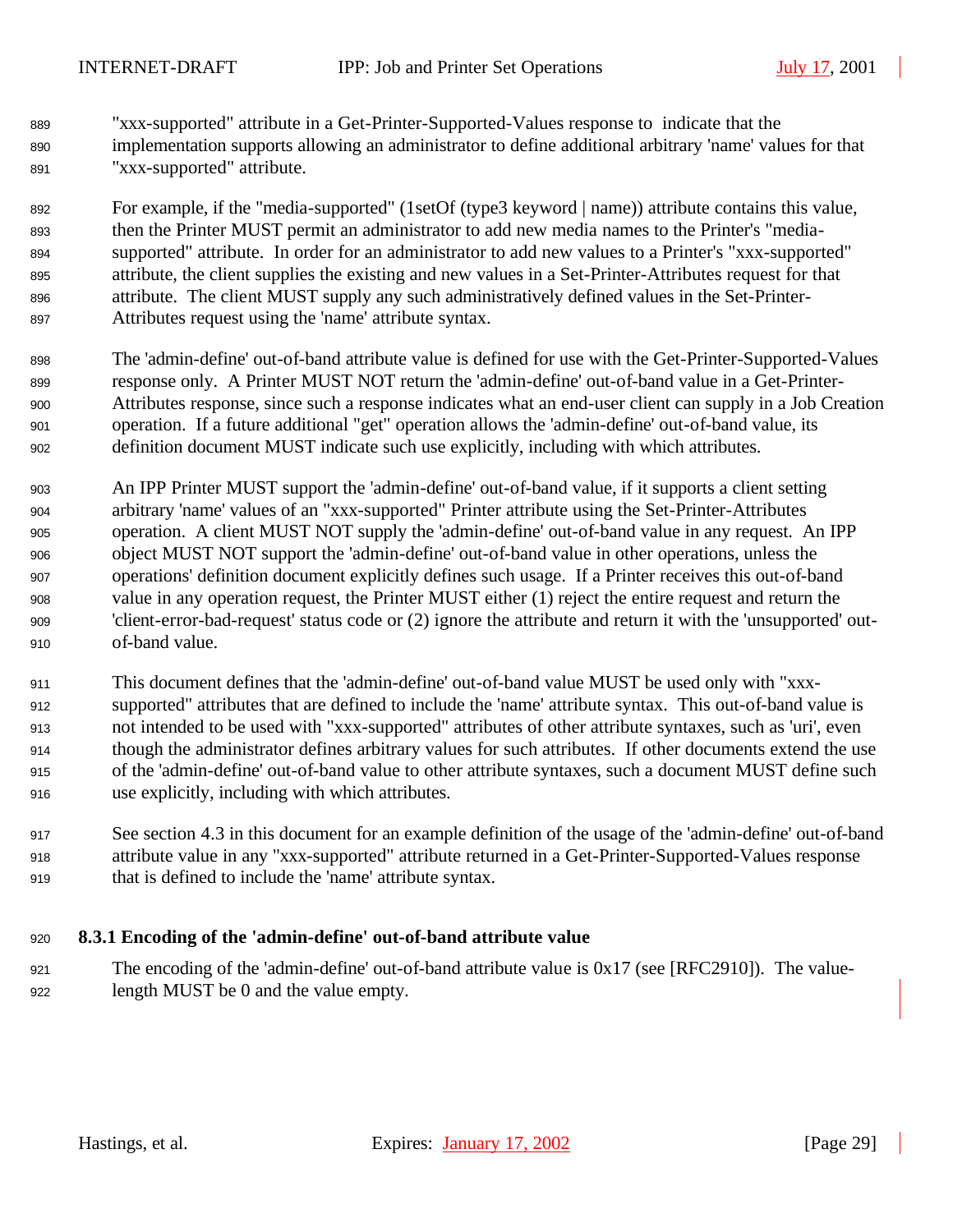# **9 New Values for Existing Printer Description Attributes**

This section contains those attributes for which additional values are added.

### **9.1 operations-supported (1setOf type2 enum)**

- The following "operation-id" values are added in order to support the new operations defined in this document:
- 

## **Table 4 – Operation-id assignments**

| Value  | <b>Operation Name</b>         |
|--------|-------------------------------|
| 0x0013 | <b>Set-Printer-Attributes</b> |
| 0x0014 | Set-Job-Attributes            |
| 0x0015 | Get-Printer-Supported-Values  |

# **10 Conformance Requirements**

This section specifies the conformance requirements for clients and IPP objects.

 Both the Set-Job-Attributes and the Set-Printer-Attributes operations defined in the document are OPTIONAL for an IPP object to support. Either one MAY be supported without the other or both MAY be supported. However, if the Set-Printer-Attributes operation is supported, then the Get- Printer-Supported-Values operation MUST be supported if any "xxx-supported" attributes are settable. Otherwise, the Get-Printer-Supported-Values operation is OPTIONAL for an IPP Printer to support.

- If the Set-Printer-Attributes operation is supported, then the Printer MUST support the following additional items:
- 1. the Get-Printer-Supported-Values operation (see section 5), if any "xxx-supported" attributes are settable.
- 2. the "printer-settable-attributes-supported" Printer Description attribute (see section 6.1)
- 3. the 'not-settable' out-of-band value in responses (see section 8.1)
- 4. the 'client-error-not-settable' status code (see section 7.1)
- 5. If "printer-message-from-operator" Printer Description attribute is supported (see [RFC2911] section 4.4.25), then it MUST be settable.
- 6. the Get-Printer-Supported-Values operation (see section 4.3), if any "xxx-supported" attributes are settable.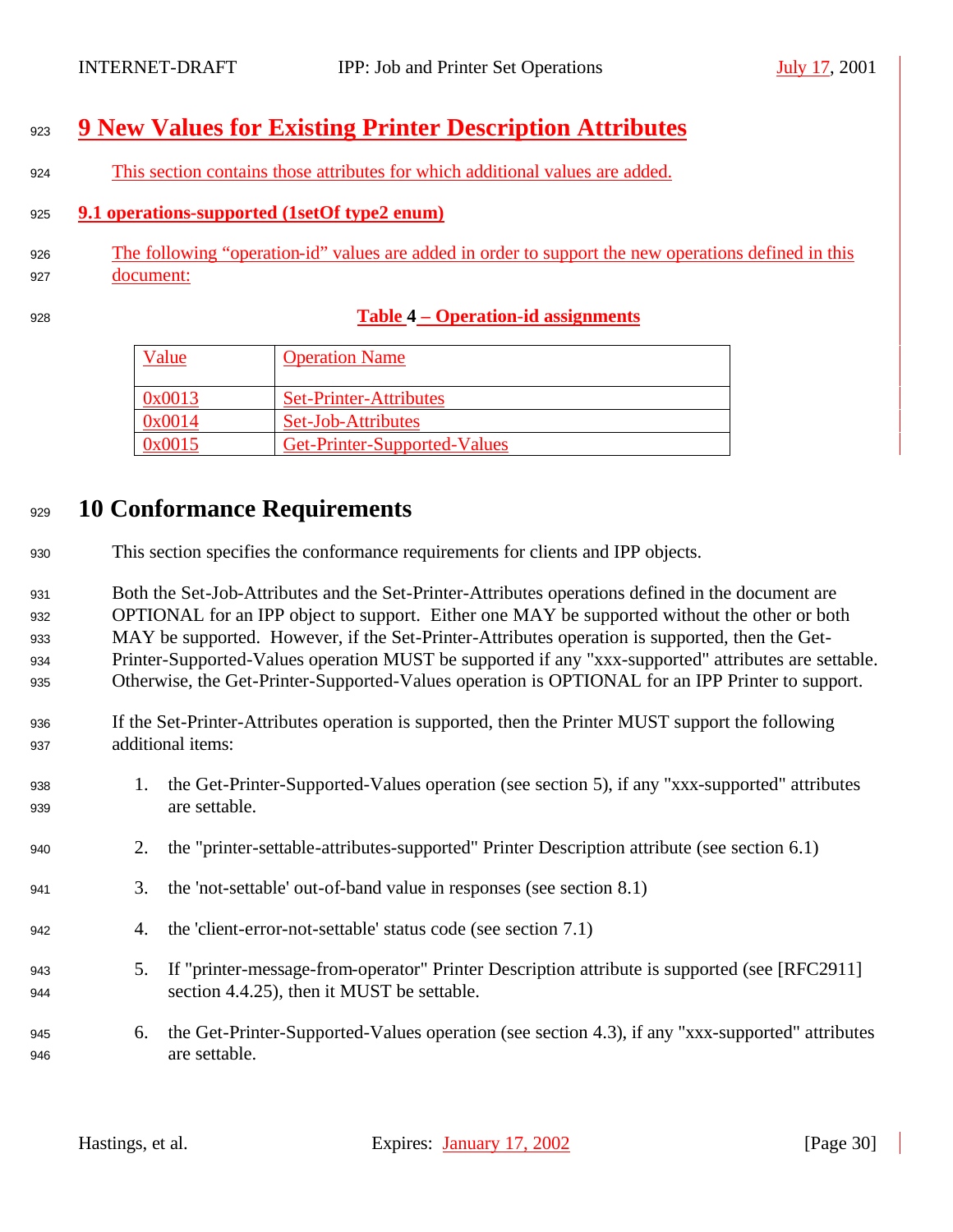| 947<br>948<br>949<br>950 | 7.                                                                                               | If a client can set a value with the 'name' attribute syntax for one or more "xxx-supported"<br>attributes, then the 'admin-define' out-of-band attribute value (see section 8.3) MUST be<br>supported in the Get-Printer-Supported-Values response for each such settable attribute (see<br>section $4.3$ ) |
|--------------------------|--------------------------------------------------------------------------------------------------|--------------------------------------------------------------------------------------------------------------------------------------------------------------------------------------------------------------------------------------------------------------------------------------------------------------|
| 951<br>952               |                                                                                                  | If the Set-Job-Attributes operation is supported, then the Printer MUST support the following<br>additional items:                                                                                                                                                                                           |
|                          |                                                                                                  |                                                                                                                                                                                                                                                                                                              |
| 953                      | 1.                                                                                               | the "job-settable-attributes-supported-" Printer Description attribute (see section 6.2)                                                                                                                                                                                                                     |
| 954                      | 2.                                                                                               | the 'not-settable' out-of-band value in responses (see section 8.1)                                                                                                                                                                                                                                          |
| 955                      | 3.                                                                                               | the 'delete-attribute' out-of-band value in requests (see section 8.2)                                                                                                                                                                                                                                       |
| 956                      | 4.                                                                                               | the 'client-error-not-settable' status code (see section 7.1)                                                                                                                                                                                                                                                |
| 957<br>958               | 5.                                                                                               | If the "job-message-from-operator" Printer Description attribute is supported (see [RFC2911]<br>4.3.16), then it MUST be settable.                                                                                                                                                                           |
| 959                      |                                                                                                  | It is OPTIONAL for the Printer object to support the "printer-message-time" (integer) and "printer-                                                                                                                                                                                                          |
| 960                      |                                                                                                  | message-date-time" (dateTime) Printer Description attributes. If both the "printer-message-time"                                                                                                                                                                                                             |
| 961                      |                                                                                                  | (integer) and the "printer-current-time" (dateTime) (see [RFC2911] section 4.4.30) attributes are                                                                                                                                                                                                            |
| 962                      | supported, then the "printer-message-date-time" (dateTime) Printer Description attribute MUST be |                                                                                                                                                                                                                                                                                                              |
| 963                      | supported.                                                                                       |                                                                                                                                                                                                                                                                                                              |
| 964                      |                                                                                                  | As with all out-of-band values, a client or a Printer MUST NOT use an out-of-band value unless the                                                                                                                                                                                                           |

 definition document for the attribute in an operation request and/or response explicitly allows such usage.

## **11 IANA Considerations**

968 This section contains the exactregistration information for IANA to add to the various IPP Registries according to the procedures defined in RFC 2911 [RFC2911] section 6.

 *Note to RFC Editors: Replace RFC NNNN below with the RFC number for this document, so that it accurately reflects the content of the information for the IANA Registry.*

**11.1 Operation Registrations**

974 The <u>following table lists all of the operations defined in this document. will be published by IANA</u> 975 These are to be registered according to the procedures defined in RFC 2911 [RFC2911] section 6.4. 976 with the following path:

- 
- **ftp.isi.edu/iana/assignments/ipp/operations/**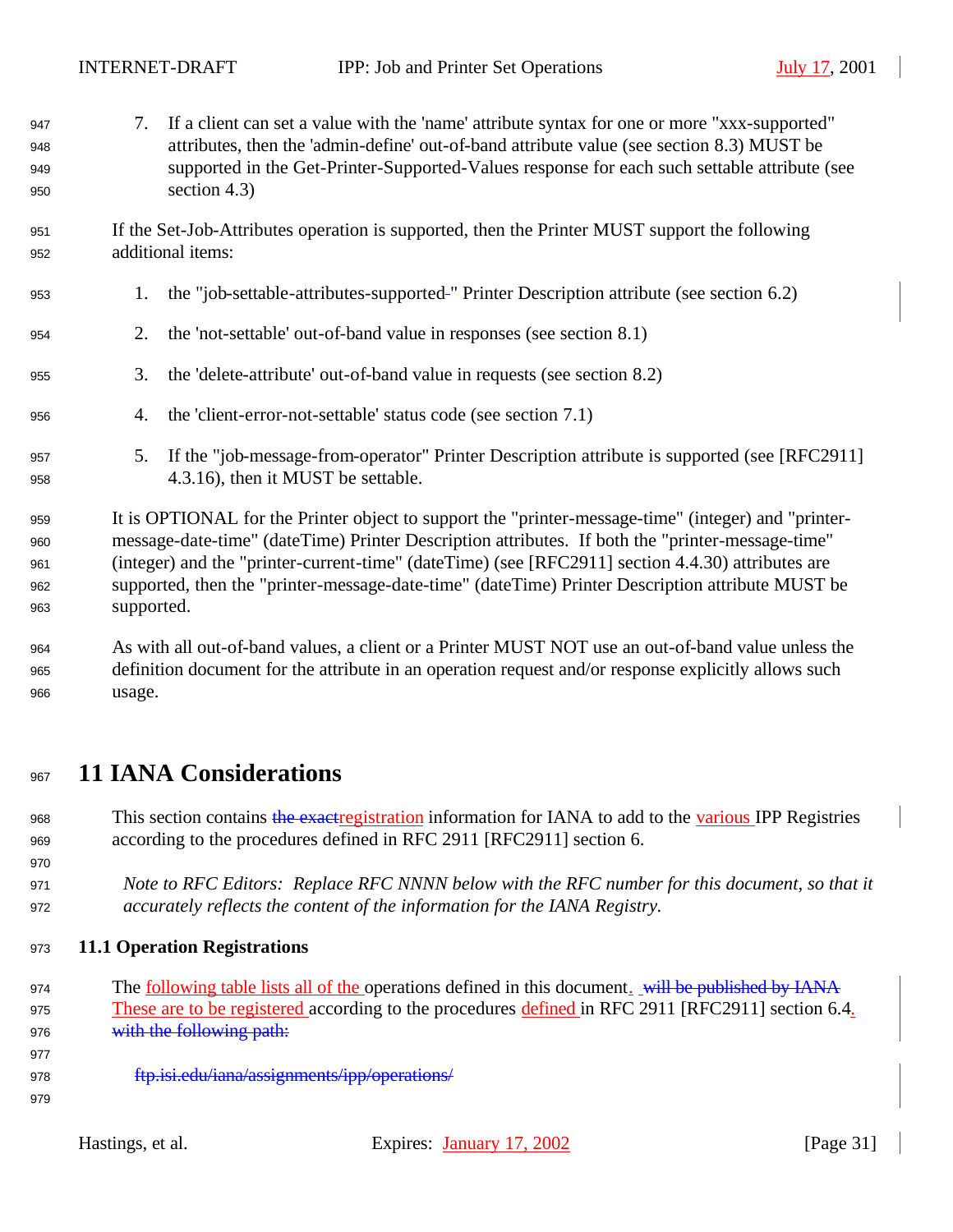| 980 | The registry entry will contain the following information:                                                       |        |          |          |
|-----|------------------------------------------------------------------------------------------------------------------|--------|----------|----------|
| 981 |                                                                                                                  |        |          |          |
| 982 | Operations:                                                                                                      |        | Ref.     | Section: |
| 983 | Set-Printer-Attributes                                                                                           |        | RFC NNNN | 4.1      |
| 984 | Set-Job-Attributes                                                                                               |        | RFC NNNN | 4.2      |
| 985 | Get-Printer-Supported-Values                                                                                     |        | RFC NNNN | 4.3      |
| 986 |                                                                                                                  |        |          |          |
| 987 | The resulting operation registrations will be published in the                                                   |        |          |          |
| 988 | ftp://ftp.iana.org/in-notes/iana/assignments/ipp/operations/                                                     |        |          |          |
| 989 | area.                                                                                                            |        |          |          |
| 990 | <u>11.2 Additional Enum Attribute Value Registrations for the "operations-supported" Printer</u>                 |        |          |          |
| 991 | <b>Attribute</b>                                                                                                 |        |          |          |
| 992 | The following table lists all the new enum attribute values defined in this document as additional type2         |        |          |          |
| 993 | enum values for use with the "operations-supported" Printer Description attribute. These are to be               |        |          |          |
| 994 | registered according to the procedures defined in RFC 2911 [RFC 2911] section 6.1.                               |        |          |          |
| 995 |                                                                                                                  |        |          |          |
| 996 | Enum Attribute Values:                                                                                           | Value  | Ref.     | Section: |
| 997 | Set-Printer-Attributes                                                                                           | 0x0013 | RFC NNNN | 4        |
| 998 | Set-Job-Attributes                                                                                               | 0x0014 | RFC NNNN | 4        |
| 999 | Get-Printer-Supported-Values                                                                                     | 0x0015 | RFC NNNN | 4        |
| 000 |                                                                                                                  |        |          |          |
| 001 | The resulting enum attribute value registrations will be published in the                                        |        |          |          |
| 002 | ftp://ftp.iana.org/in-notes/iana/assignments/ipp/attribute-values/operations-supported/                          |        |          |          |
| 003 | area.                                                                                                            |        |          |          |
|     |                                                                                                                  |        |          |          |
| 004 | <b>11.3 Attribute Registrations</b>                                                                              |        |          |          |
| 005 | The <u>following table lists all of the</u> attributes defined in this document. will be published by IANA These |        |          |          |
| 006 | are to be registered according to the procedures in RFC 2911 [RFC2911] section 6.2. with the                     |        |          |          |
| 007 | following path:                                                                                                  |        |          |          |
| 008 |                                                                                                                  |        |          |          |
| 009 | ftp.isi.edu/iana/assignments/ipp/attributes/                                                                     |        |          |          |
| 010 |                                                                                                                  |        |          |          |
|     | The registry entry will contain the following information:                                                       |        |          |          |
| 011 |                                                                                                                  |        |          |          |
| 012 |                                                                                                                  |        |          |          |
| 013 | Operation attributes:                                                                                            |        | Ref.     | Section: |
| 014 | printer-message-from-operator (text(127))                                                                        |        | RFC NNNN | 5.1      |
| 015 | job-message-from-operator (text(127))                                                                            |        | RFC NNNN | 5.2      |
| 016 |                                                                                                                  |        |          |          |

 $\blacksquare$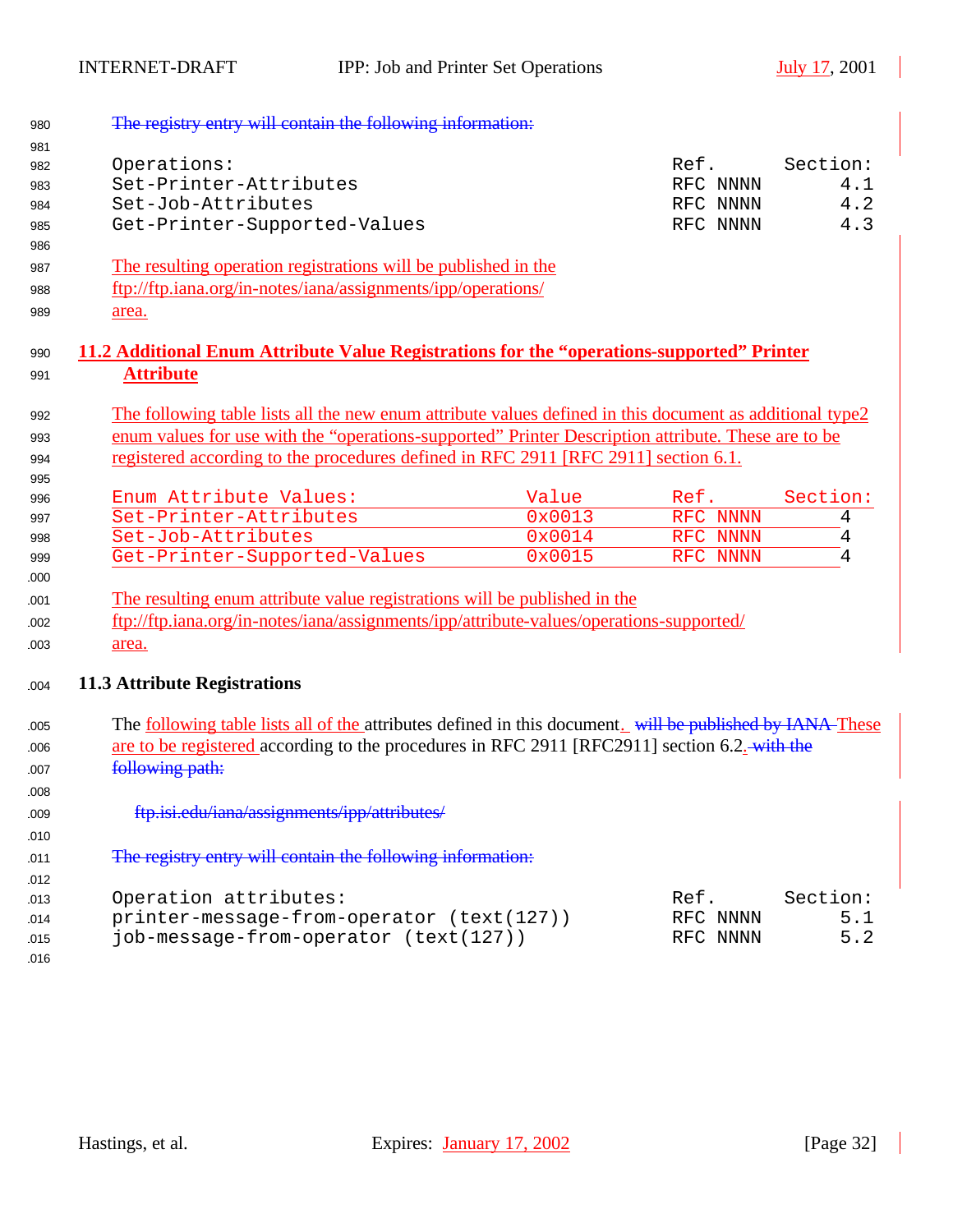| 017 | Printer Description attributes:                                | Ref. |          | Section: |
|-----|----------------------------------------------------------------|------|----------|----------|
| 018 | printer-settable-attributes-supported (1set0f type2 keyword)   |      |          |          |
| 019 |                                                                |      | RFC NNNN | 6.1      |
| 020 | job-settable-attributes-supported (lsetOf type2 keyword)       |      |          |          |
| 021 |                                                                |      | RFC NNNN | 6.2      |
| 022 | document-format-varying-attributes (1set0f type2 keyword)      |      |          |          |
| 023 |                                                                |      | RFC NNNN | 6.3      |
| 024 | printer-message-time (integer(MIN:MAX))                        |      | RFC NNNN | 6.4      |
| 025 | printer-message-date-time (dateTime)                           |      | RFC NNNN | 6.5      |
| 026 | printer-xri-supported (1setOf collection)                      |      | RFC NNNN | 6.6      |
| 027 | xri-uri-scheme-supported (1setOf uriScheme)                    |      | RFC NNNN | 6.7      |
| 028 | xri-authentication-supported (1setOf type2 keyword)            |      |          | 6.8      |
| 029 | xri-security-supported (1setOf type2 keyword)                  |      | RFC NNNN | 6.9      |
| 030 |                                                                |      |          |          |
| 031 | The resulting attribute registrations will be published in the |      |          |          |
| 032 | ftp://ftp.iana.org/in-notes/iana/assignments/ipp/attributes/   |      |          |          |
| 033 | area.                                                          |      |          |          |
| 034 |                                                                |      |          |          |
|     |                                                                |      |          |          |
| 035 | <b>11.4 Status code Registrations</b>                          |      |          |          |
|     |                                                                |      |          |          |

| 036 | The <u>following table lists the</u> status codes defined in this document. will be published by IANA This is to |          |          |
|-----|------------------------------------------------------------------------------------------------------------------|----------|----------|
| 037 | be registered according to the procedures in RFC 2911 [RFC2911] section 6.6.—with the following path:            |          |          |
| 038 |                                                                                                                  |          |          |
| 039 | ftp.isi.edu/iana/assignments/ipp/status-codes/                                                                   |          |          |
| 040 |                                                                                                                  |          |          |
| 041 | The registry entry will contain the following information:                                                       |          |          |
| 042 |                                                                                                                  |          |          |
| 043 | Status codes:                                                                                                    | Ref.     | Section: |
| 044 | client-error-attributes-not-settable (0x0413)                                                                    | RFC NNNN | 7.1      |
| 045 |                                                                                                                  |          |          |
| 046 | The resulting status code registration will be published in the                                                  |          |          |
| 047 | ftp://ftp.iana.org/in-notes/iana/assignments/ipp/status-codes/                                                   |          |          |
| 048 | area.                                                                                                            |          |          |
| 049 |                                                                                                                  |          |          |

<sup>1050</sup> **11.5 Out-of-band Attribute Value Registrations**

| 051<br>052<br>053 | The following table lists all of the out-of-band attribute values defined in this document. will be<br>published by IANA-These are to be registered according to the procedures in RFC 2911 [RFC2911]<br>section 6.7. with the following path: |
|-------------------|------------------------------------------------------------------------------------------------------------------------------------------------------------------------------------------------------------------------------------------------|
| 054               |                                                                                                                                                                                                                                                |
| 055               | ftp.isi.edu/iana/assignments/ipp/out-of-band-attribute-value-tags/                                                                                                                                                                             |
| 056               |                                                                                                                                                                                                                                                |
| 057               | The registry entry will contain the following information:                                                                                                                                                                                     |
| 058               |                                                                                                                                                                                                                                                |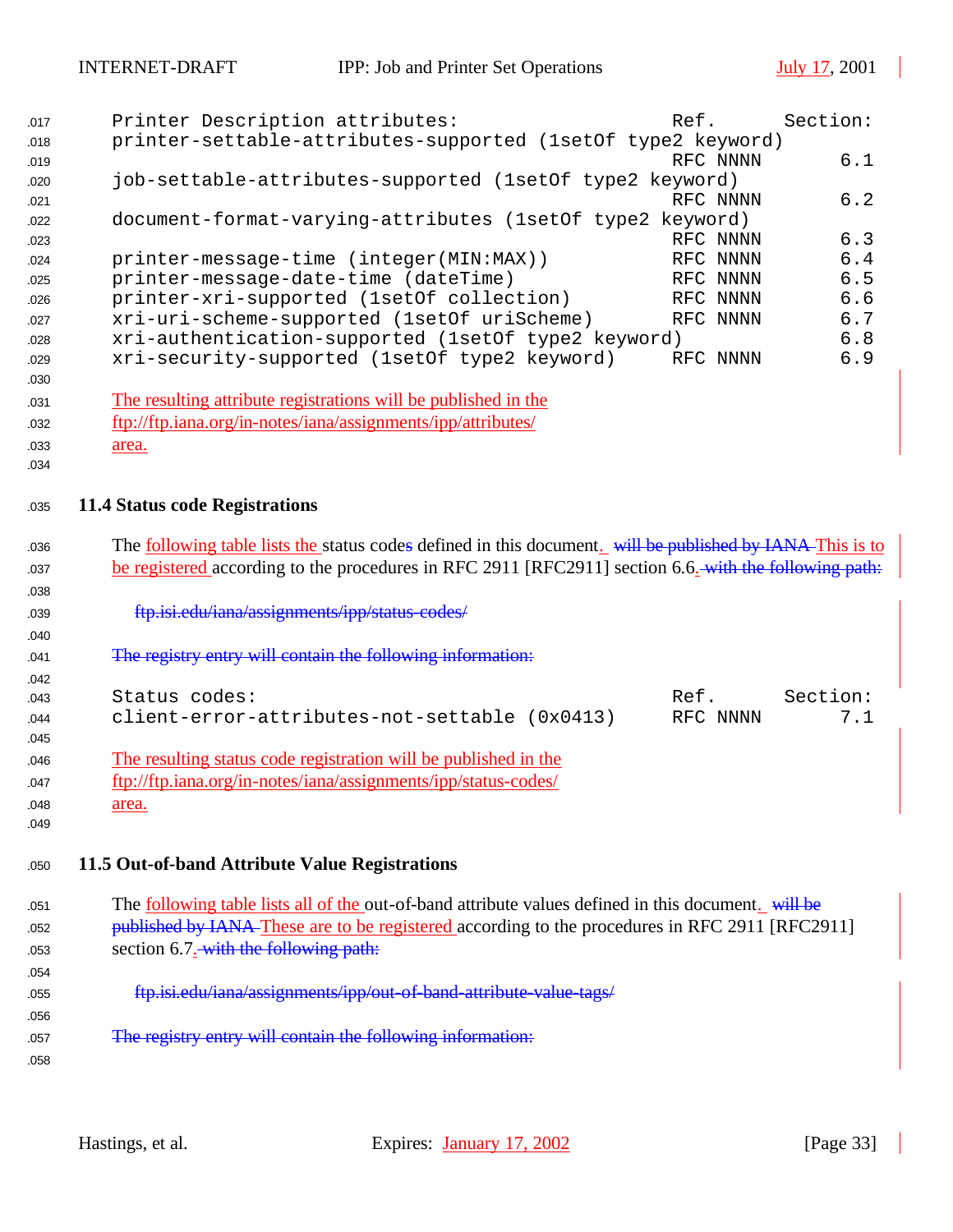| 059 | Out-of-band Attribute Values:                                                    | Ref. |          | Section: |
|-----|----------------------------------------------------------------------------------|------|----------|----------|
| 060 | 'not-settable' out-of-band value                                                 |      | RFC NNNN | 8.1      |
| 061 | 'delete-attribute' out-of-band value                                             |      | RFC NNNN | 8.2      |
| 062 | 'admin-define' out-of-band attribute value                                       |      | RFC NNNN | 8.3      |
| 063 |                                                                                  |      |          |          |
| 064 | The resulting out-of-band attribute value registrations will be published in the |      |          |          |
| 065 | ftp.iana.org/in-notes/iana/assignments/ipp/out-of-band-attribute-value-tags/     |      |          |          |
| 066 | area.                                                                            |      |          |          |

- **12 Internationalization Considerations**
- This document has the same localization considerations as the [RFC2911].

# **13 Security Considerations**

 The IPP Model and Semantics document [RFC2911 section 8] discusses high level security requirements (Client Authentication, Server Authentication and Operation Privacy). Client Authentication is the mechanism by which the client proves its identity to the server in a secure manner. Server Authentication is the mechanism by which the server proves its identity to the client in a secure manner. Operation Privacy is defined as a mechanism for protecting operations from eavesdropping.

 In addition, the introduction of the Set-Printer-Attributes and Set-Job-Attributes operations creates another security threat, since the client is able to modify the Printer and Job attributes stored in the Printer. Such modifications could lead to denial of service.

- A malicious user could alter the policy established by the system administrator and stored in the Printer attributes. Such alteration could either grant access to more resources or deny access to resources that the system administrator has established. For example, the malicious user could remove all of the document-format values from the "document-format-supported" Printer attribute so that the Printer 082 would refuse to accept all jobs.
- The general remedy for such malicious user actions against Printer attributes is to have strong Client Authentication coupled with Printer access control to limit the users who have System Administrator or 085 Operator privileges.
- A malicious user could modify the Job Template attributes of another user's Job, such as the "copies" attribute. For example, setting the number of copies to a large number.
- The general remedy for such malicious user actions against another user's job is to have strong Client Authentication coupled with Printer access control to limit the users who have System Administrator or Operator privileges who can modify any job and, in addition, store the Client Authentication with each Job so that only the job owner End User can modify his/her own job.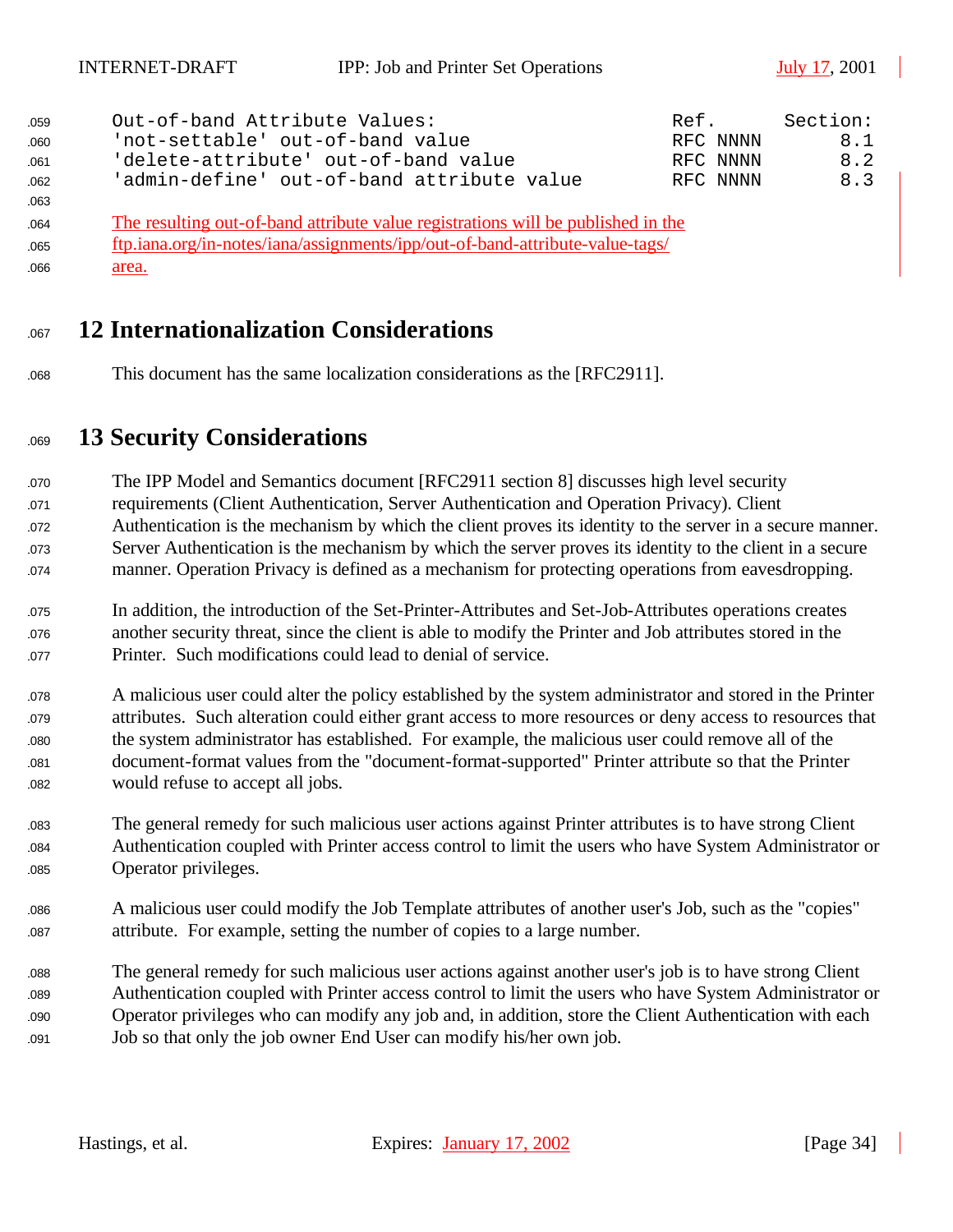# <sup>1092</sup> **14 Author's Addresses**

| 093 | Carl Kugler                                                     |
|-----|-----------------------------------------------------------------|
| 094 | <b>IBM</b>                                                      |
| 095 | P.O. Box 1900                                                   |
| 096 | Boulder, CO 80301-9191                                          |
| 097 |                                                                 |
| 098 | Phone: (303) 924-5060                                           |
| 099 | FAX:                                                            |
| 100 | e-mail: kugler@us.ibm.com                                       |
| 101 |                                                                 |
| 102 | <b>Tom Hastings</b>                                             |
| 103 | <b>Xerox Corporation</b>                                        |
| 104 | 737 Hawaii St. ESAE 231                                         |
| 105 | El Segundo, CA 90245                                            |
| 106 |                                                                 |
| 107 | Phone: 310-333-6413                                             |
| 108 | Fax: 310-333-5514                                               |
| 109 | e-mail: hastings@cp10.es.xerox.com                              |
| 110 |                                                                 |
| 111 | <b>Robert Herriot</b>                                           |
| 112 | Xerox Corp.                                                     |
| 113 | 3400 Hill View Ave, Building 1                                  |
| 114 | Palo Alto, CA 94304                                             |
| 115 |                                                                 |
| 116 | Phone: 650-813-7696                                             |
| 117 | 650-813-6860<br>Fax:                                            |
| 118 | e-mail: robert.herriot@pahv.xerox.com                           |
| 119 |                                                                 |
| 120 | Harry Lewis                                                     |
| 121 | <b>IBM</b>                                                      |
| 122 | P.O. Box 1900                                                   |
| 123 | Boulder, CO 80301-9191                                          |
| 124 |                                                                 |
| 125 | Phone: (303) 924-5337                                           |
| 126 | FAX:                                                            |
| 127 | e-mail: harryl@us.ibm.com                                       |
| 128 |                                                                 |
| 129 | <u>IPP Web Page: http://www.pwg.org/ipp/</u>                    |
| 130 | <b>IPP Mailing List: ipp@pwg.org</b>                            |
| 131 |                                                                 |
| 132 | To subscribe to the ipp mailing list, send the following email: |
| 133 | 1) send it to majordomo@pwg.org                                 |
| 134 | 2) leave the subject line blank                                 |
| 135 | 3) put the following two lines in the message body:             |
|     |                                                                 |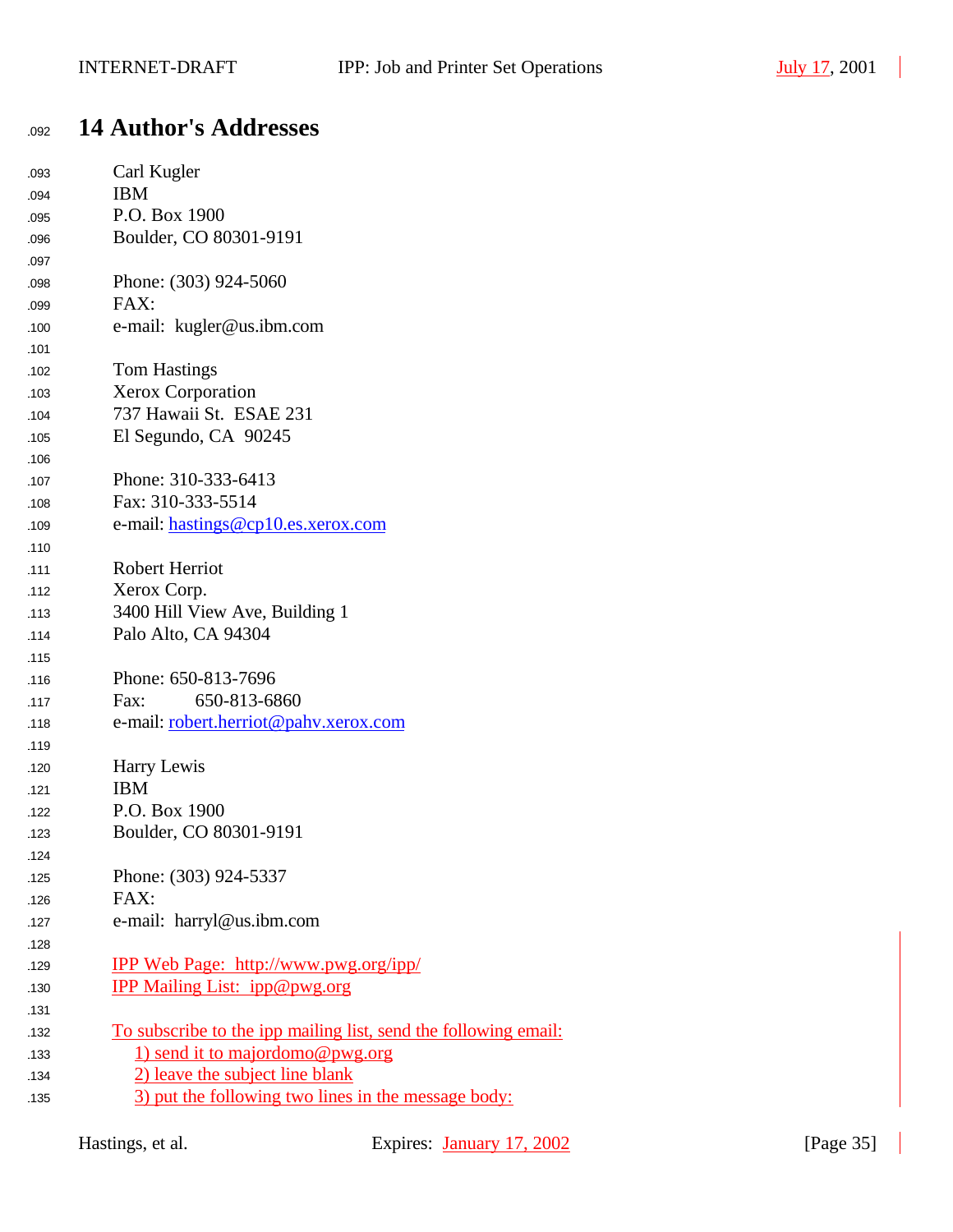| 136 | subscribe ipp |
|-----|---------------|
|     |               |

#### 137 end

## 139 Implementers of this specification document are encouraged to join the IPP Mailing List in order to

#### 140 participate in any discussions of clarification issues and review of registration proposals for additional

- 141 attributes and values. In order to reduce spam the mailing list rejects mail from non-subscribers, so you
- must subscribe to the mailing list in order to send a question or comment to the mailing list.

## **15 References**

| 144        | $[ipp-coll]$<br>deBry, R., , Hastings, T., Herriot, R., "Internet Printing Protocol (IPP): The Collection Attribute                                  |
|------------|------------------------------------------------------------------------------------------------------------------------------------------------------|
| 145<br>146 | Syntax", <draft-ietf-ipp-collection-052.txtdoe>, work in progress, March 9, 2000July 17, 2001.</draft-ietf-ipp-collection-052.txtdoe>                |
| 147        | $[ipp-set2]$                                                                                                                                         |
| 148        | Kugler, C, Hastings, T., Lewis, H., "Internet Printing Protocol/1.1: Job and Printer Administrative                                                  |
| 149        | Operations", <draft-ietf-ipp-ops-set2-0402.txt>, December 8, 1999July 19, 2000.</draft-ietf-ipp-ops-set2-0402.txt>                                   |
| 150        | [ldap-printer]                                                                                                                                       |
| 151        | Fleming, P., Jones, K., Lewis, H., McDonald, I., "Internet Printing Protocol (IPP): LDAP Schema                                                      |
| 152        | for Printer Services", <draft-ietf-ipp-ldap-printer-schema-<math>0400.txt&gt;, work in progress, March 8,</draft-ietf-ipp-ldap-printer-schema-<math> |
| 153        | December 20, 2000.                                                                                                                                   |
| 154        | [RFC2565]                                                                                                                                            |
| 155        | Herriot, R., Butler, S., Moore, P., Tuner, R., "Internet Printing Protocol/1.0: Encoding and                                                         |
| 156        | Transport", RFC 2565, April 1999.                                                                                                                    |
| 157        | [RFC2566]                                                                                                                                            |
| 158        | R. deBry, T. Hastings, R. Herriot, S. Isaacson, P. Powell, "Internet Printing Protocol/1.0: Model and                                                |
| 159        | Semantics", RFC 2566, April 1999.                                                                                                                    |
| 160        | [RFC2910]                                                                                                                                            |
| 161        | Herriot, R., Butler, S., Moore, P., Turner, R., "Internet Printing Protocol/1.1: Encoding and                                                        |
| 162        | Transport", RFC 2910, September 2000.                                                                                                                |
| 163        | [RFC2911]                                                                                                                                            |
| 164        | R. deBry, T. Hastings, R. Herriot, S. Isaacson, P. Powell, "Internet Printing Protocol/1.0: Model and                                                |
| 165        | Semantics", RFC 2911, September 2000.                                                                                                                |
| 166        | [svrloc-printer]                                                                                                                                     |
| 167        | St. Pierre, P., Isaacson, S., McDonald, I., "Definition of the Printer Abstract Service Type v2.0",                                                  |
| 168        | <draft-ietf-svrloc-printer-scheme-06.txt>, work in progress, March 8, 2000.</draft-ietf-svrloc-printer-scheme-06.txt>                                |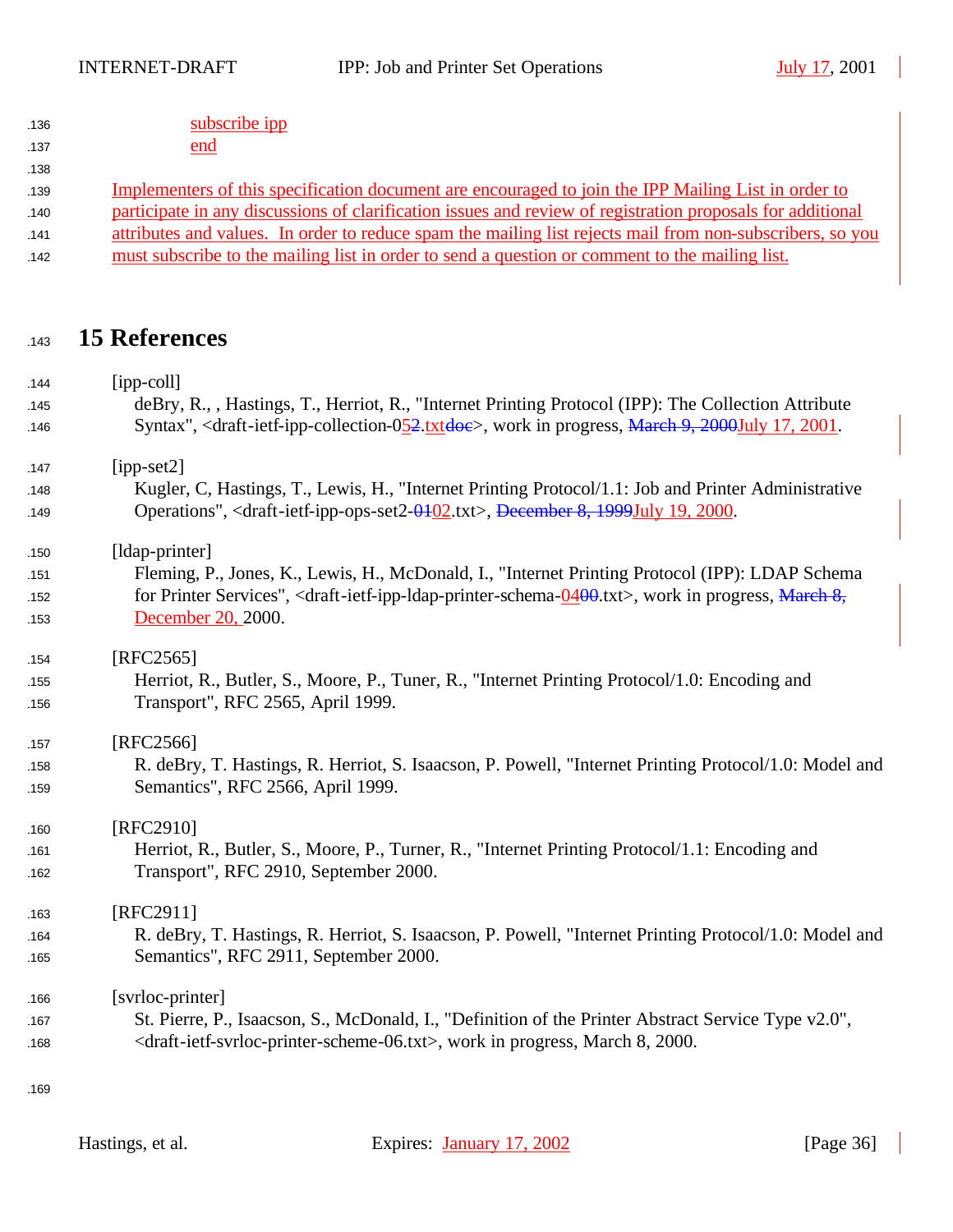# <sup>1169</sup> **16 Appendix A: Allowed Values for Set-Printer-Attributes and Set-Job-**<sup>1170</sup> **Attributes requests**

- <sup>1171</sup> This appendix is a normative part of this document and contains a table of all IPP/1.1 attributes. Each <sup>1172</sup> row contains:
- <sup>1173</sup> − an attribute and
- <sup>1175</sup> − the values allowed in the Set-Printer-Attributes or Set-Job-Attributes request for the attribute. 176 The entry in each cell is the name (first few words) of each item below 1, 2, 3, 4a-g, and 5.
- 178 The allowed values include the following cases:
- 179 1. READ-ONLY: the Set-Printer-Attributes or Set-Job-Attributes operation MUST NOT change this 180 attribute and MUST reject the entire operation (see section 7.1).
- <sup>1181</sup> 2. Any of "*xxx*-supported": the Set-Printer-Attributes or Set-Job-Attributes operation accepts values 182 that are allowed according to the IPP/1.1 rules for validating the value(s) of an "xxx" Printer or Job 183 attribute against the value(s) of the corresponding "xxx-supported" Printer attribute. Table 5 <sup>1184</sup> summarizes those validation rules depending on each attribute syntax and value of an "xxx" <sup>1185</sup> attribute supplied in the request and that of the corresponding "xxx-supported" Printer attribute. 186 The "xxx-supported" attribute syntax type and value(s) are obtained from a Get-Printer-Supported-187 Values response (see the tables in this Appendix).
- 

1174

1177

| Type of "xxx" value<br>to be set | Type of "xxx-supported"<br>value | Validates if:                               |
|----------------------------------|----------------------------------|---------------------------------------------|
|                                  |                                  |                                             |
| integer                          | rangeOfInteger                   | each value is in one of the "xxx-supported" |
|                                  |                                  | ranges                                      |
| uri                              | uriScheme                        | each uri scheme matches one of the "xxx-    |
|                                  |                                  | supported" schemes                          |
| any                              | boolean                          | if the boolean "xxx-supported" is 'true'    |
| any                              | same type                        | each value matches an "xxx-supported"       |
|                                  |                                  | value of the same type                      |

189

- 
- <sup>1190</sup> For additional non-normative explanatory information see section 3.1.2.3 of the "Internet Printing <sup>1191</sup> Protocol/1.1: Implementer's Guide" [ipp-iig]).
- <sup>1192</sup> 3. From Get-Printer-Supported-Values: the Set-Printer-Attributes operation accepts values that are 193 allowed according to the IPP/1.1 rules for validating the value(s) of an "xxx" Printer attribute <sup>1194</sup> against the value(s) of the corresponding "xxx-supported" Printer attribute. Table 6 summarizes <sup>1195</sup> those validation rules depending on each attribute syntax and value of an "xxx" attribute supplied in <sup>1196</sup> the request and that of the corresponding "xxx-supported" Printer attribute. The "xxx-supported"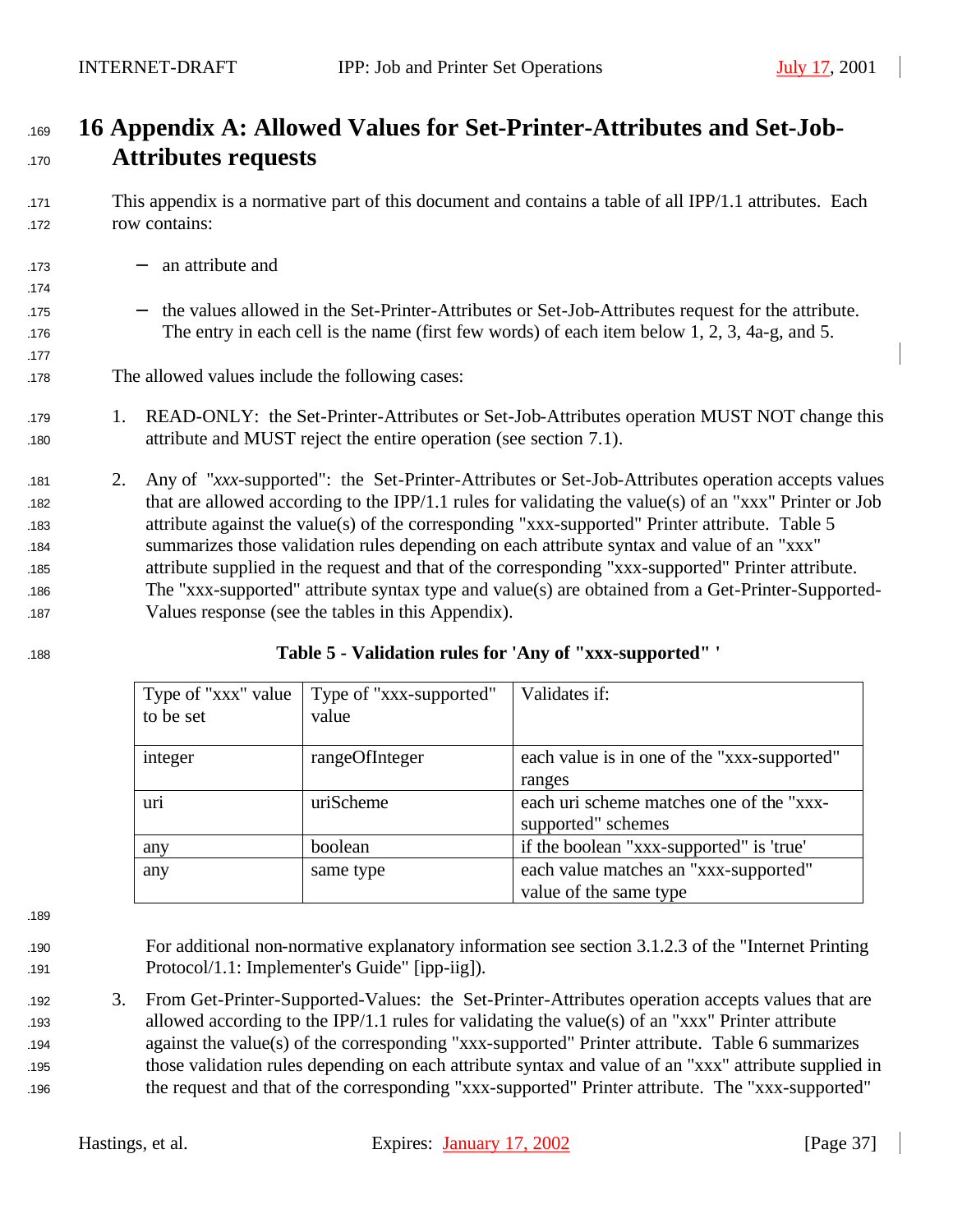197 attribute syntax type and attribute value(s) are obtained from a Get-Printer-Supported-Values <sup>1198</sup> response (see Appendix B: Attributes returned from Get-Printer-Supported-Values below).

<sup>1199</sup> **Table 6 - Validation rules for 'From Get-Printer-Supported-Values'**

| Type of "xxx"   | Type of "xxx-supported"              | Validates if:                                                              |
|-----------------|--------------------------------------|----------------------------------------------------------------------------|
| value to be set | value                                |                                                                            |
| integer         | rangeOfInteger                       | each 'integer' value is in one of the "xxx-supported"<br>ranges            |
| uri             | uriScheme                            | the uri scheme of each value matches one of the<br>"xxx-supported" schemes |
| any             | boolean                              | if the boolean "xxx-supported" is 'true'                                   |
| name            | 'admin-define' out-of-<br>band value | any 'name' value matches                                                   |
| any             | same type                            | each value matches an "xxx-supported" value of the<br>same type            |

1200

213

<sup>1201</sup> For additional non-normative explanatory information see section 3.1.2.3 of the "Internet Printing <sup>1202</sup> Protocol/1.1: Implementer's Guide" [ipp-iig]).

- <sup>1203</sup> 4. Any value of the proper attribute syntax: the Set-Printer-Attributes or Set-Job-Attributes operation <sup>1204</sup> accepts any value of the specified attribute syntax. The attribute syntaxes supported are <sup>1205</sup> enumerated below.
- <sup>1206</sup> a. Any text(127)
- <sup>1207</sup> b. Any name(127)
- <sup>1208</sup> c. Any uri
- <sup>1209</sup> d. Any boolean
- <sup>1210</sup> e. Any positive integer
- <sup>1211</sup> f. Any dateTime
- <sup>1212</sup> g. 1setOf any uri
- <sup>1214</sup> 5. Combination of 'Any of "*xxx*-supported"' or 'Any name'.

<sup>1215</sup> If a Printer implementation doesn't want to allow setting values indicated in this Appendix as "any xxx", <sup>1216</sup> it can make the value be not-settable.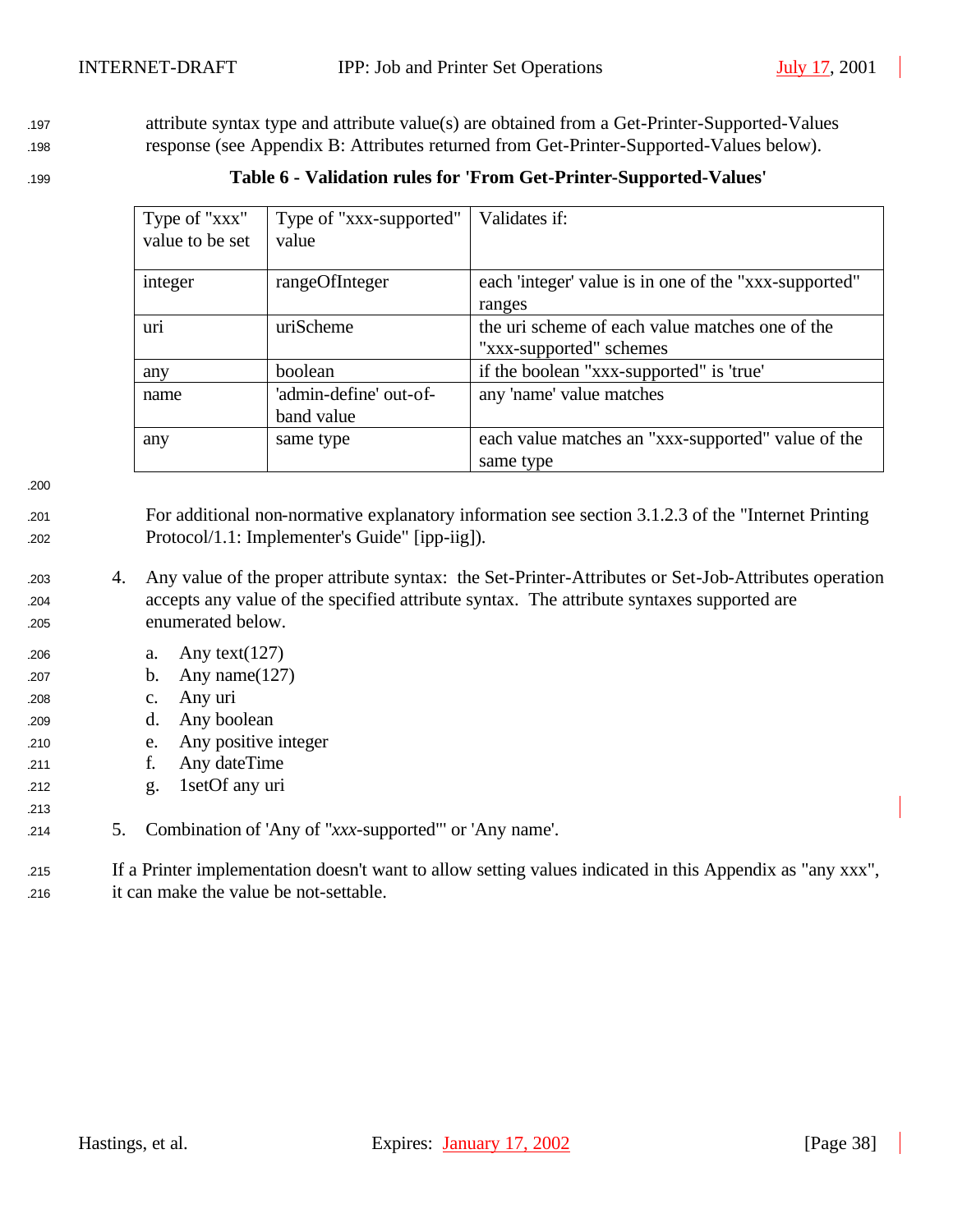# <sup>1217</sup> **Table 7 - Values allowed for Job Template Attributes in the Set-Job-Attributes Operation**

| <b>Job Template Attributes</b>              | Values allowed for Set |
|---------------------------------------------|------------------------|
|                                             |                        |
|                                             |                        |
| job-priority (integer(1:100))               | Any of "xxx-supported" |
| job-hold-until (type3 keyword   name (MAX)) | Any of "xxx-supported" |
| job-sheets (type3 keyword   name(MAX))      | Any of "xxx-supported" |
| multiple-document-handling (type2 keyword)  | Any of "xxx-supported" |
| copies (integer(1:MAX))                     | Any of "xxx-supported" |
| finishings (1setOf type2 enum)              | Any of "xxx-supported" |
| page-ranges (1setOf rangeOfInteger (1:MAX)) | Any of "xxx-supported" |
| sides (type2 keyword)                       | Any of "xxx-supported" |
| number-up (integer $(1:MAX)$ )              | Any of "xxx-supported" |
| orientation-requested (type2 enum)          | Any of "xxx-supported" |
| media (type3 keyword   name(MAX))           | Any of "xxx-supported" |
| printer-resolution (resolution)             | Any of "xxx-supported" |
| print-quality (type2 enum)                  | Any of "xxx-supported" |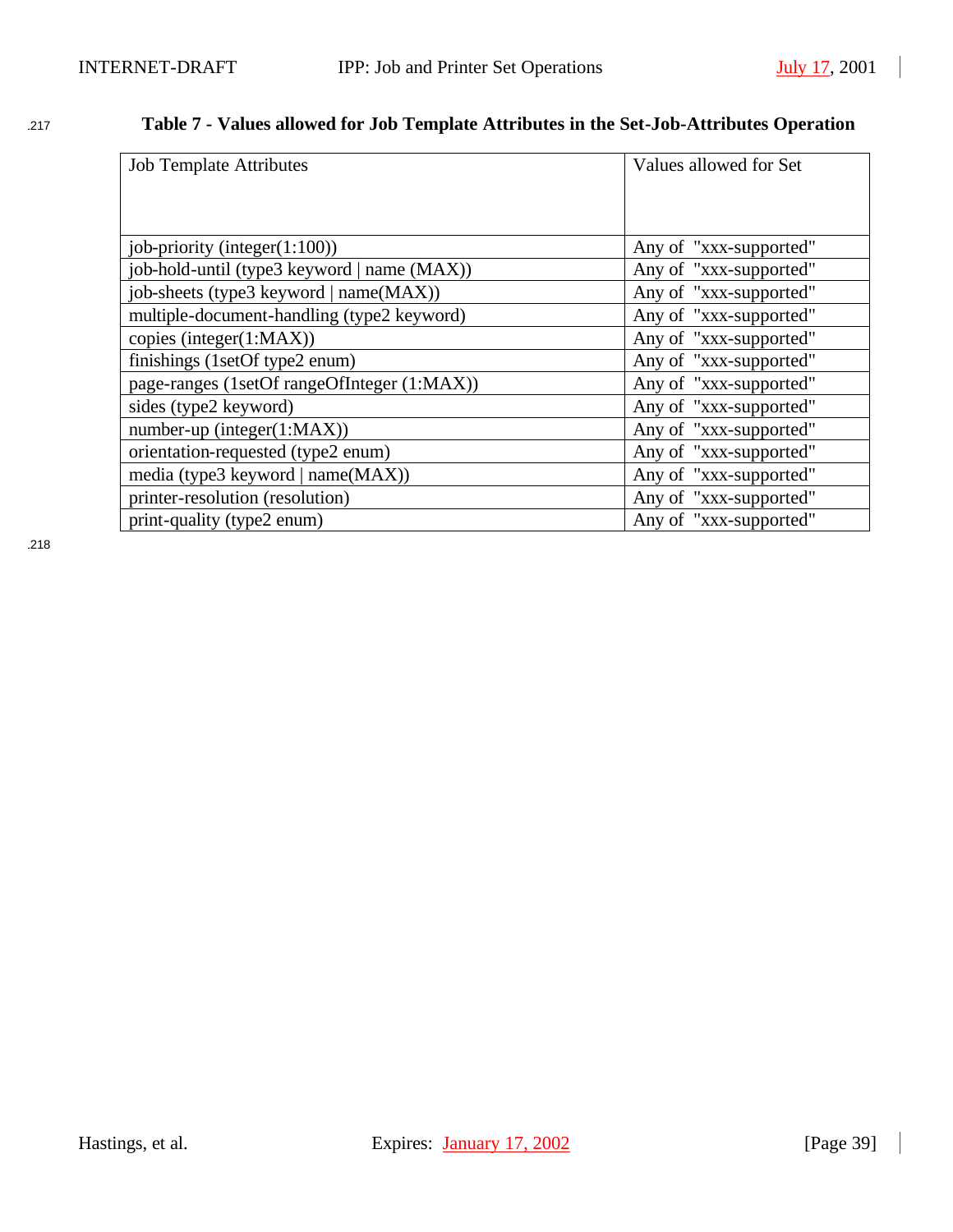# <sup>1219</sup> **Table 8 - Values allowed for Job Description Attributes in the Set-Job-Attributes Operation**

| <b>Job Description Attributes</b>               | Values allowed for Set |
|-------------------------------------------------|------------------------|
|                                                 |                        |
|                                                 |                        |
| job-uri (uri)                                   | <b>READ-ONLY</b>       |
| job-id (integer(1:MAX))                         | <b>READ-ONLY</b>       |
| job-printer-uri (uri)                           | <b>READ-ONLY</b>       |
| job-more-info (uri)                             | <b>READ-ONLY</b>       |
| ob-name (name(MAX))                             | Any name(MAX)          |
| job-originating-user-name (name(MAX))           | <b>READ-ONLY</b>       |
| job-state (type1 enum)                          | <b>READ-ONLY</b>       |
| job-state-reasons (1setOf type2 keyword)        | <b>READ-ONLY</b>       |
| job-state-message (text(MAX))                   | <b>READ-ONLY</b>       |
| job-detailed-status-messages (1setOf text(MAX)) | <b>READ-ONLY</b>       |
| job-document-access-errors (1setOf text(MAX))   | <b>READ-ONLY</b>       |
| number-of-documents (integer(0:MAX))            | <b>READ-ONLY</b>       |
| output-device-assigned (name(127))              | <b>READ-ONLY</b>       |
| time-at-creation (integer(MIN:MAX))             | <b>READ-ONLY</b>       |
| time-at-processing (integer(MIN:MAX))           | <b>READ-ONLY</b>       |
| time-at-completed (integer(MIN:MAX))            | <b>READ-ONLY</b>       |
| job-printer-up-time (integer(1:MAX))            | <b>READ-ONLY</b>       |
| date-time-at-creation (dateTime)                | <b>READ-ONLY</b>       |
| date-time-at-processing (dateTime)              | <b>READ-ONLY</b>       |
| date-time-at-completed (dateTime)               | <b>READ-ONLY</b>       |
| number-of-intervening-jobs (integer(0:MAX))     | <b>READ-ONLY</b>       |
| job-message-from-operator (text(127))           | Any text $(127)$       |
| job-k-octets (integer(0:MAX))                   | <b>READ-ONLY</b>       |
| job-impressions (integer(0:MAX))                | <b>READ-ONLY</b>       |
| job-media-sheets (integer(0:MAX))               | <b>READ-ONLY</b>       |
| job-k-octets-processed (integer(0:MAX))         | <b>READ-ONLY</b>       |
| job-impressions-completed (integer(0:MAX))      | <b>READ-ONLY</b>       |
| job-media-sheets-completed (integer(0:MAX))     | <b>READ-ONLY</b>       |
| attributes-charset (charset)                    | <b>READ-ONLY</b>       |
| attributes-natural-language (naturalLanguage)   | <b>READ-ONLY</b>       |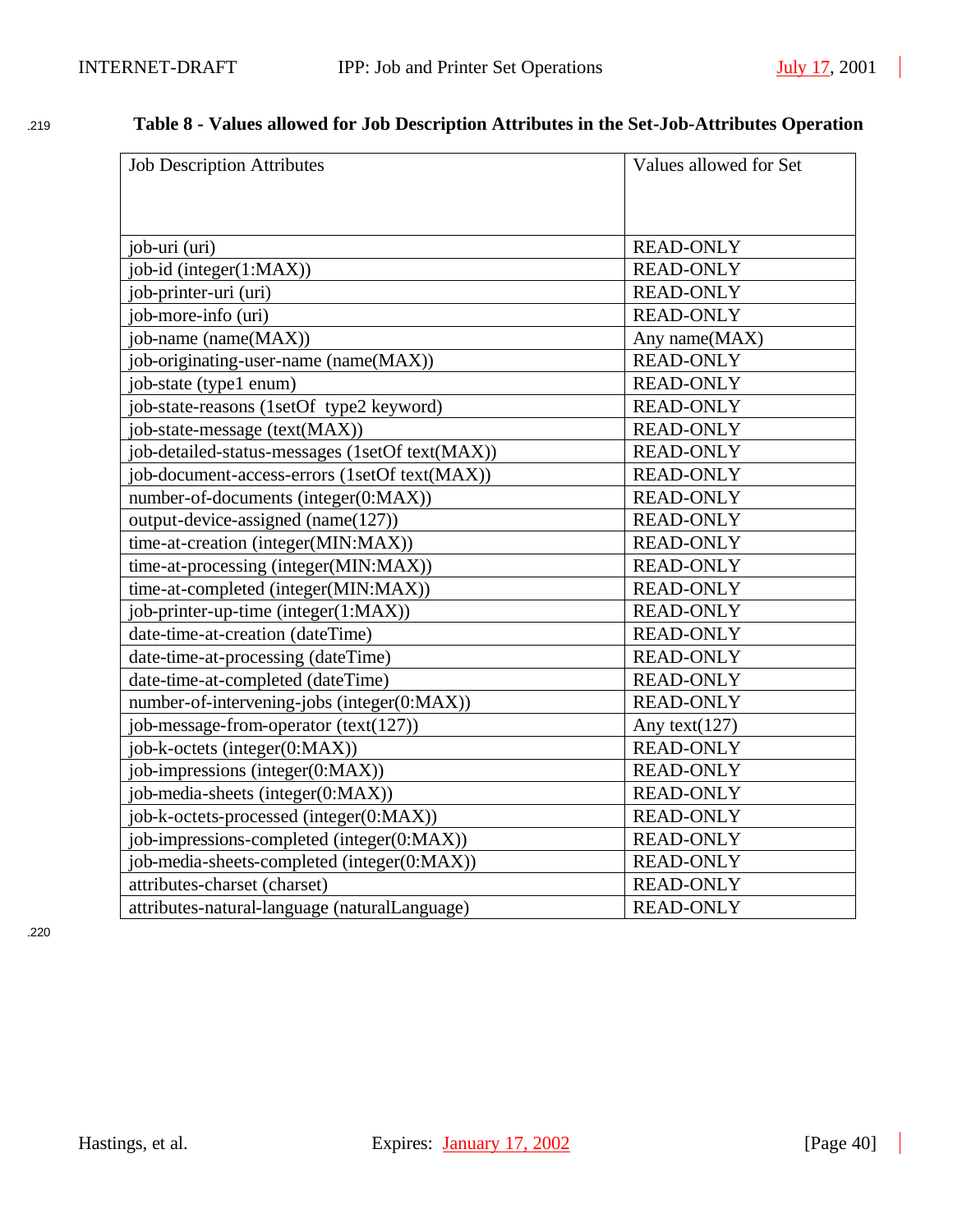| 221 | Table 9 - Values allowed for Printer Job Template Attributes in the Set-Printer-Attributes |
|-----|--------------------------------------------------------------------------------------------|
| 222 | <b>Operation</b>                                                                           |

| Printer Job Template Attributes                               | Values allowed for Set |
|---------------------------------------------------------------|------------------------|
| job-priority-default (integer(1:100))                         | Any of "xxx-supported" |
| job-hold-until-default (type3 keyword   name (MAX))           | Any of "xxx-supported" |
| job-sheets-default (type3 keyword   name(MAX))                | Any of "xxx-supported" |
| multiple-document-handling-default (type2 keyword)            | Any of "xxx-supported" |
| copies-default (integer(1:MAX))                               | Any of "xxx-supported" |
| finishings-default (1setOf type2 enum)                        | Any of "xxx-supported" |
| sides-default (type2 keyword)                                 | Any of "xxx-supported" |
| number-up-default (integer(1:MAX))                            | Any of "xxx-supported" |
| orientation-requested-default (type2 enum)                    | Any of "xxx-supported" |
| media-default (type3 keyword   name(MAX))                     | Any of "xxx-supported" |
| printer-resolution-default (resolution)                       | Any of "xxx-supported" |
| print-quality-default (type2 enum)                            | Any of "xxx-supported" |
| job-priority-supported (integer(1:100))                       | From Get-Printer-      |
|                                                               | Supported-Values       |
| job-hold-until-supported (1setOf(type3 keyword   name (MAX))) | From Get-Printer-      |
|                                                               | Supported-Values       |
| job-sheets-supported (1setOf(type3 keyword   name(MAX)))      | From Get-Printer-      |
|                                                               | Supported-Values       |
| multiple-document-handling-supported (1setOf type2 keyword)   | From Get-Printer-      |
|                                                               | Supported-Values       |
| copies-supported (rangeOfInteger(1:MAX))                      | From Get-Printer-      |
|                                                               | Supported-Values       |
| finishings-supported (1setOf type2 enum)                      | From Get-Printer-      |
|                                                               | Supported-Values       |
| page-ranges-supported (boolean)                               | From Get-Printer-      |
|                                                               | Supported-Values       |
| sides-supported (1setOf type2 keyword)                        | From Get-Printer-      |
|                                                               | Supported-Values       |
| number-up-supported (1setOf (integer(1:MAX))                  | From Get-Printer-      |
| rangeOfInteger(1:MAX)))                                       | Supported-Values       |
| orientation-requested-supported (1setOf type2 enum)           | From Get-Printer-      |
|                                                               | Supported-Values       |
| media-supported (1setOf (type3 keyword   name(MAX)))          | From Get-Printer-      |
|                                                               | Supported-Values       |
| printer-resolution-supported (1setOf resolution)              | From Get-Printer-      |
|                                                               | Supported-Values       |
| print-quality-supported (1setOf type2 enum)                   | From Get-Printer-      |
|                                                               | Supported-Values       |
| media-ready (type3 keyword   name(MAX))                       | From Get-Printer-      |
|                                                               | Supported-Values       |

 $\overline{\phantom{a}}$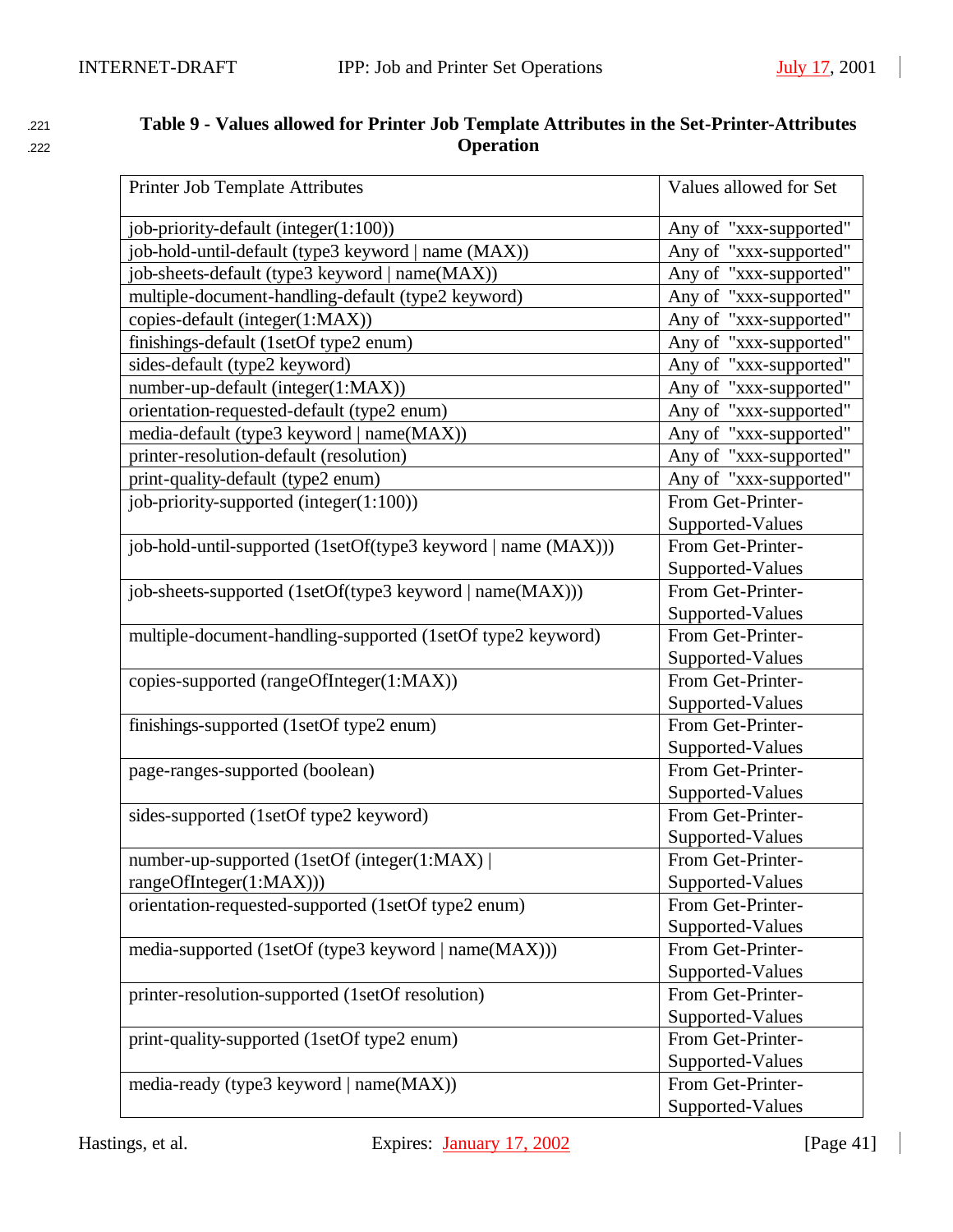# <sup>1224</sup> **Table 10 - Values allowed for Printer Description Attributes in the Set-Printer-Attributes**  <sup>1225</sup> **Operation**

| <b>Printer Description Attributes</b>                        | Values allowed for Set        |
|--------------------------------------------------------------|-------------------------------|
| printer-uri-supported (1setOf uri)                           | <b>READ-ONLY</b>              |
| uri-authentication-supported (1setOf type2 keyword)          | <b>READ-ONLY</b>              |
| uri-security-supported (1setOf type2 keyword)                | <b>READ-ONLY</b>              |
| printer-xri-supported (1setOf collection) member attributes: |                               |
| xri-uri (uri)                                                | any uriScheme of "xri-uri-    |
|                                                              | scheme-supported" from Get-   |
|                                                              | Printer-Attributes            |
| xri-authentication (1setOf type2 keyword)                    | any keyword of "xri-          |
|                                                              | authentication-supported"     |
|                                                              | from Get-Printer-Attributes   |
| xri-security (1setOf type2 keyword)                          | any keyword of "xri-security- |
|                                                              | supported" from Get-Printer-  |
|                                                              | <b>Attributes</b>             |
| xri-uri-scheme-supported (1setOf uriScheme)                  | <b>READ-ONLY</b>              |
| xri-authentication-supported (1setOf type2 keyword)          | <b>READ-ONLY</b>              |
| xri-security-supported (1setOf type2 keyword)                | <b>READ-ONLY</b>              |
| printer-name (name(127))                                     | Any name $(127)$              |
| printer-location (text(127))                                 | Any text $(127)$              |
| printer-info (text(127))                                     | Any text $(127)$              |
| printer-more-info (uri)                                      | Any uri                       |
| printer-driver-installer (uri)                               | Any uri                       |
| printer-make-and-model (text(127))                           | Any text(127)                 |
| printer-more-info-manufacturer (uri)                         | Any uri                       |
| printer-state (type1 enum)                                   | <b>READ-ONLY</b>              |
| printer-state-reasons (1setOf type2 keyword)                 | <b>READ-ONLY</b>              |
| printer-state-message (text(MAX))                            | <b>READ-ONLY</b>              |
| ipp-versions-supported (1setOf type2 keyword)                | From Get-Printer-Supported-   |
|                                                              | Values                        |
| operations-supported (1setOf type2 enum)                     | From Get-Printer-Supported-   |
|                                                              | Values                        |
| multiple-document-jobs-supported (boolean)                   | From Get-Printer-Supported-   |
|                                                              | Values                        |
| charset-configured (charset)                                 | Any of "xxx-supported", use   |
|                                                              | "charset-supported"           |
| charset-supported (1setOf charset)                           | From Get-Printer-Supported-   |
|                                                              | Values                        |
| natural-language-configured (naturalLanguage)                | Any of "xxx-supported", use   |
|                                                              | "generated-natural-language-  |
|                                                              | supported"                    |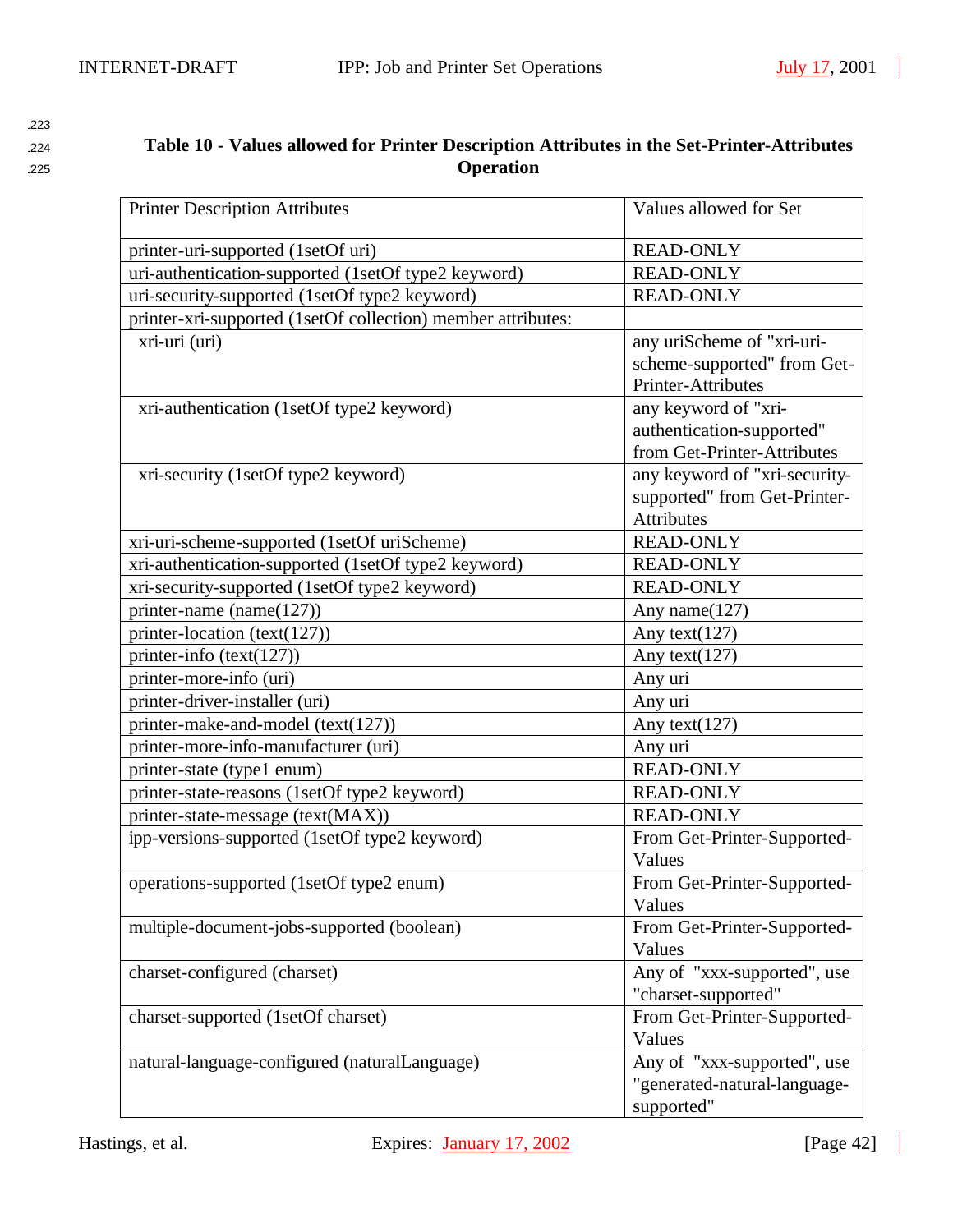| <b>Printer Description Attributes</b>                         | Values allowed for Set                |
|---------------------------------------------------------------|---------------------------------------|
| generated-natural-language-supported (1setOf naturalLanguage) | From Get-Printer-Supported-<br>Values |
| document-format-default (mimeMediaType)                       | Any of "xxx-supported"                |
| document-format-supported (1setOf mimeMediaType)              | From Get-Printer-Supported-           |
|                                                               | Values                                |
| printer-is-accepting-jobs (boolean)                           | <b>READ-ONLY</b>                      |
| queued-job-count (integer(0:MAX))                             | <b>READ-ONLY</b>                      |
| printer-message-from-operator (text(127))                     | Any text $(127)$                      |
| color-supported (boolean)                                     | From Get-Printer-Supported-<br>Values |
| reference-uri-schemes-supported (1setOf uriScheme)            | From Get-Printer-Supported-<br>Values |
| pdl-override-supported (type2 keyword)                        | From Get-Printer-Supported-<br>Values |
| printer-up-time (integer(1:MAX))                              | <b>READ-ONLY</b>                      |
| printer-current-time (dateTime)                               | Any dateTime **                       |
| multiple-operation-time-out (integer(1:MAX))                  | any positive integer                  |
| compression-supported (1setOf type3 keyword)                  | From Get-Printer-Supported-<br>Values |
| job-k-octets-supported (rangeOfInteger(0:MAX))                | From Get-Printer-Supported-<br>Values |
| job-impressions-supported (rangeOfInteger(0:MAX))             | From Get-Printer-Supported-<br>Values |
| job-media-sheets-supported (rangeOfInteger(0:MAX))            | From Get-Printer-Supported-<br>Values |
| pages-per-minute (integer(0:MAX))                             | <b>READ-ONLY</b>                      |
| pages-per-minute-color (integer(0:MAX))                       | <b>READ-ONLY</b>                      |
| printer-settable-attributes-supported (1setOf type2 keyword)  | From Get-Printer-Supported-           |
|                                                               | Values                                |
| job-settable-attributes-supported (1setOf type2 keyword)      | From Get-Printer-Supported-           |
|                                                               | Values                                |
| document-format-varying-attributes (1setOf type2 keyword)     | <b>READ-ONLY</b>                      |
| printer-message-time (integer(MIN:MAX))                       | <b>READ-ONLY</b>                      |
| printer-message-date-time(dateTime)                           | <b>READ-ONLY</b>                      |

- 1226
- 

<sup>1227</sup> \*\* - The "printer-current-time" (dateTime) attribute is settable in order to allow an administrator to <sup>1228</sup> correct an incorrect dateTime or time zone.

# <sup>1229</sup> **17 Appendix B: Attributes returned from Get-Printer-Supported-Values**

<sup>1230</sup> This Appendix is a normative part of this document and lists all the attributes that are possible for an <sup>1231</sup> implementation to return in a Get-Printer-Supported-Values response, i.e., all the "xxx-supported"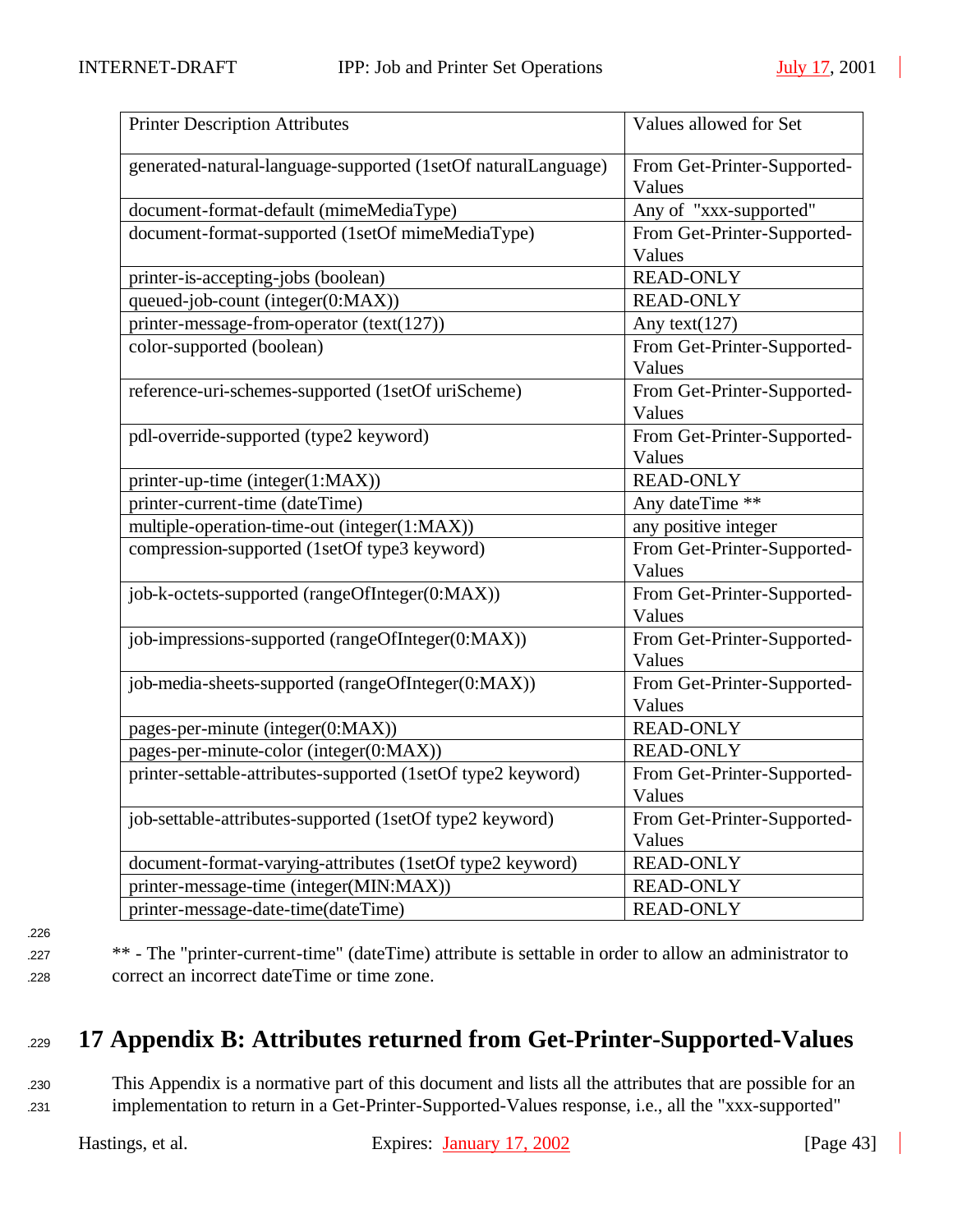- <sup>1232</sup> attributes that can be supplied in a Set-Printer-Attributes request. READ-ONLY attributes MUST <sup>1233</sup> NOT be returned in a Get-Printer-Supported-Values response and are indicated in the tables as "READ-<sup>1234</sup> ONLY - MUST NOT be returned."
- <sup>1235</sup> For the following attributes, the value allowed by the Set-Printer-Attributes operation MUST be a <sup>1236</sup> single integer value in the range specified by the value returned by the Get-Printer-Supported-Values <sup>1237</sup> operation.

#### <sup>1238</sup> **Table 11 - Printer Job Template Attributes returned from Get-Printer-Supported-Values**

| Printer Job Template Attributes             | Values Returned          |
|---------------------------------------------|--------------------------|
| job-priority-supported (integer $(1:100)$ ) | rangeOfInteger $(1:100)$ |

239

<sup>1240</sup> For the following attributes, the value allowed by the Set-Printer-Attributes operation MUST be a <sup>1241</sup> single rangeOfInteger value whose bounds do not exceed those of the range specified by the value <sup>1242</sup> returned by the Get-Printer-Supported-Values operation.

#### <sup>1243</sup> **Table 12 - Printer Job Template Attributes returned from Get-Printer-Supported-Values**

| <b>Printer Job Template Attributes</b>          | <b>Values Returned</b> |
|-------------------------------------------------|------------------------|
| $\mid$ copies-supported (rangeOfInteger(1:MAX)) | rangeOfInteger(1:MAX)  |

244

<sup>1245</sup> The following table has the same criteria as the last, but is for Printer Description attributes.

#### <sup>1246</sup> **Table 13 - Printer Description Attributes returned from Get-Printer-Supported-Values**

| <b>Printer Description Attributes</b>              | Values allowed for Set |
|----------------------------------------------------|------------------------|
| job-k-octets-supported (rangeOfInteger(0:MAX))     | rangeOfInteger(0:MAX)  |
| job-impressions-supported (rangeOfInteger(0:MAX))  | rangeOfInteger(0:MAX)  |
| job-media-sheets-supported (rangeOfInteger(0:MAX)) | rangeOfInteger(0:MAX)  |

247

 For the following attributes, the value allowed by the Set-Printer-Attributes operation MUST be one or more integers and rangeOfInteger values, such that the integer values described by these integers and rangeOfInteger is the same as or a subset of the integers described by the integers and rangeOf Integer of value returned by the Get-Printer-Supported-Values operation.

#### <sup>1252</sup> **Table 14 - Printer Job Template Attributes returned from Get-Printer-Supported-Values**

| Printer Job Template Attributes              | <b>Values Returned</b>  |
|----------------------------------------------|-------------------------|
| number-up-supported (1setOf (integer(1:MAX)) | 1setOf (integer(1:MAX)) |
| rangeOfInteger(1:MAX))                       | rangeOfInteger(1:MAX))  |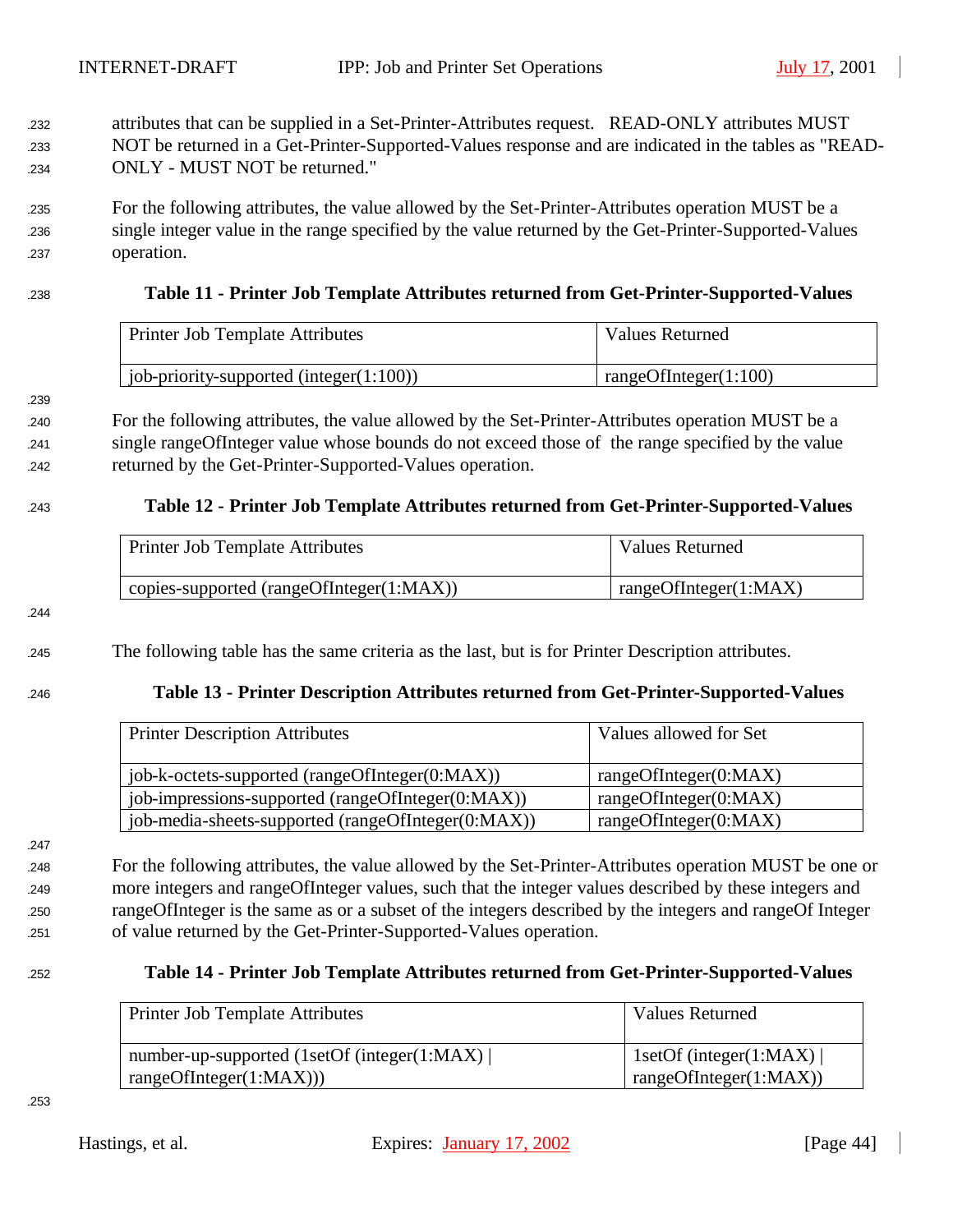For the following attributes, the value allowed by the Set-Printer-Attributes operation MUST be one or more values, where each such value matches a value returned by the Get-Printer-Supported-Values operation. A keyword, enum, boolean, charset, naturalLanguage, uriScheme, mimeMediaType or resolution value matches if it is equal. For Job Template attributes with the attribute syntax 'type3 keyword | name', any 'name' attribute syntax value matches the 'admin-define' out-of-band value, if the implementation allows the administrator to set any name values for the attribute.

#### <sup>1260</sup> **Table 15 - Printer Job Template Attributes returned from Get-Printer-Supported-Values**

| Printer Job Template Attributes                               | <b>Values Returned</b>                     |
|---------------------------------------------------------------|--------------------------------------------|
| job-hold-until-supported (1setOf(type3 keyword   name (MAX))) | 1setOf (type3 keyword  <br>'admin-define') |
| job-sheets-supported (1setOf(type3 keyword   name(MAX)))      | 1setOf (type3 keyword  <br>'admin-define') |
| multiple-document-handling-supported (1setOf type2 keyword)   | 1setOf type2 keyword                       |
| finishings-supported (1setOf type2 enum)                      | 1setOf type2 enum                          |
| page-ranges-supported (boolean)                               | 1setOf boolean **                          |
| sides-supported (1setOf type2 keyword)                        | 1setOf type2 keyword                       |
| orientation-requested-supported (1setOf type2 enum)           | 1setOf type2 enum                          |
| media-supported (1setOf (type3 keyword   name(MAX)))          | 1setOf (type3 keyword                      |
|                                                               | 'admin-define')                            |
| printer-resolution-supported (1setOf resolution)              | 1setOf resolution                          |
| print-quality-supported (1setOf type2 enum)                   | 1setOf type2 enum                          |

<sup>1261</sup> \*\* Note: the Get-Printer-Supported-Values returns a '1setOf boolean' so that all possible values are <sup>1262</sup> indicated, while Get-Printer-Attributes returns only a single 'boolean' value.

<sup>1263</sup> The following table has the same criteria as the last, but is for Printer Description attributes.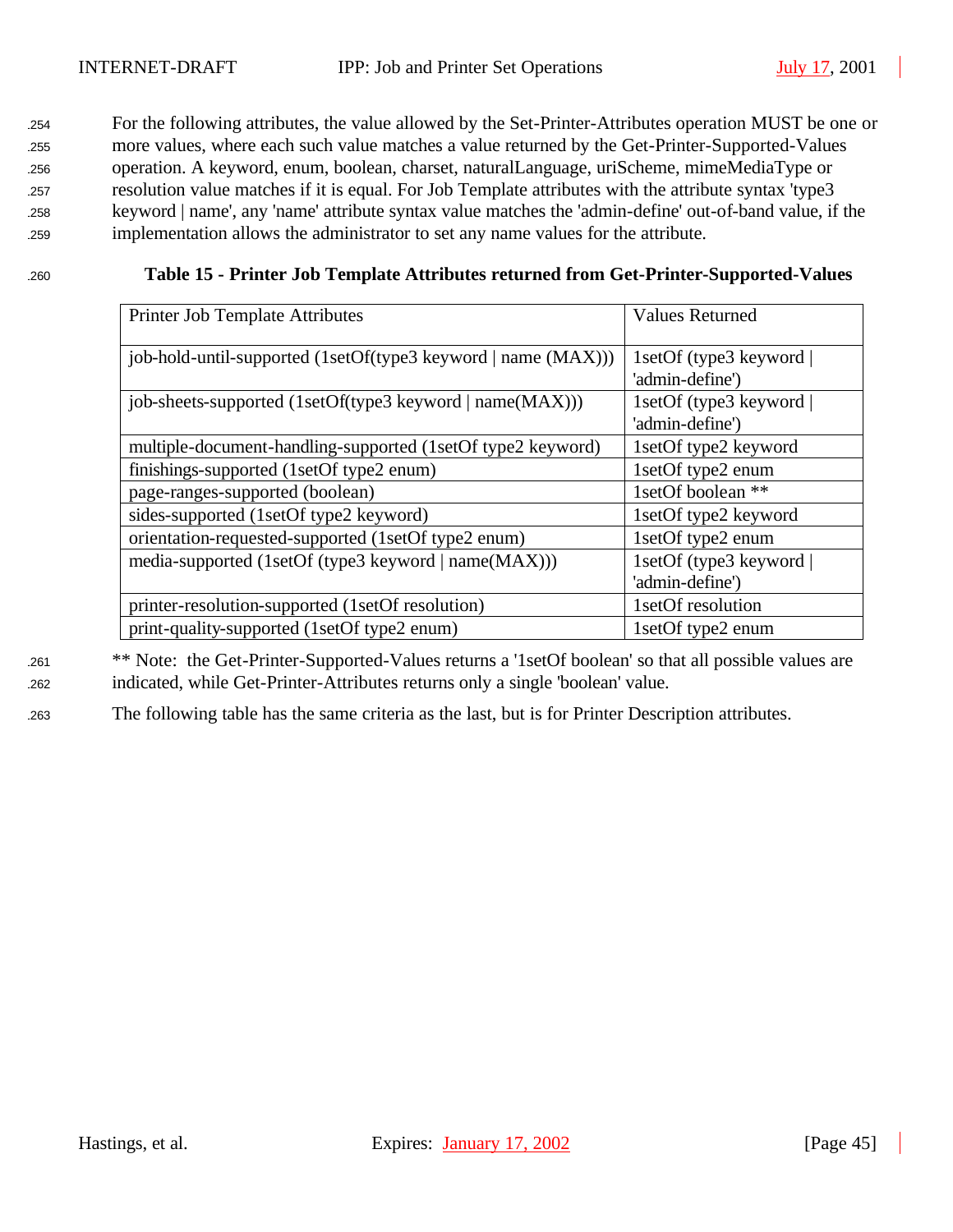| <b>Printer Description Attributes</b>                         | Values allowed for Set         |
|---------------------------------------------------------------|--------------------------------|
| printer-uri-supported (1setOf uri)                            | <b>READ-ONLY - MUST NOT</b>    |
|                                                               | be returned                    |
| uri-authentication-supported (1setOf type2 keyword)           | <b>READ-ONLY - MUST NOT</b>    |
|                                                               | be returned                    |
| uri-security-supported (1setOf type2 keyword)                 | READ-ONLY - MUST NOT           |
|                                                               | be returned                    |
| xri-printer-supported (1setOf collection)                     | MUST NOT be returned; see      |
|                                                               | next three attributes returned |
|                                                               | with Get-Printer-Attributes:   |
| xri-uri-scheme-supported (1setOf uriScheme)                   | READ-ONLY - MUST NOT           |
|                                                               | be returned                    |
| xri-authentication-supported (1setOf type2 keyword)           | READ-ONLY - MUST NOT           |
|                                                               | be returned                    |
| xri-security-supported (1setOf type2 keyword)                 | <b>READ-ONLY - MUST NOT</b>    |
|                                                               | be returned                    |
| ipp-versions-supported (1setOf type2 keyword)                 | 1setOf type2 keyword           |
| operations-supported (1setOf type2 enum)                      | 1setOf type2 keyword           |
| multiple-document-jobs-supported (boolean)                    | 1setOf boolean **              |
| charset-supported (1setOf charset)                            | 1setOf charset                 |
| generated-natural-language-supported (1setOf naturalLanguage) | 1setOf naturalLanguage         |
| document-format-supported (1setOf mimeMediaType)              | 1setOf mimeMediaType           |
| color-supported (boolean)                                     | 1setOf boolean **              |
| reference-uri-schemes-supported (1setOf uriScheme)            | 1setOf uriScheme               |
| pdl-override-supported (type2 keyword)                        | 1setOf type2 keyword **        |
| compression-supported (1setOf type3 keyword)                  | 1setOf type3 keyword           |
| printer-settable-attributes-supported (1setOf type2 keyword)  | 1setOf type2 keyword           |
| job-settable-attributes-supported (1setOf type2 keyword)      | 1setOf type2 keyword           |

### <sup>1264</sup> **Table 16 - Printer Description Attributes returned from Get-Printer-Supported-Values**

<sup>1265</sup> \*\* Note: the Get-Printer-Supported-Values returns a '1setOf X' so that all possible values are indicated, <sup>1266</sup> while Get-Printer-Attributes returns only a single 'X' value.

# <sup>1267</sup> **18 Appendix C: Description of the Base IPP Documents**

- <sup>1268</sup> The base set of IPP documents includes:
- <sup>1269</sup> Design Goals for an Internet Printing Protocol [RFC2567]
- 270 Rationale for the Structure and Model and Protocol for the Internet Printing Protocol [RFC2568]
- 271 Internet Printing Protocol/1.1: Model and Semantics [RFC2911]
- <sup>1272</sup> Internet Printing Protocol/1.1: Encoding and Transport [RFC2910]
- <sup>1273</sup> Internet Printing Protocol/1.1: Implementer's Guide [IPP-IIG]

Hastings, et al. Expires: January 17, 2002 [Page 46]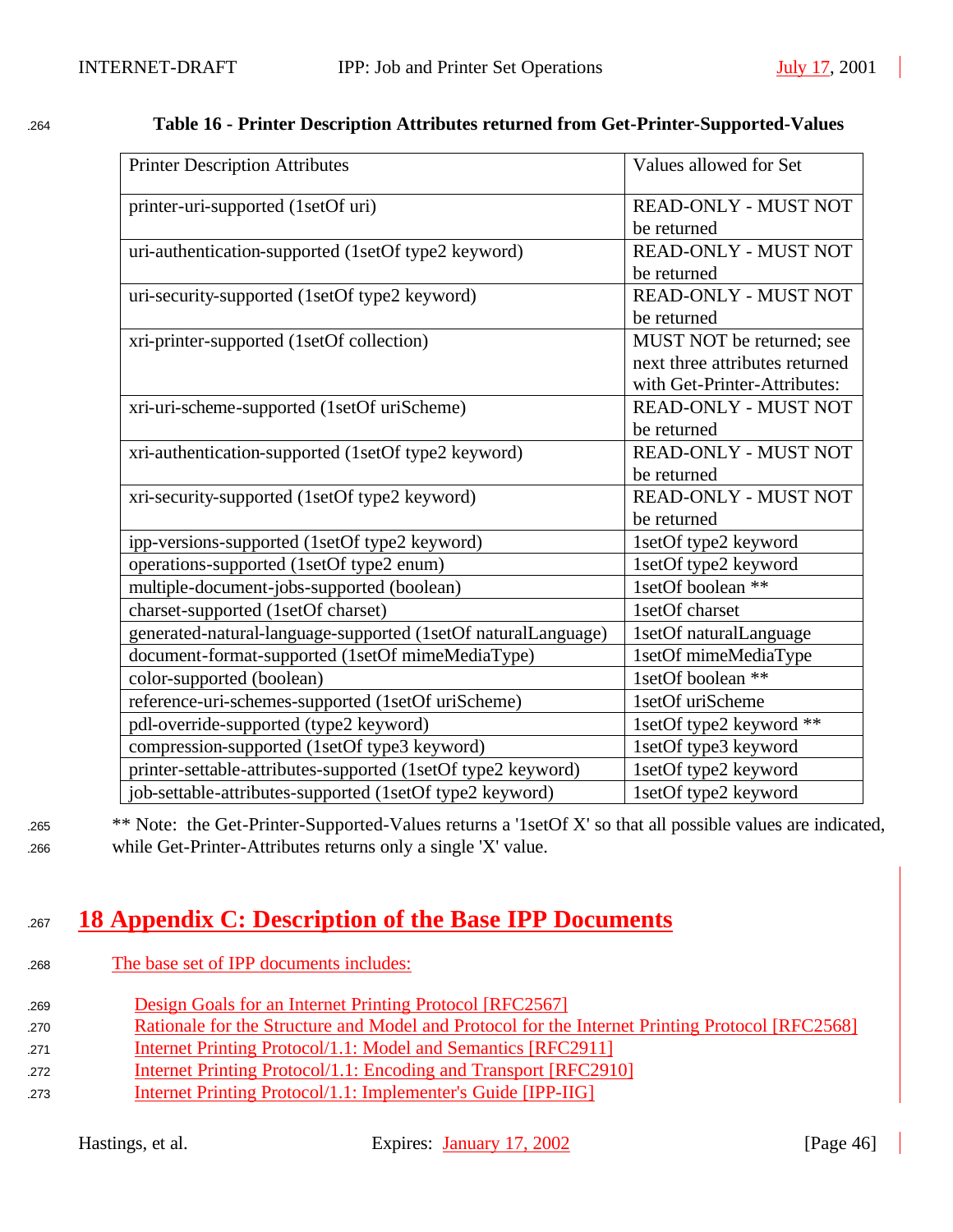| 274 | Mapping between LPD and IPP Protocols [RFC2569]                                                              |
|-----|--------------------------------------------------------------------------------------------------------------|
| 275 |                                                                                                              |
| 276 | The "Design Goals for an Internet Printing Protocol" document takes a broad look at distributed              |
| 277 | printing functionality, and it enumerates real-life scenarios that help to clarify the features that need to |
| 278 | be included in a printing protocol for the Internet. It identifies requirements for three types of users:    |
| 279 | end users, operators, and administrators. It calls out a subset of end user requirements that are satisfied  |
| 280 | in IPP/1.0 [RFC2566, RFC2565]. A few OPTIONAL operator operations have been added to IPP/1.1                 |
| 281 | [RFC2911, RFC2910].                                                                                          |
| 282 | The "Rationale for the Structure and Model and Protocol for the Internet Printing Protocol" document         |
| 283 | describes IPP from a high level view, defines a roadmap for the various documents that form the suite of     |
| 284 | IPP specification documents, and gives background and rationale for the IETF IPP working group's             |
| 285 | major decisions.                                                                                             |
| 286 | The "Internet Printing Protocol/1.1: Model and Semantics" document describes a simplified model with         |
| 287 | abstract objects, their attributes, and their operations. The model introduces a Printer and a Job. The      |
| 288 | Job supports multiple documents per Job. The model document also addresses how security,                     |
| 289 | internationalization, and directory issues are addressed.                                                    |
| 290 | The "Internet Printing Protocol/1.1: Encoding and Transport" document is a formal mapping of the             |
| 291 | abstract operations and attributes defined in the model document onto HTTP/1.1 [RFC2616]. It also            |
| 292 | defines the encoding rules for a new Internet MIME media type called "application/ipp". This document        |
| 293 | also defines the rules for transporting over HTTP a message body whose Content-Type is                       |
| 294 | "application/ipp". This document defines the 'ipp' scheme for identifying IPP printers and jobs.             |
| 295 | The "Internet Printing Protocol/1.1: Implementer's Guide" document gives insight and advice to               |
| 296 | implementers of IPP clients and IPP objects. It is intended to help them understand IPP/1.1 and some         |
| 297 | of the considerations that may assist them in the design of their client and/or IPP object                   |
| 298 | implementations. For example, a typical order of processing requests is given, including error checking.     |
| 299 | Motivation for some of the specification decisions is also included.                                         |
| 300 | The "Mapping between LPD and IPP Protocols" document gives some advice to implementers of                    |
| 301 | gateways between IPP and LPD (Line Printer Daemon) implementations.                                          |
|     |                                                                                                              |

# <sup>1302</sup> **19 Appendix DC: Full Copyright Statement**

<sup>1303</sup> Copyright (C) The Internet Society (1998,1999,2000,2001). All Rights Reserved

 This document and translations of it may be copied and furnished to others, and derivative works that comment on or otherwise explain it or assist in its implementation may be prepared, copied, published and distributed, in whole or in part, without restriction of any kind, provided that the above copyright notice and this paragraph are included on all such copies and derivative works. However, this document itself may not be modified in any way, such as by removing the copyright notice or references to the Internet Society or other Internet organizations, except as needed for the purpose of developing Internet standards in which case the procedures for copyrights defined in the Internet Standards process must be followed, or as required to translate it into languages other than English.